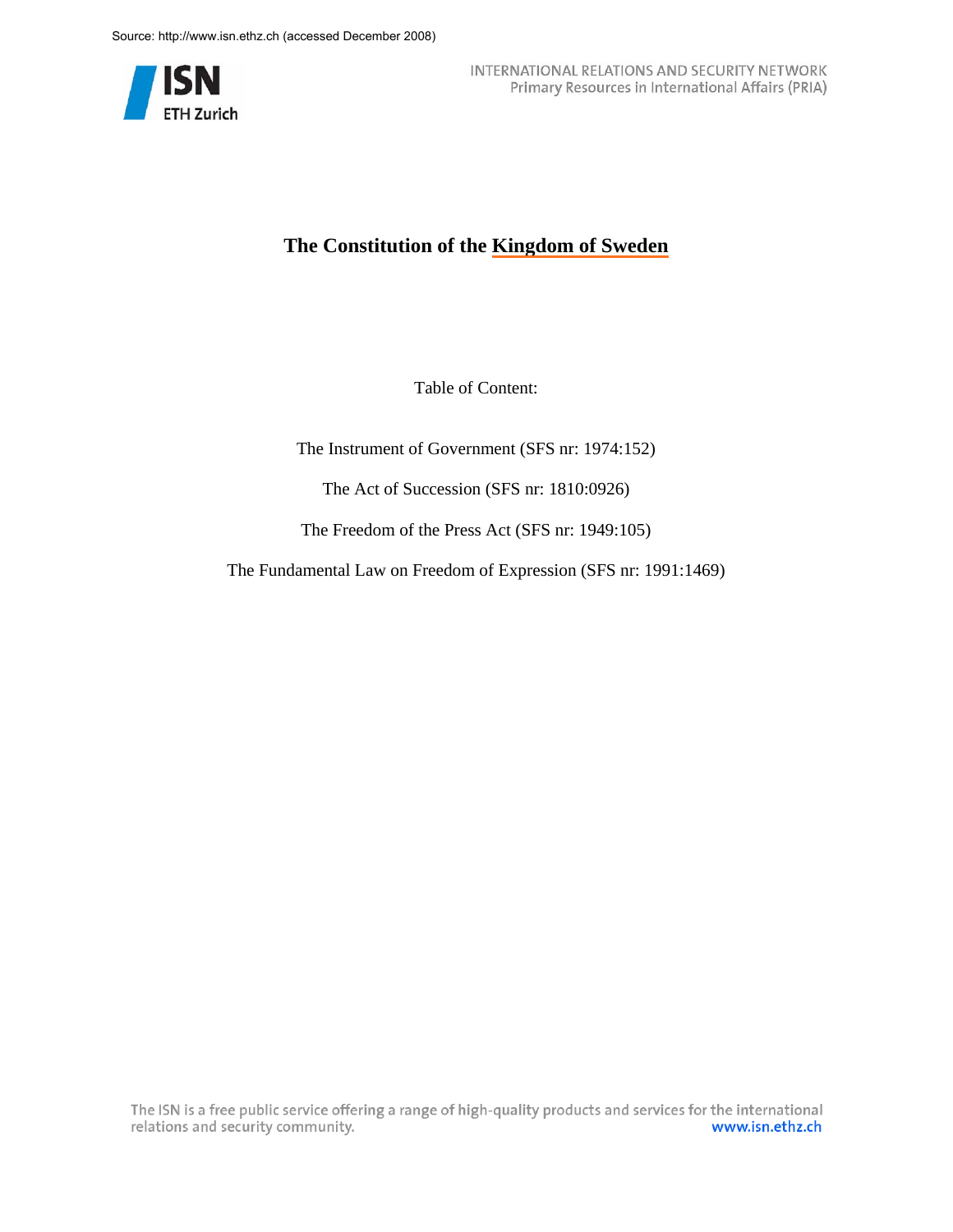# **The Instrument of Government (SFS nr: 1974:152)**

# **Chapter 1. Basic principles of the form of government**

Art. 1. All public power in Sweden proceeds from the people.

Swedish democracy is founded on the free formation of opinion and on universal and equal suffrage. It shall be realised through a representative and parliamentary polity and through local selfgovernment. Public power shall be exercised under the law.

**Art. 2.** Public power shall be exercised with respect for the equal worth of all and the liberty and dignity of the private person.

The personal, economic and cultural welfare of the private person shall be fundamental aims of public activity. In particular, it shall be incumbent upon the public institutions to secure the right to health, employment, housing and education, and to promote social care and social security.

The public institutions shall promote sustainable development leading to a good environment for present and future generations.

The public institutions shall promote the ideals of democracy as guidelines in all sectors of society and protect the private and family lives of private persons. The public institutions shall promote the opportunity for all to attain participation and equality in society. The public institutions shall combat discrimination of persons on grounds of gender, colour, national or ethnic origin, linguistic or religious affiliation, functional disability, sexual orientation, age or other circumstance affecting the private person.

Opportunities should be promoted for ethnic, linguistic and religious minorities to preserve and develop a cultural and social life of their own.

**Art. 3.** The Instrument of Government, the Act of Succession, the Freedom of the Press Act and the Fundamental Law on Freedom of Expression are the fundamental laws of the Realm.

Art. 4. The Riksdag is the foremost representative of the people.

The Riksdag enacts the laws, determines State taxes and decides how State funds shall be employed. The Riksdag shall examine the government and administration of the Realm.

**Art. 5.** The King or Queen who occupies the throne of Sweden in accordance with the Act of Succession shall be the Head of State.

The provisions of this Instrument of Government which relate to the King shall apply to the Queen if the Queen is Head of State.

**Art. 6.** The Government governs the Realm. It is accountable to the Riksdag.

**Art. 7.** Sweden has municipalities and county councils. The decision-making power in these local authorities is exercised by elected assemblies.

The local authorities may levy taxes in order to perform their tasks.

**Art. 8.** Courts of law exist for the administration of justice, and central and local government administrative authorities exist for the public administration.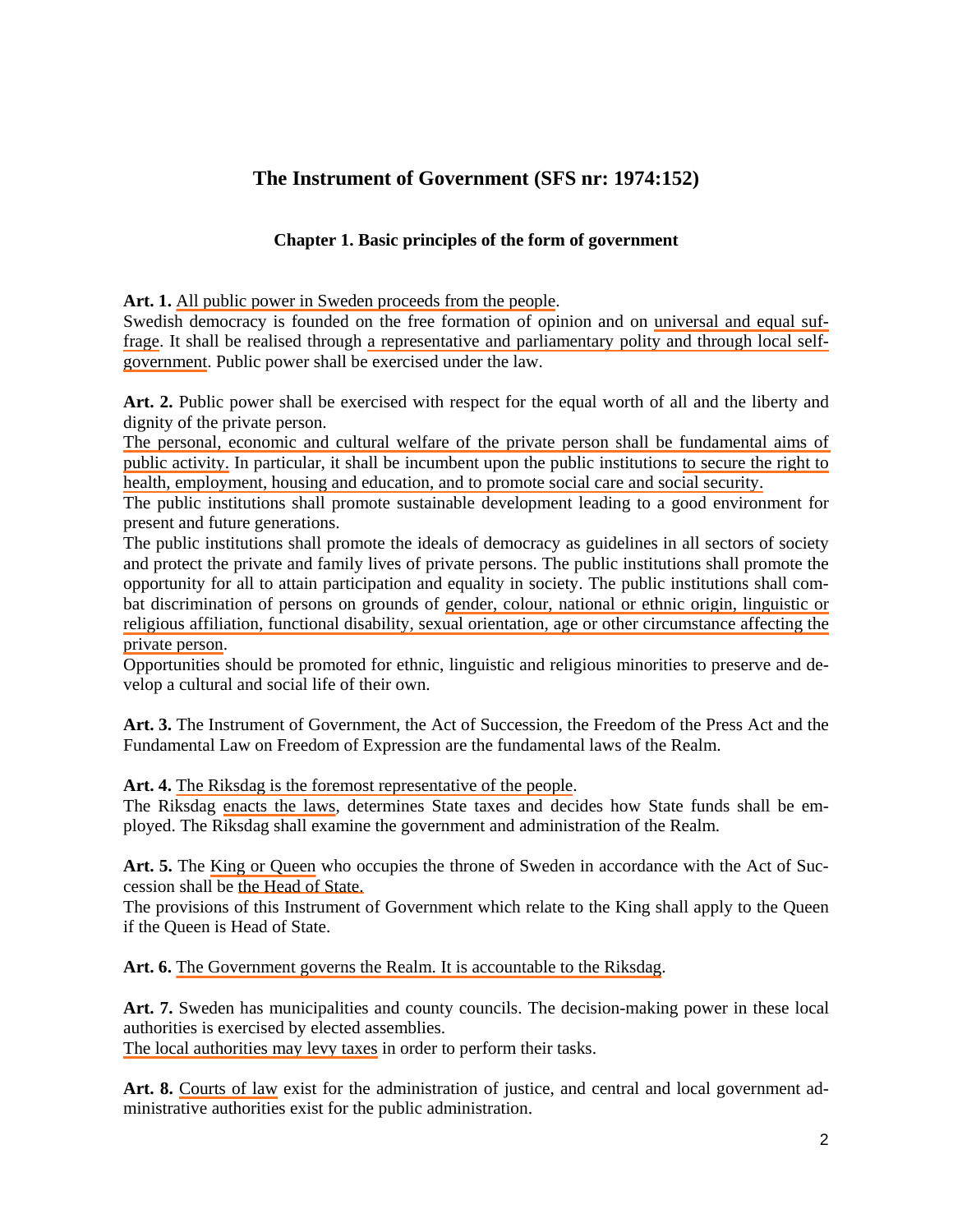**Art. 9.** Courts of law, administrative authorities and others performing tasks within the public administration shall have regard in their work to the equality of all before the law and shall observe objectivity and impartiality.

### **Chapter 2. Fundamental rights and freedoms**

**Art. 1.** Every citizen shall be guaranteed the following rights and freedoms in his relations with the public institutions:

1. freedom of expression: that is, the freedom to communicate information and express thoughts, opinions and sentiments, whether orally, pictorially, in writing, or in any other way;

2. freedom of information: that is, the freedom to procure and receive information and otherwise acquaint oneself with the utterances of others;

3. freedom of assembly: that is, the freedom to organise or attend a meeting for the purposes of information or the expression of opinion or for any other similar purpose, or for the purpose of presenting artistic work;

4. freedom to demonstrate: that is, the freedom to organise or take part in a demonstration in a public place;

5. freedom of association: that is, the freedom to associate with others for public or private purposes;

6. freedom of worship: that is, the freedom to practise one's religion alone or in the company of others.

The provisions of the Freedom of the Press Act and the Fundamental Law on Freedom of Expression shall apply concerning the freedom of the press and the corresponding freedom of expression on sound radio, television and certain like transmissions, as well as in films, video recordings, sound recordings and other technical recordings.

The Freedom of the Press Act also contains provisions concerning the right of access to official documents.

**Art. 2.** Every citizen shall be protected in his relations with the public institutions against any coercion to divulge an opinion in a political, religious, cultural or other such connection. He shall furthermore be protected in his relations with the public institutions against any coercion to participate in a meeting for the formation of opinion or a demonstration or other manifestation of opinion, or to belong to a political association, religious community or other association for opinion referred to in sentence one.

Art. 3. No record in a public register concerning a citizen may be based without his consent solely on his political opinions.

Every citizen shall be protected, to the extent set out in more detail in law, against any violation of personal integrity resulting from the registration of personal information by means of automatic data processing.

**Art. 4.** There shall be no capital punishment.

**Art. 5.** Every citizen shall be protected against corporal punishment. He shall likewise be protected against any torture or medical influence aimed at extorting or suppressing statements.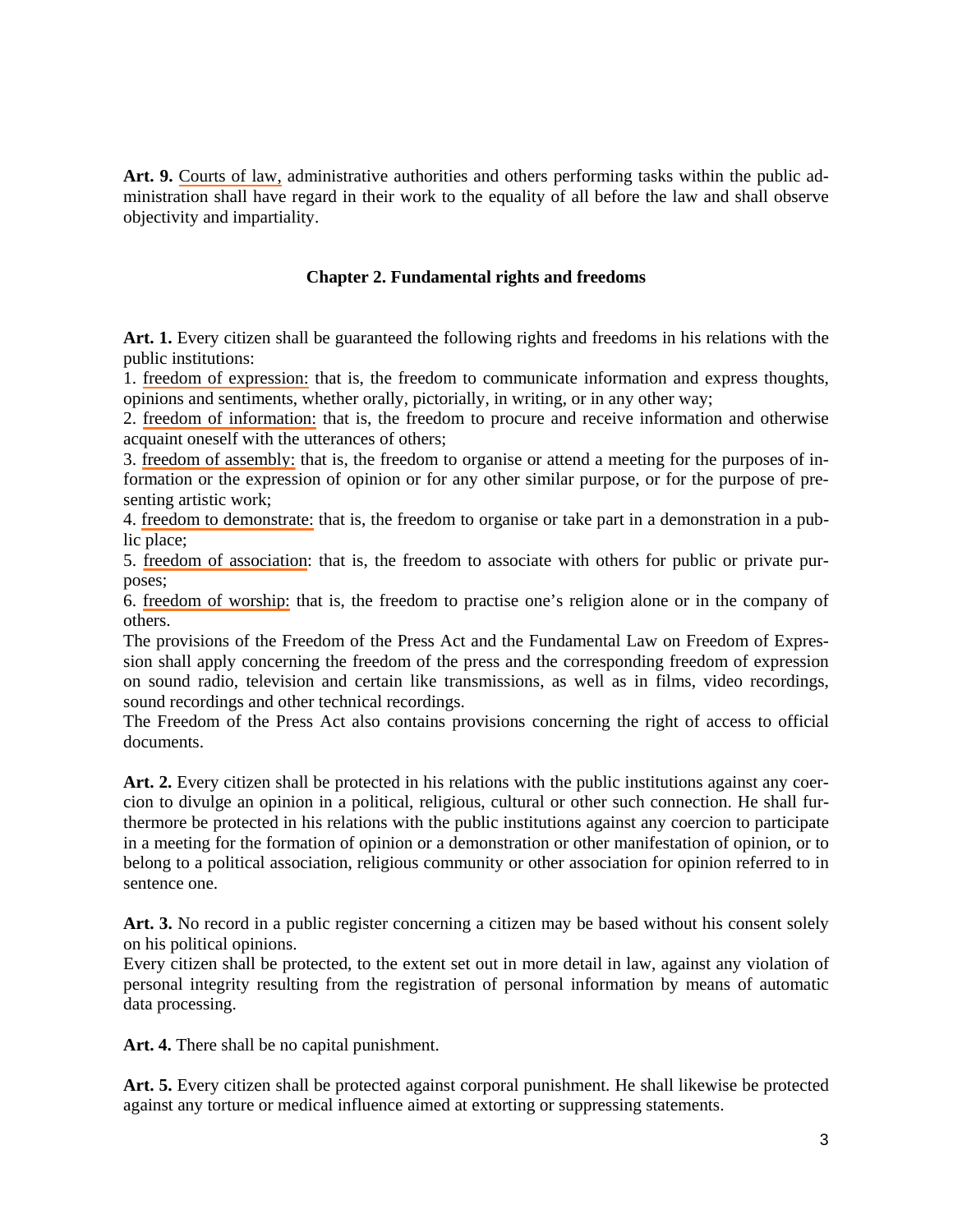**Art. 6.** Every citizen shall be protected in his relations with the public institutions against any physical violation also in cases other than cases under Articles 4 and 5. He shall likewise be protected against body searches, house searches and other such invasions of privacy, against examination of mail or other confidential correspondence, and against eavesdropping and the recording of telephone conversations or other confidential communications.

Art. 7. No citizen may be deported from or refused entry into the Realm.

No citizen who is domiciled in the Realm or who has previously been domiciled in the Realm may be deprived of his citizenship unless he becomes at the same time a citizen of another state, either with his own express consent or because he has taken up employment in the public service. The foregoing notwithstanding, it may however be laid down that children under the age of eighteen shall have the same nationality as their parents or as one parent. It may further be laid down that, in pursuance of an agreement with another state, a person who has been a citizen also of the other state from birth, and who has his permanent domicile there, shall forfeit his Swedish nationality at or after the age of eighteen.

**Art. 8.** Every citizen shall be protected in his relations with the public institutions against deprivation of personal liberty. He shall also in other respects be guaranteed freedom of movement within the Realm and freedom to depart the Realm.

Art. 9. If a public authority other than a court of law has deprived a citizen of his liberty on account of a criminal act or because he is suspected of having committed such an act, he shall be entitled to have the matter examined before a court of law without undue delay. This shall not, however, apply where the question relates to the transfer to the Realm of responsibility for executing a penal sanction involving deprivation of liberty which has been imposed in another state.

If, for reasons other than those specified in paragraph one, a citizen has been taken forcibly into custody, he shall likewise be entitled to have the matter examined before a court of law without undue delay. In such a case, examination before a tribunal shall be equated with examination before a court of law, provided the composition of the tribunal has been laid down in law and it is stipulated that the chairman of the tribunal shall be currently, or shall have been previously, a permanent salaried judge.

If examination under paragraph one or two has not been referred to an authority which is competent under the provisions laid down therein, such examination shall take place before a court of general jurisdiction.

**Art. 10.** No penalty or penal sanction may be imposed in respect of an act which was not subject to a penal sanction at the time it was committed. Nor may any penal sanction be imposed which is more severe than that which was in force when the act was committed. The provisions thus laid down with respect to penal sanctions apply in like manner to forfeiture and other special legal effects attaching to a criminal act.

No taxes or charges due the State may be exacted except inasmuch as this follows from provisions which were in force when the circumstance arose which occasioned the liability for the tax or charge. Should the Riksdag find that special reasons so warrant, it may however provide under an act of law that taxes or charges due the State shall be exacted even although no such act had entered into force when the aforementioned circumstance arose, provided the Government, or a committee of the Riksdag, had submitted a proposal to this effect to the Riksdag at the time concerned. A written communication from the Government to the Riksdag announcing the forthcoming introduction of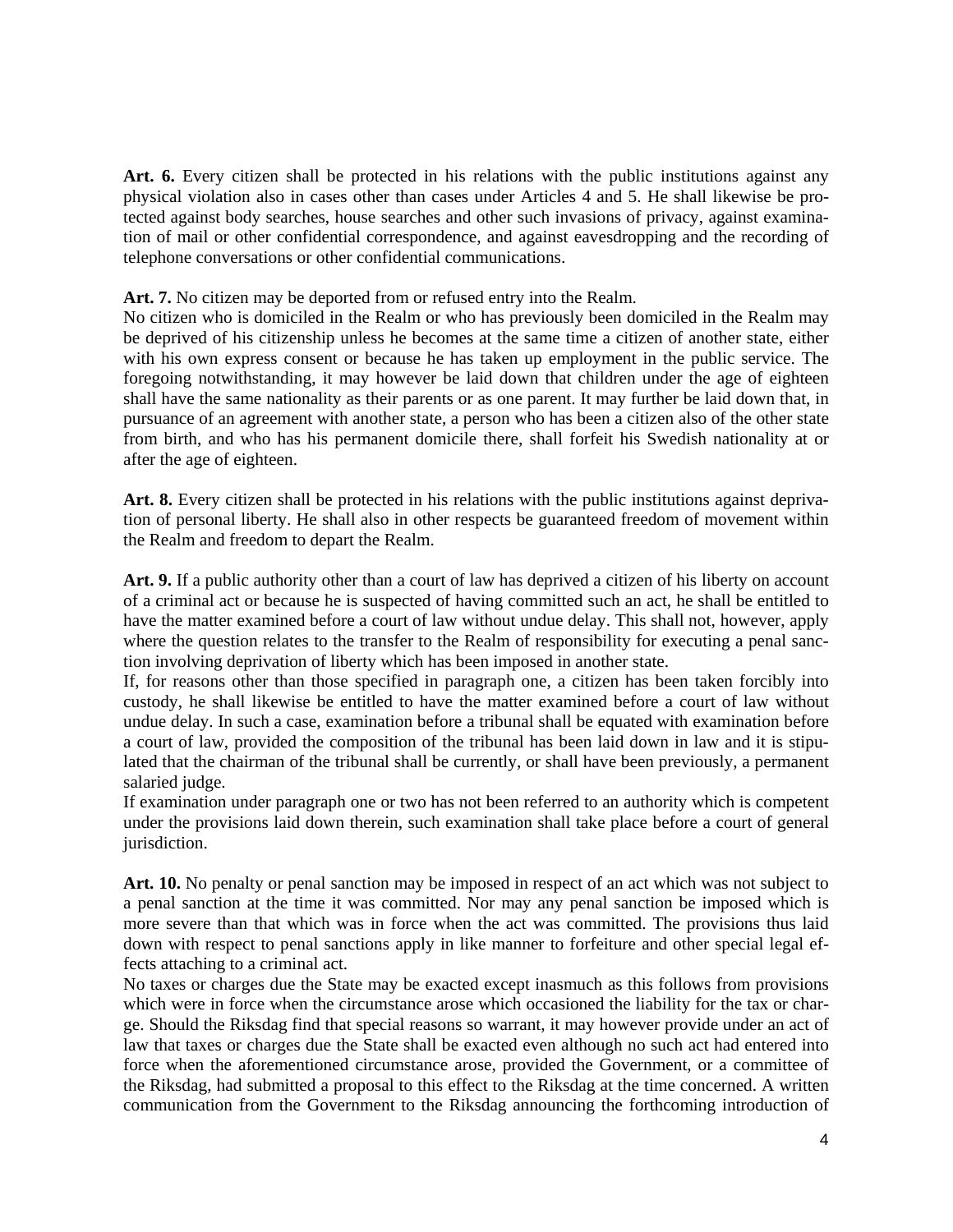such a proposal is equated with a formal proposal. The Riksdag may furthermore prescribe that exceptions shall be made to the provisions of sentence one if it considers that this is warranted on special grounds connected with war, the danger of war, or grave economic crisis.

Art. 11. No court of law shall be established on account of an act already committed, or for a particular dispute or otherwise for a particular case.

Proceedings in courts of law shall be open to the public.

**Art. 12.** The rights and freedoms referred to in Article 1, points 1 to 5, in Articles 6 and 8, and in Article 11, paragraph two, may be restricted in law to the extent provided for in Articles 13 to 16. With authority in law, they may be restricted by other statute in cases under Chapter 8, Article 7, paragraph one, point 7, and Article 10. Freedom of assembly and freedom to demonstrate may similarly be restricted also in cases under Article 14, paragraph one, sentence two.

The restrictions referred to in paragraph one may be imposed only to satisfy a purpose acceptable in a democratic society. The restriction must never go beyond what is necessary having regard to the purpose which occasioned it, nor may it be carried so far as to constitute a threat to the free formation of opinion as one of the fundaments of democracy. No restriction may be imposed solely on grounds of a political, religious, cultural or other such opinion.

A draft law under paragraph one, or a proposal for the amendment or ab-rogation of such a law, shall be held in abeyance, unless rejected by the Riksdag, for a minimum of twelve months from the date on which the first Riksdag committee report on the proposal was submitted to the Chamber, if so moved by at least ten members. This provision notwithstanding, the Riksdag may adopt the proposal, provided it has the support of at least five sixths of those voting.

Paragraph three shall not apply to any draft law prolonging the life of a law for a period not exceeding two years. Nor shall it apply to any draft law concerned only with

1. prohibition of the disclosure of matters which have come to a person's knowledge in the public service, or in the performance of official duties, where secrecy is called for having regard to interests under Chapter 2, Article 2 of the Freedom of the Press Act;

2. house searches and similar invasions of privacy; or

3. deprivation of liberty as a penal sanction for a specific act.

The Committee on the Constitution determines on behalf of the Riksdag whether paragraph three applies in respect of a particular draft law.

**Art. 13.** Freedom of expression and freedom of information may be restricted having regard to the security of the Realm, the national supply of goods, public order and public safety, the good name of the individual, the sanctity of private life, and the prevention and prosecution of crime. Freedom of expression may also be restricted in commercial activities. Freedom of expression and freedom of information may otherwise be restricted only where particularly important grounds so warrant.

In judging what restrictions may be introduced by virtue of paragraph one, particular regard shall be had to the importance of the widest possible freedom of expression and freedom of information in political, religious, professional, scientific and cultural matters.

The adoption of provisions which regulate in more detail a particular manner of disseminating or receiving information, without regard to its content, shall not be deemed a restriction of the freedom of expression or the freedom of information.

**Art. 14.** Freedom of assembly and freedom to demonstrate may be restricted in the interests of preserving public order and public safety at a meeting or demonstration, or having regard to the circu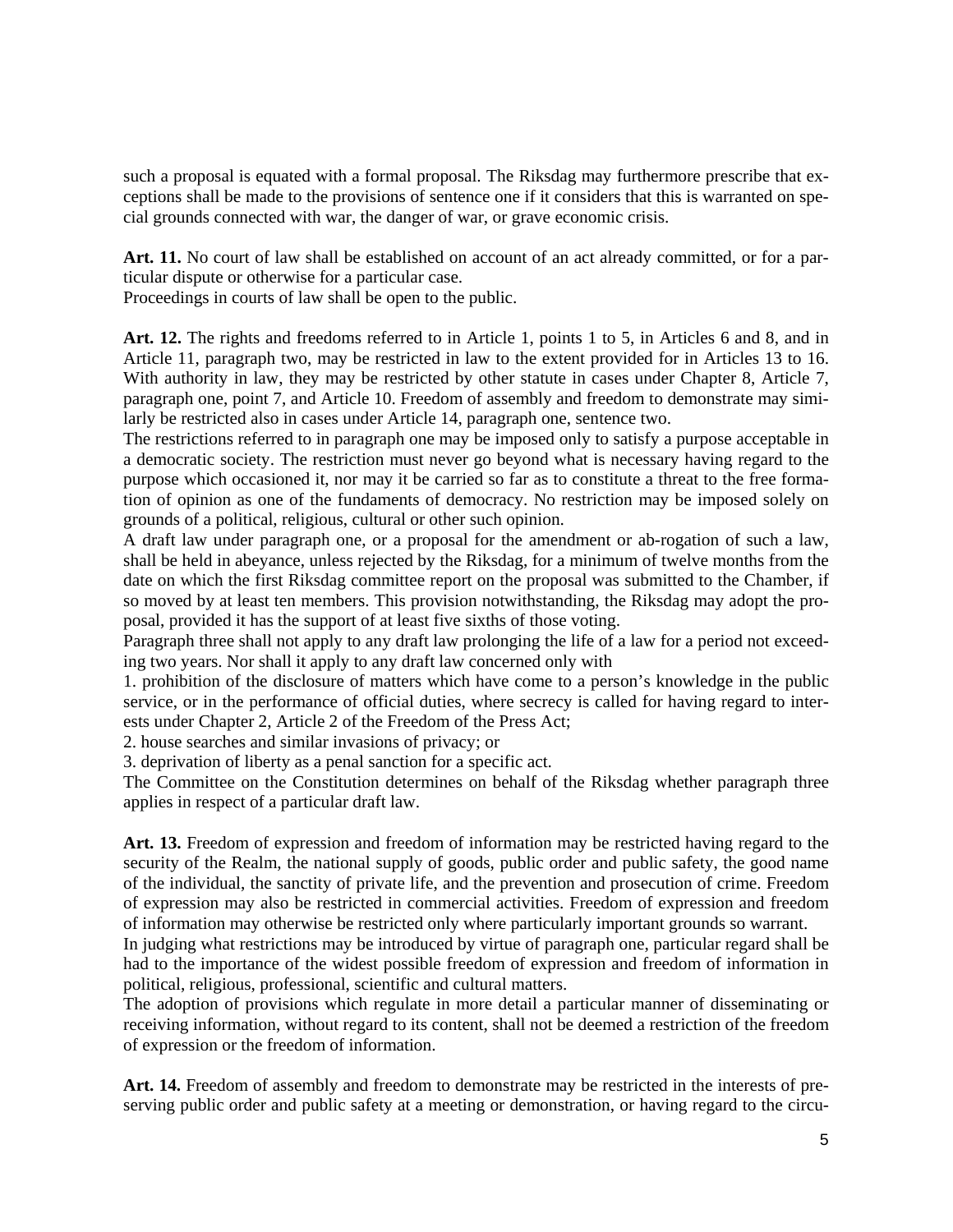lation of traffic. These freedoms may otherwise be restricted only having regard to the security of the Realm or in order to combat an epidemic.

Freedom of association may be restricted only in respect of organisations whose activities are of a military or quasimilitary nature, or constitute persecution of a population group of a particular race, colour, or ethnic origin.

**Art. 15.** No act of law or other provision may imply the unfavourable treatment of a citizen because he belongs to a minority group by reason of race, colour, or ethnic origin.

Art. 16. No act of law or other provision may imply the unfavourable treatment of a citizen on grounds of gender, unless the provision forms part of efforts to promote equality between men and women or relates to compulsory military service or other analogous official duties.

**Art. 17.** A trade union or an employer or employers' association shall be entitled to take industrial action unless otherwise provided in an act of law or under an agreement.

**Art. 18.** The property of every citizen shall be so guaranteed that none may be compelled by expropriation or other such disposition to surrender property to the public institutions or to a private subject, or tolerate restriction by the public institutions of the use of land or buildings, other than where necessary to satisfy pressing public interests.

A person who is compelled to surrender property by expropriation or other such disposition shall be guaranteed compensation for his loss. Such compensation shall also be guaranteed to a person whose use of land or buildings is restricted by the public institutions in such a manner that ongoing land use in the affected part of the property is substantially impaired, or injury results which is significant in relation to the value of that part of the property. Compensation shall be determined according to principles laid down in law.

There shall be access for all to the natural environment in accordance with the right of public access, notwithstanding the above provisions.

Art. 19. Authors, artists and photographers shall own the rights to their works in accordance with rules laid down in law.

**Art. 20.** Restrictions affecting the right to trade or practise a profession may be introduced only in order to protect pressing public interests and never solely in order to further the economic interests of a particular person or enterprise.

The right of the Sami population to practise reindeer husbandry is regulated in law.

**Art. 21.** All children covered by compulsory schooling shall be entitled to a free basic education at a public school. The public institutions shall be responsible also for the provision of higher education.

**Art. 22.** A foreign national within the Realm is equated with a Swedish citizen in respect of 1. protection against coercion to participate in a meeting for the formation of opinion or a demonstration or other manifestation of opinion, or to belong to a religious community or other association (Article 2, sentence two);

2. protection of personal integrity in connection with automatic data processing (Article 3, paragraph two);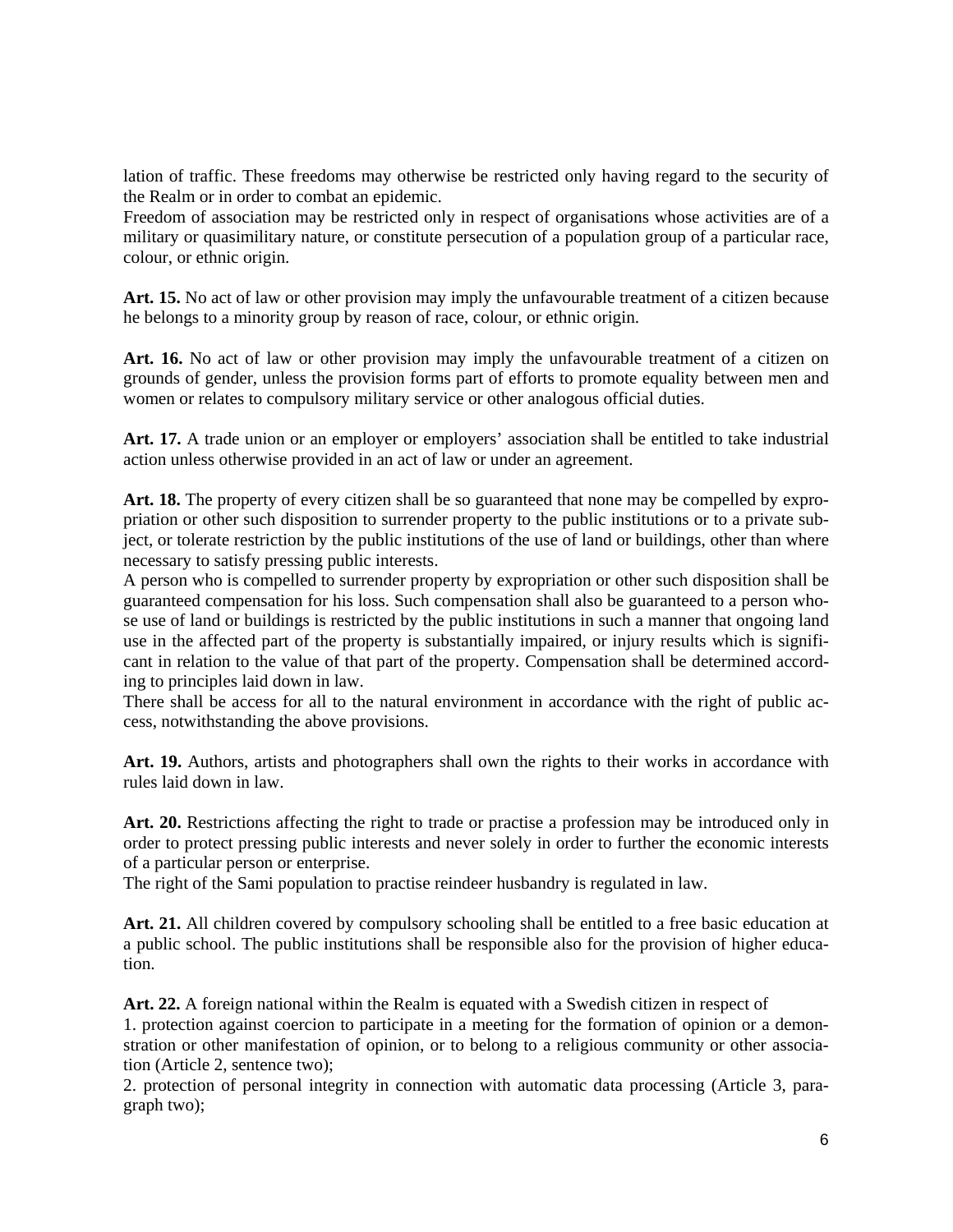3. protection against capital punishment, corporal punishment and torture, and against medical influence aimed at extorting or suppressing statements (Articles 4 and 5);

4. the right to have a deprivation of liberty on account of a criminal act or on suspicion of having committed such an act examined before a court of law (Article 9, paragraphs one and three);

5. protection against retroactive penal sanctions and other retroactive legal effects of criminal acts, and against retroactive taxes or charges due the State (Article 10);

6. protection against the establishment of a court of law for a particular case (Article 11, paragraph one);

7. protection against unfavourable treatment on grounds of race, colour or ethnic origin, or on grounds of gender (Articles 15 and 16);

8. the right to industrial action (Article 17);

9. protection against expropriation or other such disposition and against restriction of the use of land or buildings (Article 18);

10. the right to an education (Article 21).

Unless it follows otherwise from special provisions of law, a foreign national within the Realm is equated with a Swedish citizen also in respect of

1. freedom of expression, freedom of information, freedom of assembly, freedom to demonstrate, freedom of association and freedom of worship (Article 1);

2. protection against coercion to divulge an opinion (Article 2, sentence one);

3. protection against physical violations also in cases other than cases under Articles 4 and 5, against body searches, house searches and other such invasions of privacy, and against violations of confidential communications (Article 6);

4. protection against deprivation of liberty (Article 8, sentence one);

5. the right to have a deprivation of liberty other than a deprivation of liberty on account of a criminal act or on suspicion of having committed such an act examined before a court of law (Article 9, paragraphs two and three);

6. public court proceedings (Article 11, paragraph two);

7. protection against interventions on grounds of opinion (Article 12, paragraph two, sentence three);

8. authors', artists' and photographers' rights to their works (Article 19);

9. the right to trade or practise a profession (Article 20).

The provisions of Article 12, paragraph three; paragraph four, sentence one; and paragraph five shall apply with respect to the special provisions of law referred to in paragraph two.

**Art. 23.** No act of law or other provision may be adopted which contravenes Sweden's undertakings under the European Convention for the Protection of Human Rights and Fundamental Freedoms.

### **Chapter 3. The Riksdag**

**Art. 1.** The Riksdag is appointed by means of free, secret and direct elections. Voting in such elections is by party, with an option for the voter to express a preference for a particular candidate. The Riksdag consists of a single chamber comprising three hundred and forty-nine members. Alternates shall be appointed for members.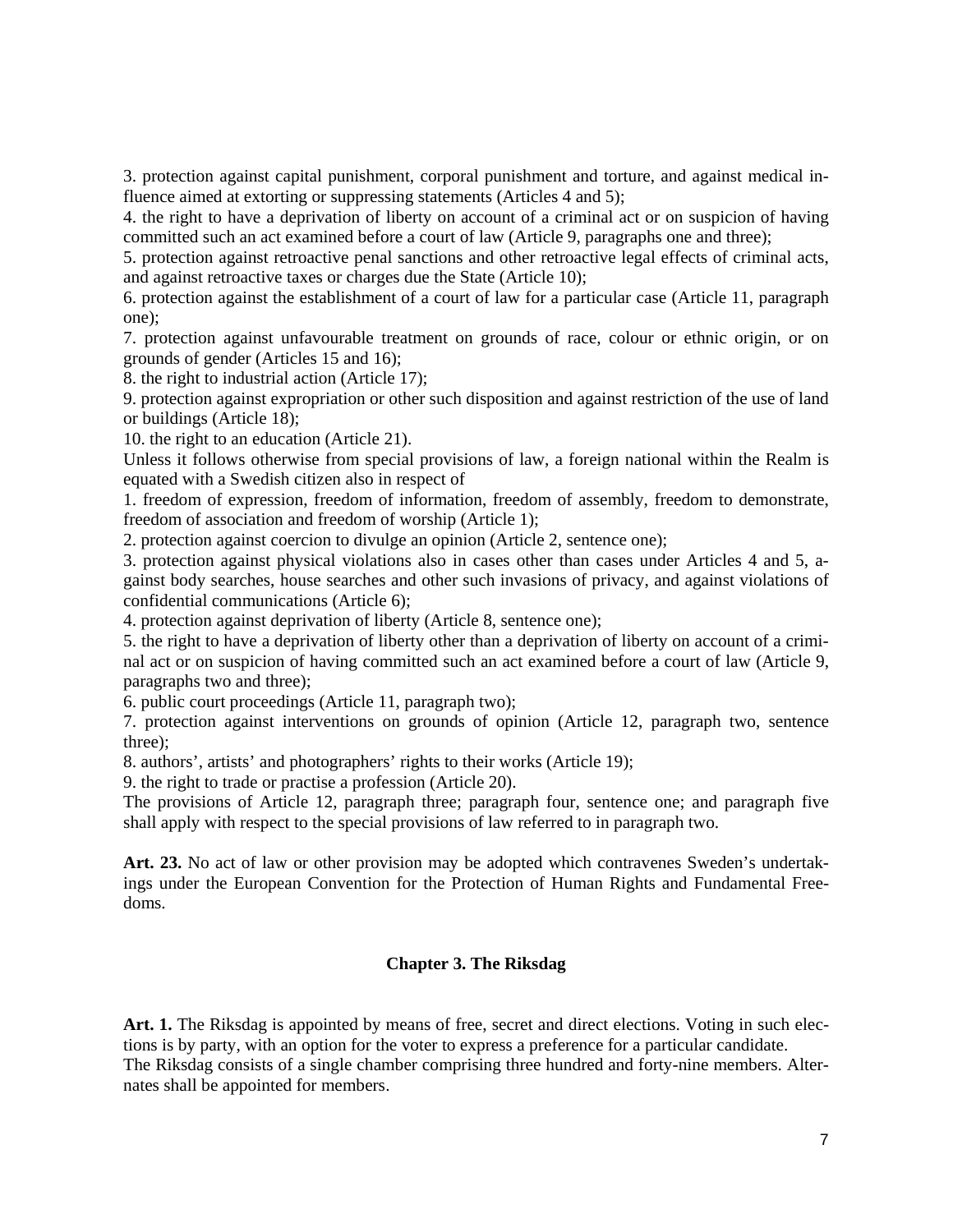**Art. 2.** Every Swedish citizen who is currently domiciled within the Realm or who has ever been domiciled within the Realm is entitled to vote in a Riksdag election. A person who has not attained the age of eighteen on or before election day is not entitled to vote.

The question of whether a right to vote exists under paragraph one is determined on the basis of an electoral roll drawn up prior to the election.

**Art. 3.** Ordinary elections for the Riksdag are held every four years.

Art. 4. The Government may order an extraordinary election for the Riksdag to be held between ordinary elections. An extraordinary election is held within three months from the issue of such an order.

After an election for the Riksdag has been held, the Government is debarred from calling an extraordinary election until three months from the date on which the newly-elected Riksdag first convened. Neither may the Gov-ernment call an extraordinary election while ministers remain at their posts, after all have been formally discharged, pending assumption of office by a new Government. Rules for an extraordinary election in a particular case are set out in Chapter 6, Article 3.

**Art. 5.** A newly-elected Riksdag convenes on the fifteenth day following election day but no sooner than the fourth day after the result of the election has been declared.

Each election is valid for the period from the date on which the newly-elected Riksdag convenes to the date on which the Riksdag elected next thereafter convenes. This period is the electoral period of the Riksdag.

Art. 6. The Realm is divided up into constituencies for the purpose of elections for the Riksdag.

The Riksdag comprises three hundred and ten fixed constituency seats and thirty-nine adjustment seats.

The fixed constituency seats are distributed among the constituencies on the basis of a calculation of the relationship between the number of persons entitled to vote in each constituency, and the total number of persons entitled to vote throughout the whole of the Realm. The distribution of seats among the constituencies is determined for four years at a time.

**Art. 7.** The seats are distributed among parties. Party is understood to mean any association or group of voters which runs for election under a particular designation.

Only a party which receives at least four per cent of the votes cast throughout the whole of the Realm is entitled to share in the distribution of seats. A party receiving fewer votes however participates in the distribution of the fixed constituency seats in any constituency in which it receives at least twelve per cent of the votes cast.

**Art. 8.** The fixed constituency seats in each constituency are distributed proportionately among the parties on the basis of the election result in that constituency.

The adjustment seats are distributed among the parties in such a way that the distribution of all the seats in the Riksdag, other than those fixed constituency seats which have been allocated to a party polling less than four per cent of the national vote, is in proportion to the total number of votes cast throughout the whole of the Realm for the respective parties participating in the distribution of seats. If, in the distribution of the fixed constituency seats, a party obtains seats which exceed the number corresponding to the proportional representation of that party in the Riksdag, then that party and the fixed constituency seats which it has obtained are disregarded in distributing the adjustment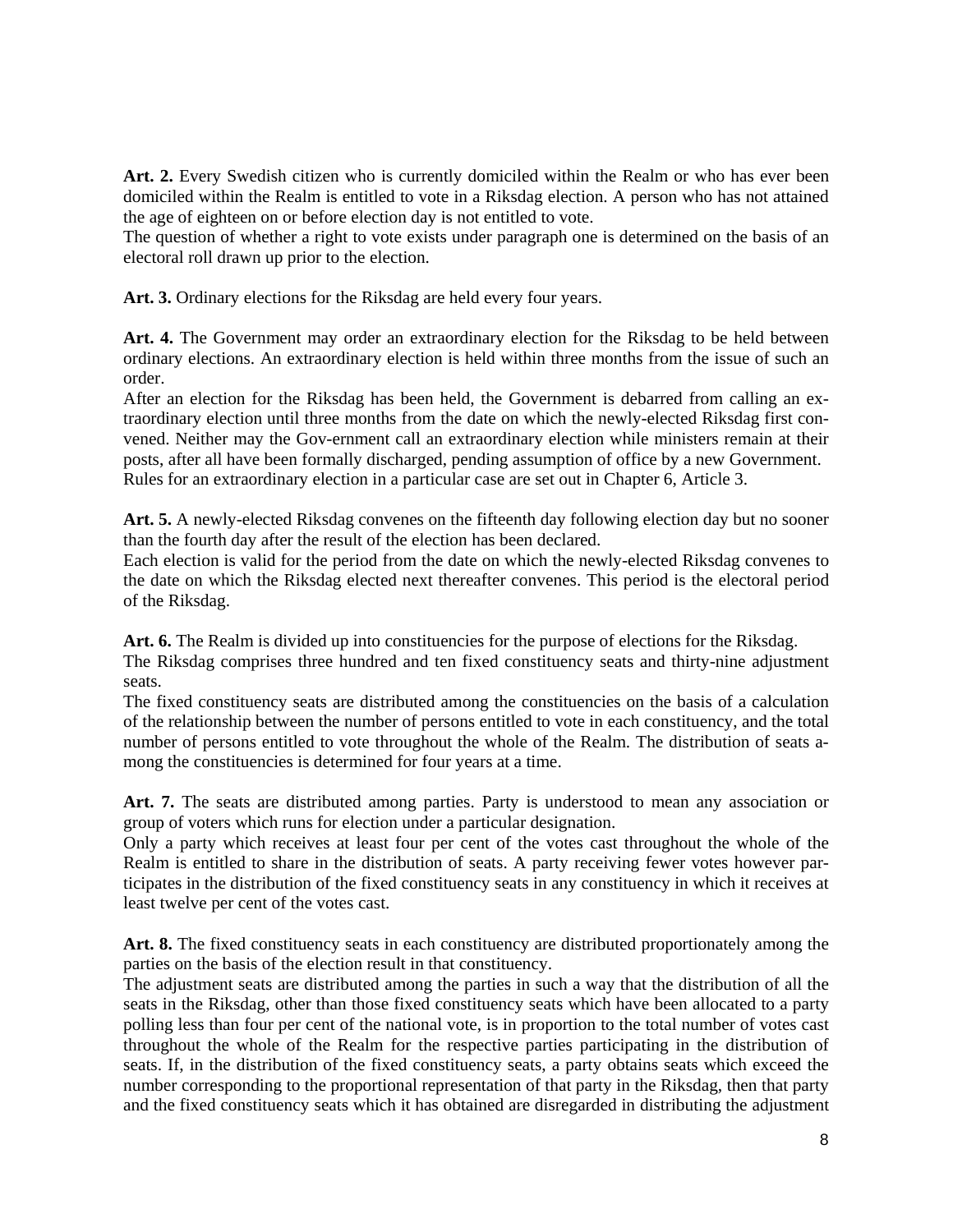seats. The adjustment seats are allocated to constituencies after they have been distributed among the parties.

The odd-number method is used to distribute the seats among the parties, with the first divisor adjusted to 1.4.

**Art. 9.** One member is appointed for each seat a party obtains, together with alternates for that member.

**Art. 10.** Only a person who is entitled to vote may be a member or alternate member of the Riksdag.

**Art. 11.** Appeals against elections for the Riksdag may be lodged with an Election Review Board appointed by the Riksdag. A person who has been elected a member of the Riksdag exercises his mandate regardless of any such appeal. If the result of the election is revised, a new member takes his seat immediately after the revised result has been declared. This applies in like manner to alternate members.

The Election Review Board consists of a chairman, who shall be currently, or shall have been previously, a permanent salaried judge and who may not be a member of the Riksdag, and six other members. The members are elected after each ordinary election, as soon as the result of the election becomes final, and serve until a new election for the Board is held. The chairman is elected separately. There is no right of appeal against a decision of the Board.

**Art. 12.** Further rules concerning matters under Articles 2 to 11 and concerning the appointment of alternates for Riksdag members are laid down in the Riksdag Act or in another act of law.

### **Chapter 4. The work of the Riksdag**

**Art. 1.** The Riksdag convenes in session every year. Sessions are held in Stockholm, unless otherwise determined by the Riksdag or the Speaker, having regard to the liberty or safety of parliament.

**Art. 2.** The Riksdag appoints a Speaker and First, Second, and Third Deputy Speakers from among its members for each electoral period.

**Art. 3.** The Government and every member of the Riksdag has the right to introduce proposals on any matter coming within the jurisdiction of the Riksdag, in accordance with more detailed rules laid down in the Riksdag Act, unless otherwise provided in the present Instrument of Government. The Riksdag elects committees from among its members in accordance with rules laid down in the Riksdag Act, and these shall include a Committee on the Constitution and a Committee on Finance. Any matter raised by the Government or by a member of the Riksdag shall be prepared by a committee before it comes up for settlement, unless otherwise provided in the present Instrument of Government.

Art. 4. When a matter comes up for decision in the Chamber, every member of the Riksdag and every minister has the right to speak in accordance with more detailed rules laid down in the Riksdag Act. Rules concerning grounds for disqualification are laid down in the Riksdag Act.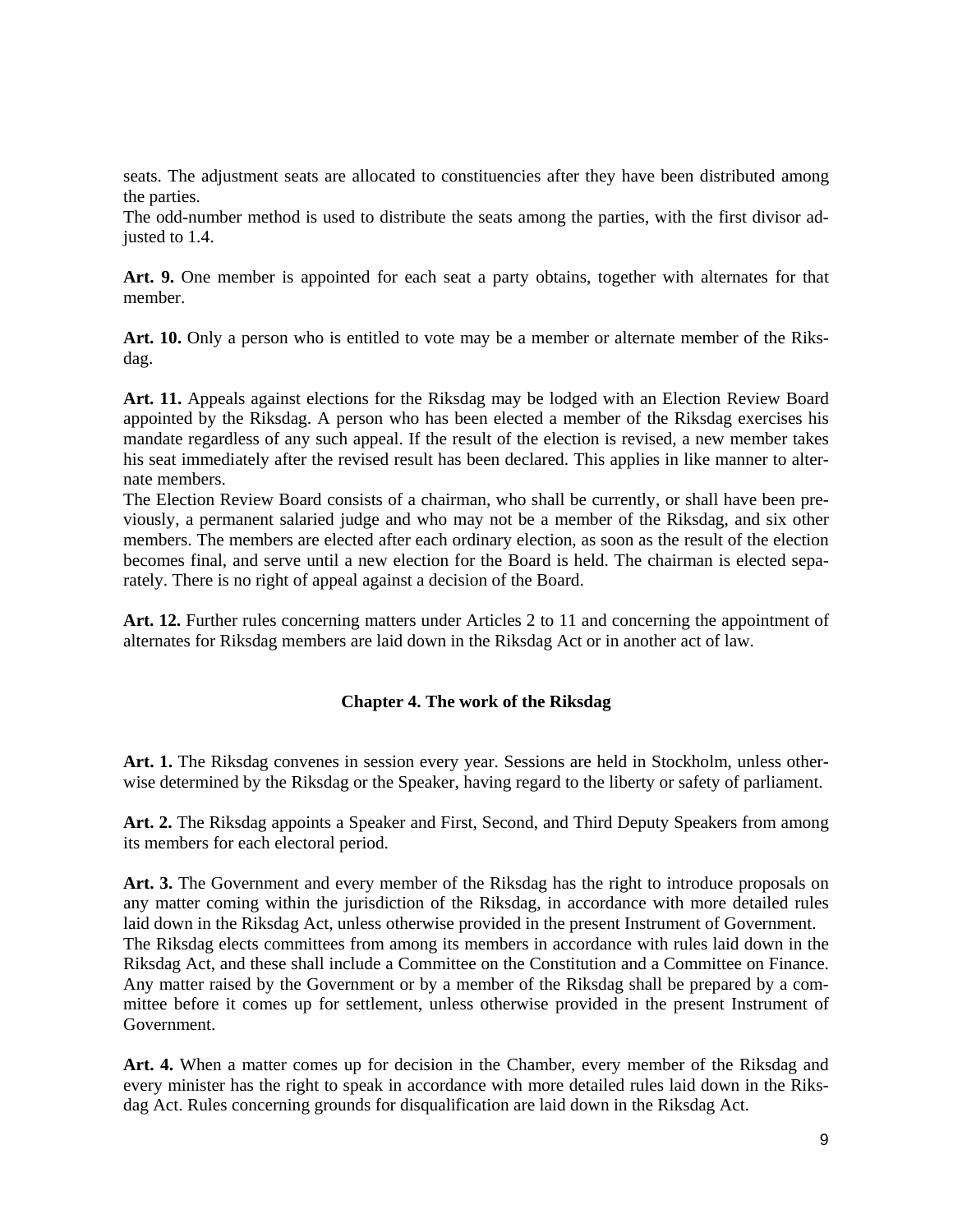**Art. 5.** When a vote is taken in the Riksdag, the opinion in which more than half of those voting concur constitutes the decision of the Riksdag, unless specially provided otherwise in the present Instrument of Government or, in the case of matters relating to Riksdag procedure, in a principal provision of the Riksdag Act. Rules concerning the procedure to be followed in the event of a tied vote are laid down in the Riksdag Act.

Art. 6. A member of the Riksdag or an alternate for such a member may exercise his mandate as a member notwithstanding any official duty or other similar obligation incumbent upon him.

Art. 7. A member of the Riksdag or an alternate for such a member may not resign his mandate without the Riksdag's consent.

Where grounds exist, the Election Review Board shall examine on its own initiative whether a particular member or an alternate is qualified under Chapter 3, Article 10. A person pronounced to be disqualified is deprived thereby of his mandate.

A member or an alternate may be deprived of his mandate in cases other than cases under paragraph two only if he has proved himself manifestly unfit to hold a mandate by reason of a criminal act. A decision in such a case shall be taken by a court of law.

**Art. 8.** No person may take legal action against a person who holds a man-date as a member of the Riksdag, or who has held such a mandate, deprive him of liberty, or restrict his movements within the Realm on account of an act or statement made in the exercise of his mandate, unless the Riksdag has given its consent thereto in a decision in which at least five sixths of those voting concur.

If, in any other case, a member of the Riksdag is suspected of having committed a criminal act, the relevant rules of law concerning arrest, detention or remand are applied only if he admits guilt or was caught in the act, or the minimum penalty for the offence is imprisonment for a minimum of two years.

**Art. 9.** During such time as a member is acting as Speaker of the Riksdag or is a member of the Government, his mandate as a member shall be exercised by an alternate. The Riksdag may stipulate in the Riksdag Act that an alternate shall replace a member when the latter is on leave of absence.

The rules laid down in Articles 6 and 8, paragraph one, concerning protection in respect of the exercise of a mandate as a member of the Riksdag apply also to the Speaker and the Speaker's mandate. The rules relating to a member of the Riksdag apply also to an alternate exercising a mandate as a member.

**Art. 10.** Further rules concerning the work of the Riksdag are laid down in the Riksdag Act.

### **Chapter 5. The Head of State**

**Art. 1.** The Head of State shall be kept informed by the Prime Minister concerning the affairs of the Realm. The Government convenes as Council of State under the chairmanship of the Head of State when so required.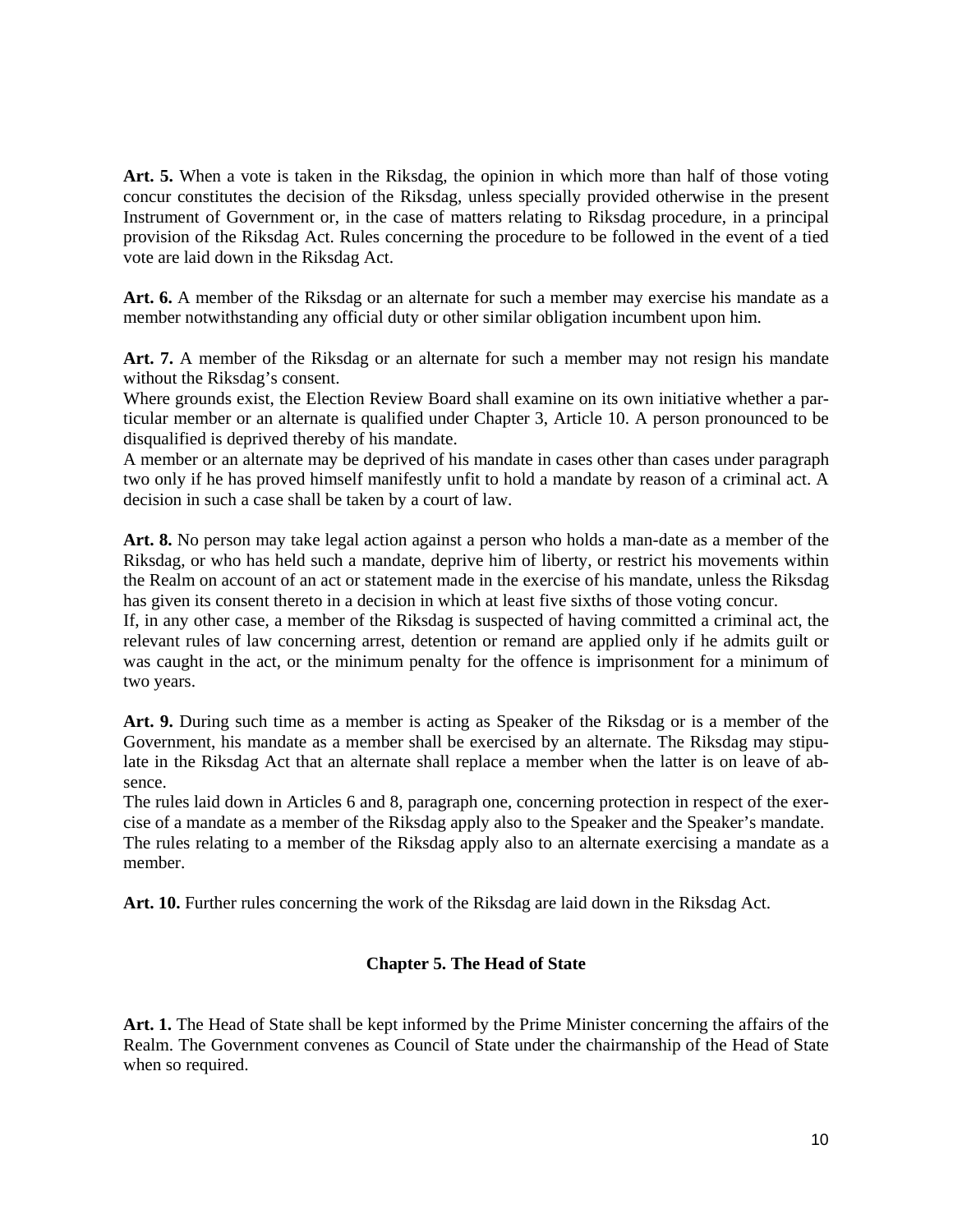**Art. 2.** No person who is not a Swedish citizen or who has not attained the age of eighteen may serve as Head of State. The Head of State may not at the same time be a minister or hold a mandate as Speaker or as a member of the Riksdag.

The Head of State shall consult the Prime Minister before undertaking travel abroad.

**Art. 3.** If, by reason of ill health, foreign travel or for any other cause, the King is prevented from performing his duties, that member of the Royal House under the valid order of succession who is not prevented therefrom shall assume and perform the duties of Head of State in the capacity of Regent ad interim.

**Art. 4.** Should the Royal House become extinct, the Riksdag appoints a Regent to perform the duties of Head of State until further notice. The Riksdag appoints a Deputy Regent at the same time. The same applies if the King dies or abdicates and the heir to the throne has not yet attained the age of eighteen.

**Art. 5.** If the King has been continuously prevented for six months from performing his duties, or has failed to perform his duties, the Government shall notify the matter to the Riksdag. The Riksdag determines whether the King shall be deemed to have abdicated.

**Art. 6.** The Riksdag may appoint a person to serve as Regent ad interim under a Government order when no one competent under Article 3 or 4 is in a position to serve.

The Speaker, or, in his absence, one of the Deputy Speakers, serves as Regent ad interim under a Government order when no other competent person is in a position to serve.

**Art. 7.** The King cannot be prosecuted for his actions. Neither can a Regent be prosecuted for his actions as Head of State.

### **Chapter 6. The Government**

**Art. 1.** The Government consists of the Prime Minister and other ministers. The Prime Minister is appointed in accordance with the procedure laid down in Articles 2 to 4. The Prime Minister appoints the other ministers.

**Art. 2.** When a Prime Minister is to be appointed, the Speaker summons for consultation representatives from each party group in the Riksdag. The Speaker confers with the Deputy Speakers before placing a proposal before the Riksdag.

The Riksdag shall proceed to vote on the proposal no later than the fourth day following, without prior preparation in committee. If more than half the members of the Riksdag vote against the proposal, it is rejected. In any other case, it is adopted.

**Art. 3.** If the Riksdag rejects the Speaker's proposal, the procedure laid down in Article 2 is repeated. If the Riksdag rejects the Speaker's proposal four times, the procedure for appointing a Prime Minister is abandoned and resumed only after an election for the Riksdag has been held. If no ordinary election is due in any case to be held within three months, an extraordinary election shall be held within the same space of time.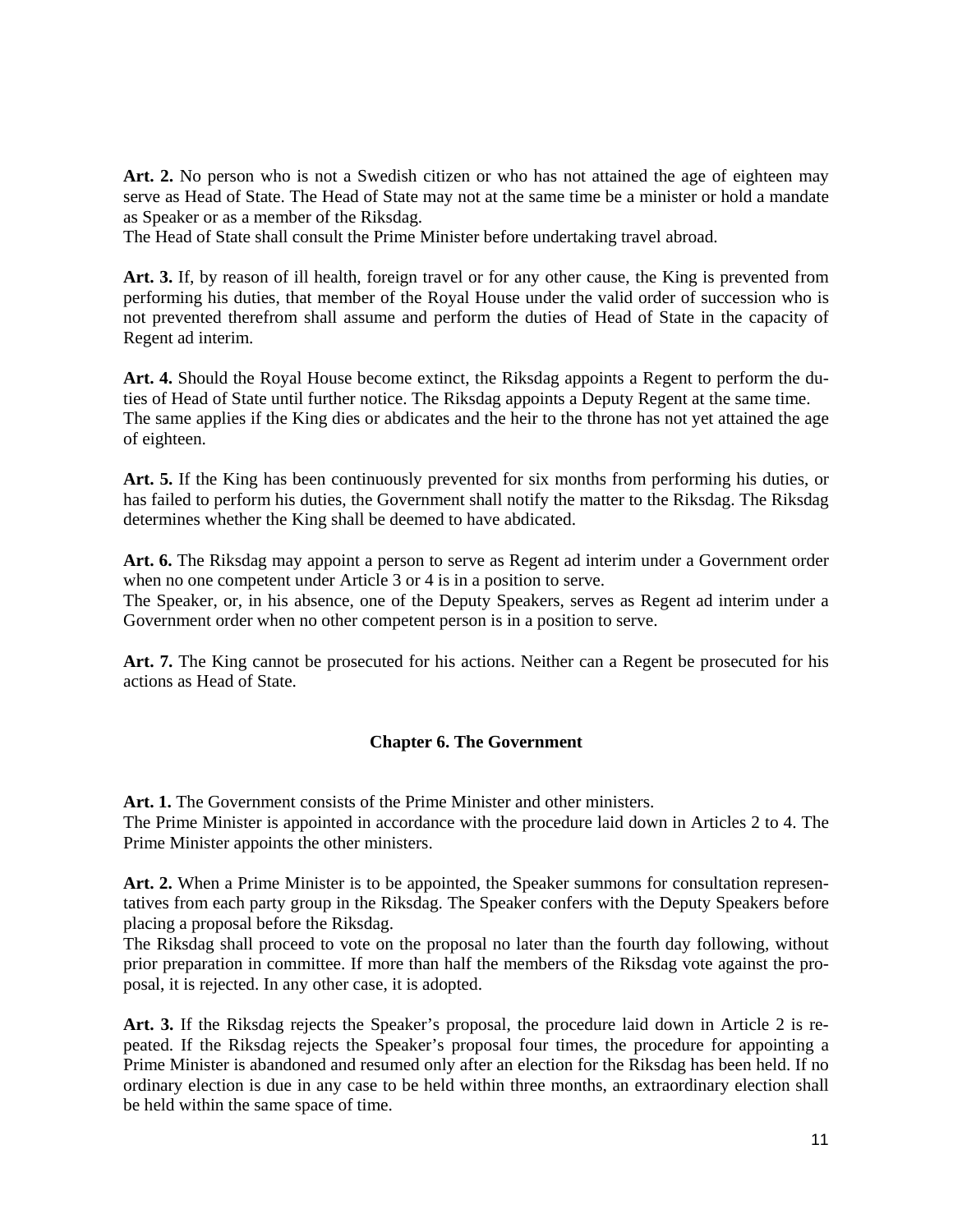**Art. 4.** When the Riksdag has approved a proposal for a new Prime Minister, he informs the Riksdag as soon as possible of the names of the ministers he has appointed. Government changes hands thereafter at a Council of State before the Head of State or, in his absence, before the Speaker. The Speaker is always summoned to attend such a Council.

The Speaker issues a letter of appointment for the Prime Minister on the Riksdag's behalf.

**Art. 5.** If the Riksdag declares that the Prime Minister, or any other minister, no longer enjoys the confidence of parliament, the Speaker shall discharge the minister concerned. If the Government is in a position to order an extraordi-nary election, however, no decision to discharge the minister shall be announced, provided the Government calls an extraordinary election within one week from the declaration of no confidence.

**Art. 6.** A minister shall be discharged if he so requests: the Prime Minister is discharged by the Speaker, and another minister by the Prime Minister. The Prime Minister may also discharge another minister in other circumstances.

**Art. 7.** If the Prime Minister is discharged or dies, the Speaker discharges the other ministers.

**Art. 8.** If all the members of the Government have been discharged, they remain at their posts until a new Government has assumed office. If a minister other than the Prime Minister has been discharged at his own request, he remains at his post until a successor has assumed office, should the Prime Minister so request.

**Art. 9.** Only a person who has been a Swedish citizen for at least ten years may be a minister. A minister may not have any other public or private employment. Neither may he hold any appointment or engage in any activity which might impair public confidence in him.

**Art. 10.** In the absence of the Speaker, a Deputy Speaker shall assume the duties incumbent upon the Speaker under the present Chapter.

# **Chapter 7. The work of the Government**

**Art. 1.** Government offices shall exist for the preparation of Government business. The Government Offices include ministries for different areas of activity. The Government allocates responsibilities among ministries. The Prime Minister appoints the heads of the respective ministries from among the ministers.

**Art. 2.** In preparing Government business the necessary information and opinions shall be obtained from the public authorities concerned. Organisations and private persons shall be afforded an opportunity to express an opin-ion as necessary.

Art. 3. Government business is settled by the Government at Government meetings. Government business relating to the implementation of statutes or special Government decisions within the armed forces may however be approved by the head of the ministry responsible for such matters, under the supervision of the Prime Minister and to the extent laid down in law.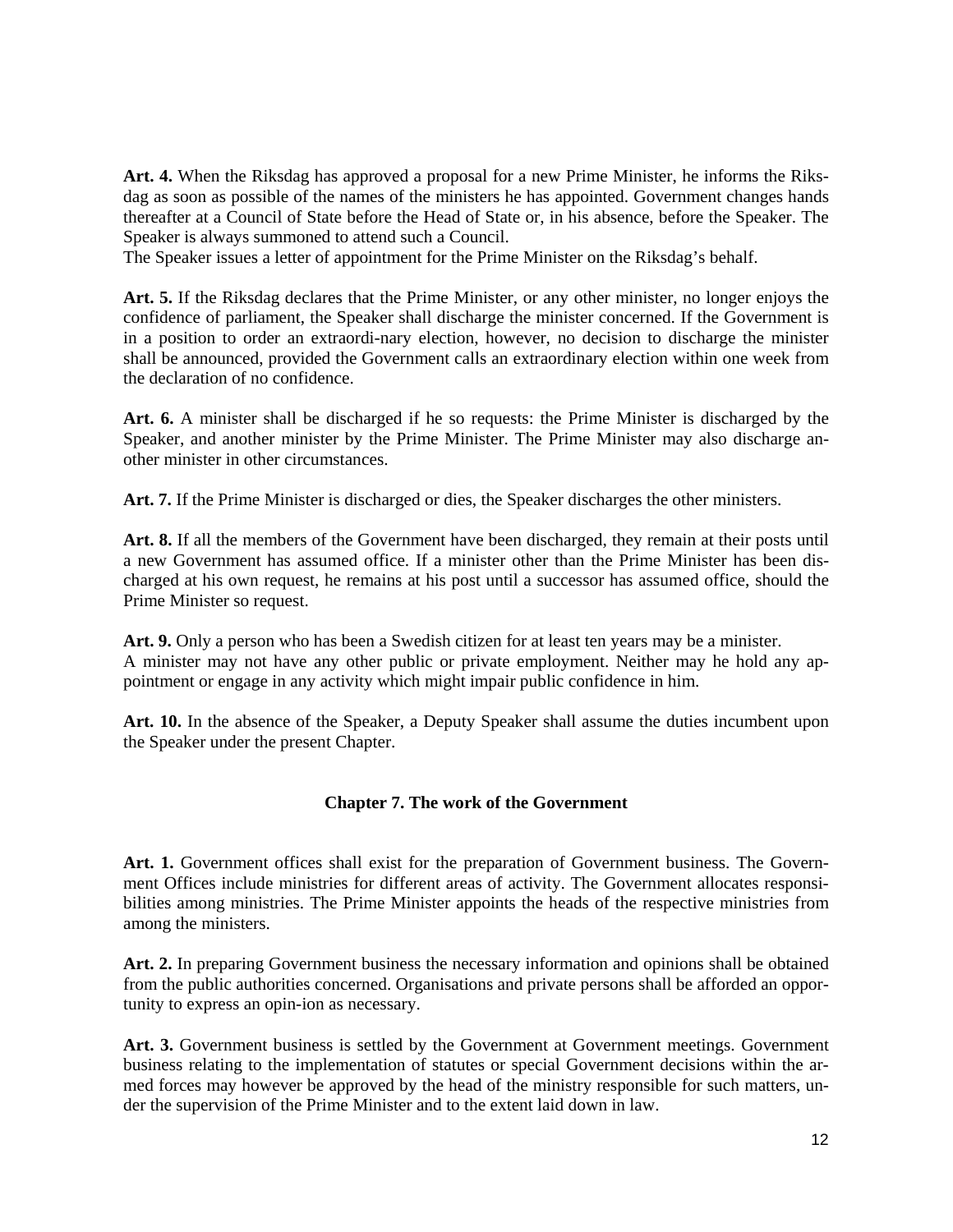**Art. 4.** The Prime Minister summons the other ministers to attend Government meetings and presides at such meetings. At least five ministers shall be present at a Government meeting.

**Art. 5.** At a Government meeting, the head of a ministry presents business falling within the purview of his ministry. The Prime Minister may, however, prescribe that a matter or group of matters coming within the purview of a particular ministry shall be presented by a minister other than the head of the ministry concerned.

**Art. 6.** A record is kept of Government meetings. A dissenting opinion shall be entered in the record.

**Art. 7.** Statutes, proposals for submission to the Riksdag, and other dispatches of Government decisions must be signed by the Prime Minister or another minister on behalf of the Government in order to be valid. The Government may, however, prescribe in a statutory instrument that an official may sign a dispatch of a Government decision in a particular case.

**Art. 8.** The Prime Minister may appoint one of the other ministers to perform the duties of Prime Minister in the capacity of Deputy Prime Minister and act in his absence. If the Prime Minister has not appointed a deputy, or if the deputy is also prevented from performing the duties of Prime Minister, these duties are assumed by that minister among those currently in office who has been a minister longest. When two or more ministers have been ministers equally long, the minister who is senior in age has precedence.

### **Chapter 8. Acts of law and other provisions**

Art. 1. It follows from the rules laid down in Chapter 2 concerning fundamental rights and freedoms that provisions with a particular content may not be adopted, or may be adopted only by means of an act of law, and that in certain cases draft laws shall be dealt with in a particular way.

**Art. 2.** Provisions relating to the personal status or mutual personal and economic relations of private subjects are laid down in law. These provisions include:

1. provisions relating to Swedish citizenship;

2. provisions relating to the right to a family name, or relating to marriage and parenthood, wills and inheritance, or family matters in general;

3. provisions relating to the right to fixed and movable property, contracts, companies, associations, collectives and foundations.

**Art. 3.** Provisions concerning the relations between private subjects and the public institutions which relate to obligations incumbent upon private subjects, or which otherwise encroach on the personal or economic circumstances of private subjects, are laid down in law. These provisions include provisions relating to criminal acts and the legal effects of such acts, provisions relating to taxes due the State, and provisions relating to requisition and other such disposition.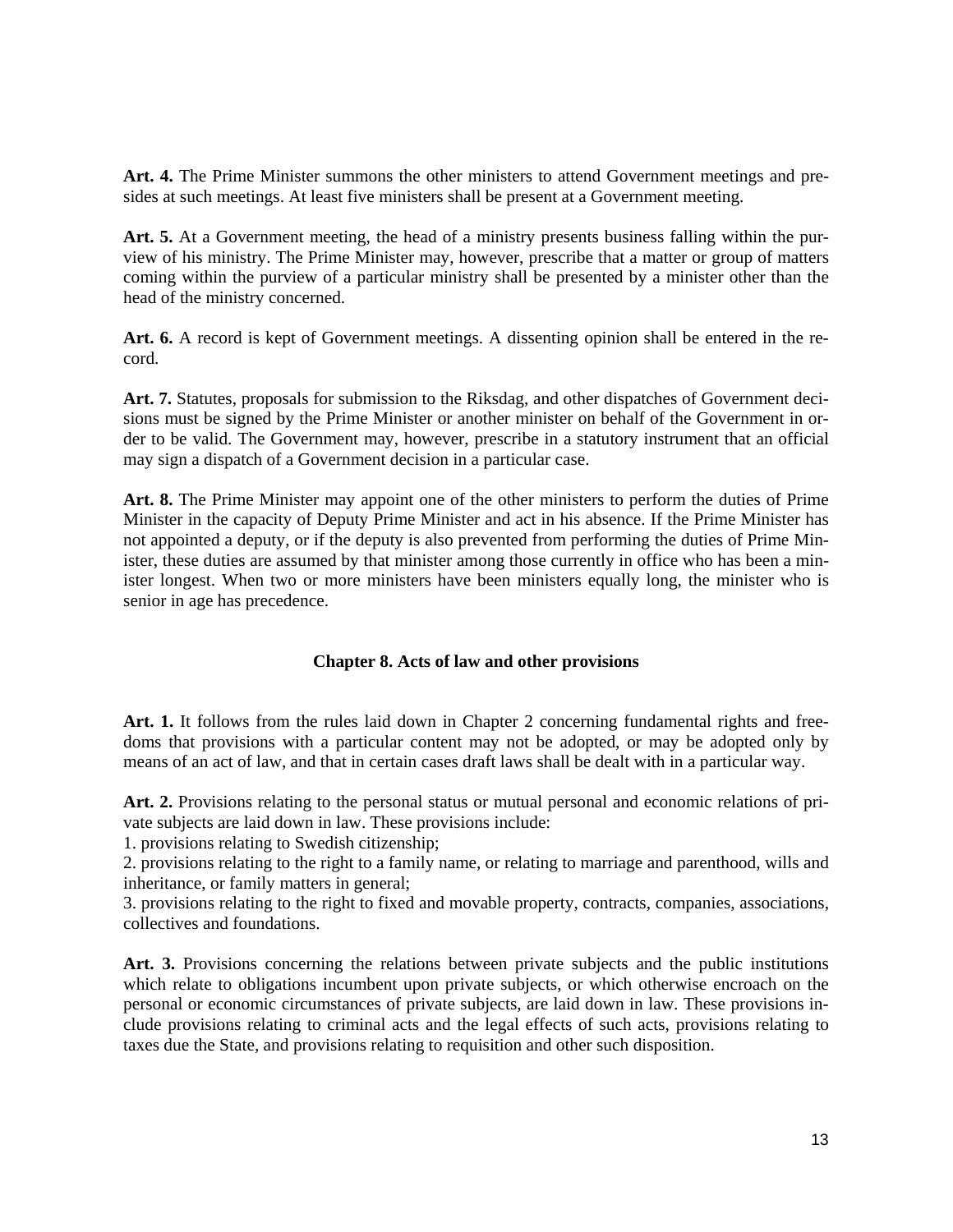**Art. 4.** Provisions concerning the holding of a consultative referendum throughout the whole of the Realm and the procedure for holding a referendum on a matter of fundamental law are laid down in law.

Provisions concerning elections for a parliamentary assembly within the European Union are also laid down in law.

**Art. 5.** The principles governing changes in the division of the Realm into local government districts, and the principles governing the organisation and working procedures of the local authorities and local taxation, are determined in law. Provisions relating to the competence of local authorities in other respects, and to their responsibilities, are likewise laid down in law.

**Art. 6.** Provisions concerning religious communities are laid down in law. Provisions concerning the bases of the Church of Sweden as a religious community shall also be laid down in an act of law.

The enactment, amendment or abrogation of such a law is governed by the provisions of Article 16 concerning enactment of the Riksdag Act.

**Art. 7.** With authority in law, the Government may, without hindrance of the provisions of Article 3 or 5, adopt, by means of a statutory instrument, provisions relating to matters other than taxes, provided such provisions relate to any of the following matters:

1. the protection of life, health, or personal safety;

2. the sojourn in the Realm of foreign nationals;

3. the import or export of goods, money or other assets, manufactures, transport and communications, granting of credits, business activities, rationing, re-use and recycling of materials, design of buildings, installations and human settlements, or the obligation to obtain a permit in respect of measures affecting buildings and installations;

4. the cultural environment, hunting, fishing, animal protection, or nature conservation and environmental protection;

5. the circulation of traffic or public order;

6. training and education;

7. prohibition of the disclosure of matters which have come to a person's knowledge in the public service or in the performance of official duties;

8. the protection of personal integrity when handling personal data.

Authority of the nature referred to in paragraph one does not confer the right to adopt provisions concerning the legal effects of criminal acts other than the imposition of fines. The Riksdag may prescribe legal effects other than fines for contraventions of provisions laid down by the Government in an act of law granting authority under paragraph one.

**Art. 8.** With authority in law, the Government may, without hindrance of the provisions of Article 2, 3 or 5, adopt, by means of a statutory instrument, provisions concerning the granting of respites for the meeting of obligations.

**Art. 9.** With authority in law, the Government may, without hindrance of the provisions of Article 3, adopt, by means of a statutory instrument, provisions concerning customs duties on the importation of goods.

With authority from the Riksdag, the Government or a local authority may adopt provisions concerning charges which otherwise fall under Article 3 to be adopted by the Riksdag.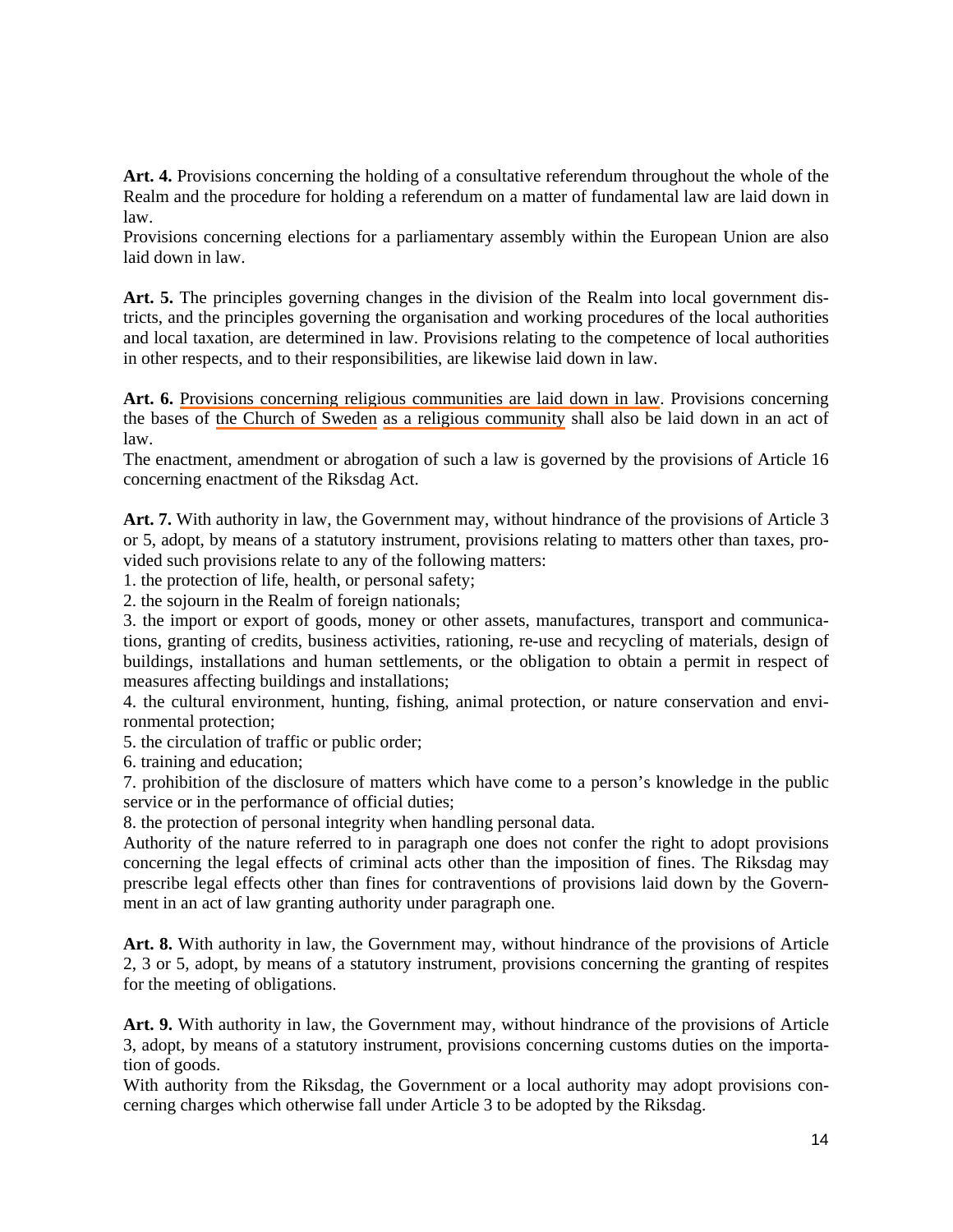**Art. 10.** With authority in law, the Government may, in any matter referred to in Article 7, paragraph one, or in Article 9, prescribe by means of a statutory instrument that a provision of such law shall come into force or cease to apply.

Art. 11. Where, under the present Chapter, the Riksdag authorises the Government to adopt provisions in a particular matter, the Riksdag may authorise the Government in such context to delegate the power to adopt regulations in the matter to an administrative authority or a local authority.

**Art. 12.** Provisions adopted by the Government by virtue of authority in law under the present Instrument of Government shall be submitted to the Riksdag for examination, should the Riksdag so decide.

**Art. 13.** In addition to what follows from Articles 7 to 10, the Government may adopt by means of a statutory instrument

1. provisions relating to the implementation of laws;

2. provisions which do not under fundamental law fall to be adopted by the Riksdag.

The Government may not by virtue of paragraph one adopt provisions which relate to the Riksdag or authorities under the Riksdag. Neither may the Government adopt by virtue of paragraph one, point 2, provisions which relate to local taxation.

The Government may, by means of a statutory instrument under paragraph one, delegate to an authority under the Government the task of adopting regulations in the matter. The provisions of paragraph two notwithstanding, the Government may also employ a statutory instrument to delegate to an authority under the Riksdag the task of adopting regulations under paragraph one which do not relate to the internal affairs of the Riksdag or an authority under the Riksdag.

**Art. 14.** The power conferred on the Government to adopt provisions in a particular matter does not preclude the Riksdag from adopting provisions in the same matter in an act of law.

The Riksdag may direct the Riksbank in an act of law to adopt provisions coming within its remit under Chapter 9 and concerning its duty to promote a secure and efficient payments system.

With authority in law, authorities under the Riksdag may adopt provisions relating to the internal affairs of the Riksdag or authorities under the Riksdag.

**Art. 15.** Fundamental law is enacted by means of two decisions of identical wording. The second decision may not be taken until elections for the Riksdag have been held throughout the whole of the Realm following the first decision, and the newly-elected Riksdag has convened. At least nine months shall elapse between the time when the matter was first submitted to the Chamber of the Riksdag and the date of the election, unless the Committee on the Constitution grants an exception from this provision by means of a decision taken no later than the committee stage, in which at least five sixths of members concur.

The Riksdag may not adopt as a decision held in abeyance over an election a proposal for the enactment of fundamental law which conflicts with any other proposal concerning fundamental law currently being held in abeyance, unless at the same time it rejects the proposal it first adopted.

A referendum shall be held on a proposal concerning fundamental law which is held in abeyance over an election, on a motion to this effect by at least one tenth of members, provided at least one third of members concur in approving the motion. Such a motion must be put forward within fifteen days from the date on which the Riksdag adopted the proposal which is to be held in abeyance. The motion shall not be referred for preparation in committee.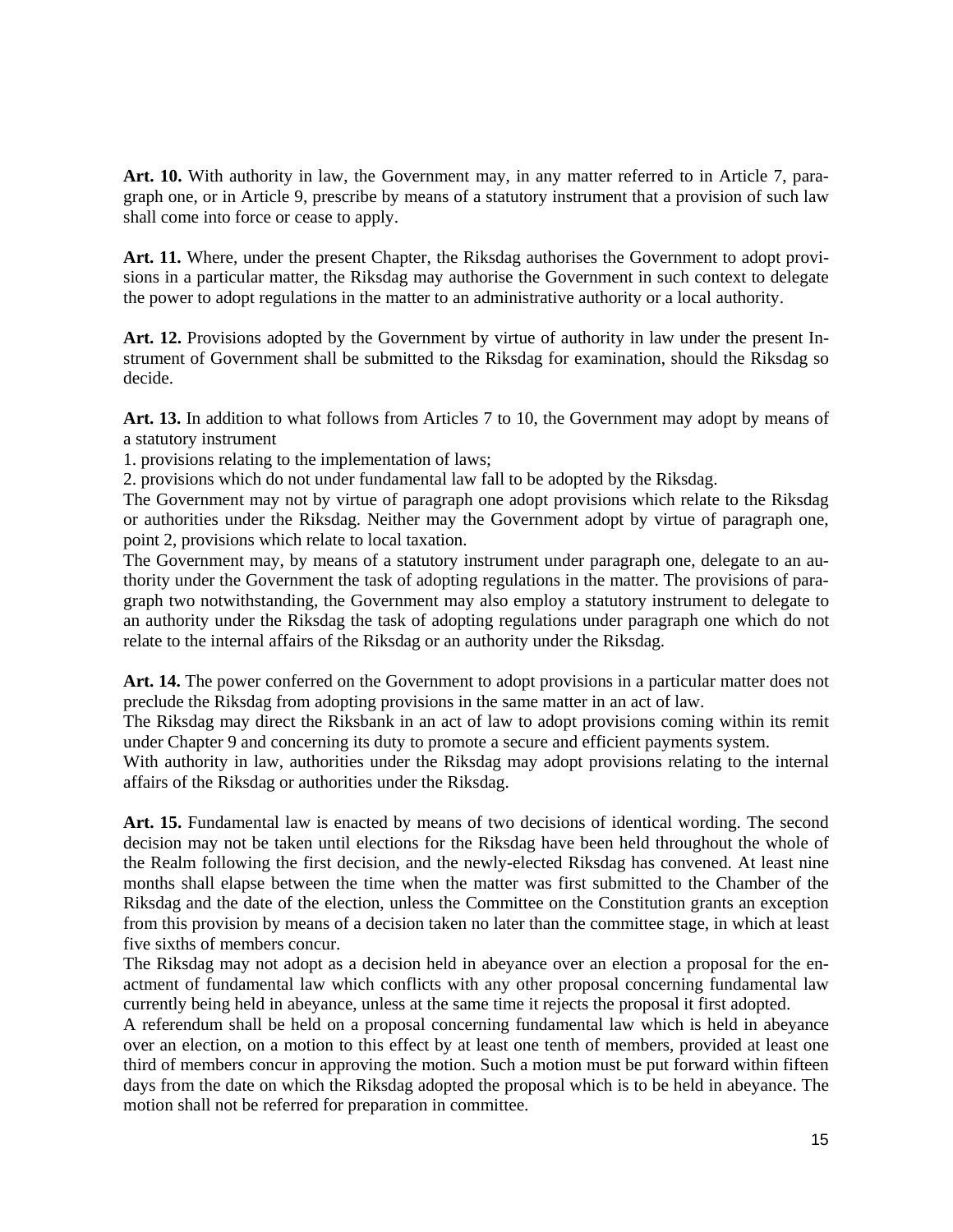The referendum shall be held simultaneously with the election referred to in paragraph one. In the referendum, all those entitled to vote in the election are entitled to state whether or not they accept the proposal on fundamental law which is being held in abeyance. The proposal is rejected if a majority of those taking part in the referendum vote against it, and if the number of those voting against exceeds half the number of those who registered a valid vote in the election. In all other cases the proposal goes forward to the Riksdag for final consideration.

**Art. 16.** The Riksdag Act is enacted as prescribed in Article 15, paragraph one, sentences one and two, and paragraph two. It may also be enacted by means of a single decision, provided at least three fourths of those voting and more than half the total membership of the Riksdag concur. Supplementary provisions of the Riksdag Act are however adopted in the same manner as ordinary law.

**Art. 17.** No law may be amended or abrogated other than by an act of law. Articles 15 and 16 apply in like manner with respect to amendment or abrogation of fundamental law or of the Riksdag Act.

**Art. 18.** A Council on Legislation which includes justices, or, where necessary, former justices of the Supreme Court and the Supreme Administrative Court, shall exist to pronounce an opinion on draft legislation. The opinion of the Council on Legislation is obtained by the Government or, under more detailed rules laid down in the Riksdag Act, by a committee of the Riksdag.

The opinion of the Council on Legislation should be obtained before the Riksdag takes a decision on fundamental law relating to the freedom of the press or the corresponding freedom of expression on sound radio, television and certain like transmissions and technical recordings; on an act of law restricting the right of access to official documents; an act of law under Chapter 2, Article 3, paragraph two, Article 12, paragraph one, Articles 17 to 19 or Article 22, paragraph two, or an act of law amending or abrogating such an act; an act of law relating to local taxation; an act of law under Article 2 or 3; or an act of law under Chapter 11, if such an act has significance for private subjects, or having regard to the public interest. The foregoing does not how-ever apply, if obtaining the opinion of the Council on Legislation would be without significance having regard to the nature of the matter, or would delay the handling of legislation in such a way that serious detriment would result. If the Government submits a proposal to the Riksdag for the making of an act of law in any matter referred to in sentence one, and there has been no prior consultation of the Council on Legislation, the Government shall at the same time inform the Riksdag of the reason for the omission. Failure to obtain the opinion of the Council on Legislation on a draft law never constitutes an obstacle to application of the law.

The Council's scrutiny shall relate to

1. the manner in which the draft law relates to the fundamental laws and the legal system in general;

2. the manner in which the different provisions of the draft law relate to one another;

3. the manner in which the draft law relates to the requirements of the rule of law;

4. whether the draft law is so framed that the resulting act of law may be expected to satisfy the stated purposes of the proposed law;

5. what problems are likely to arise in applying the act of law.

More detailed rules concerning the composition and working procedures of the Council on Legislation are laid down in law.

**Art. 19.** An act of law which has been adopted shall be promulgated by the Government without delay. An act containing provisions relating to the Riksdag or authorities under the Riksdag which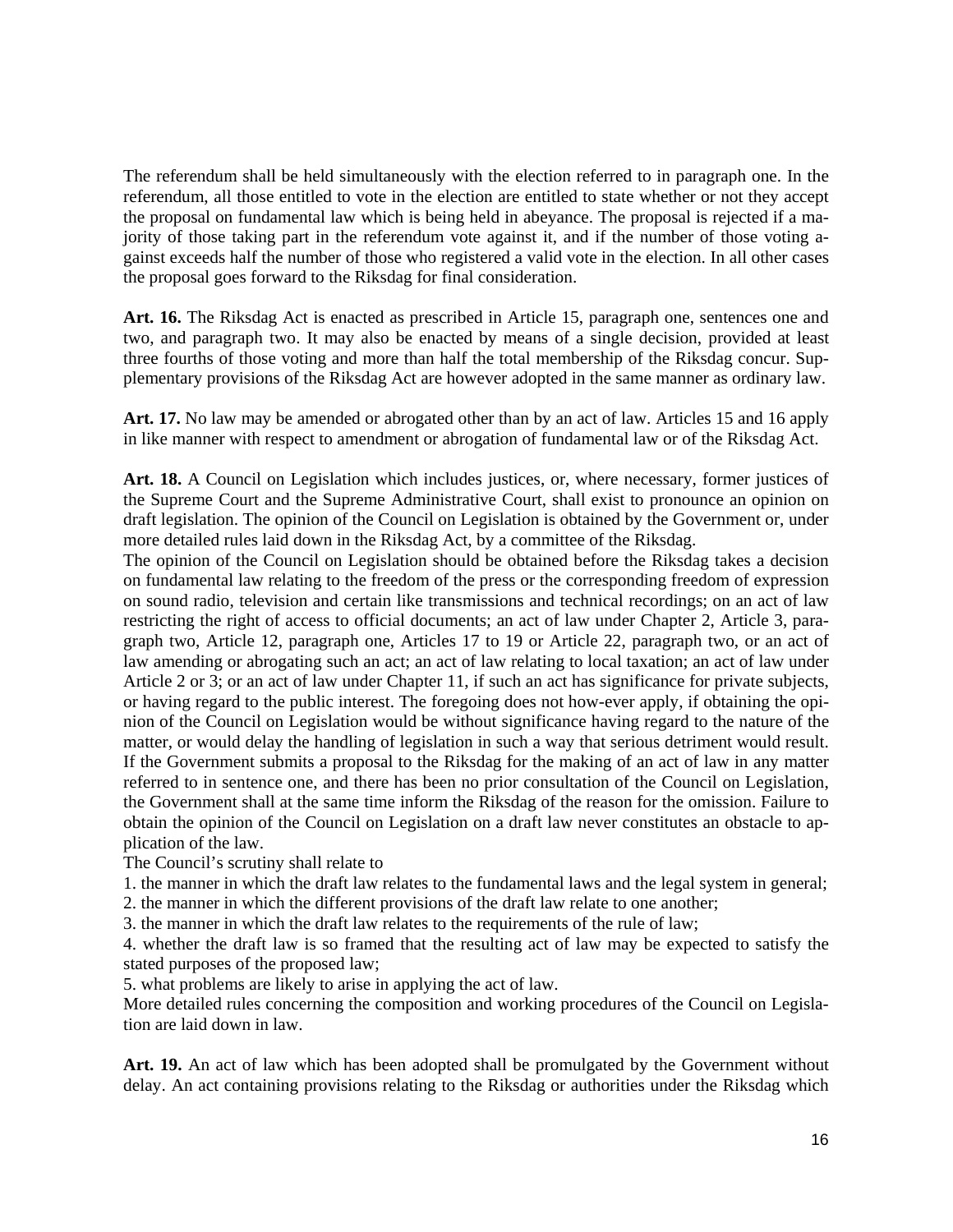shall not be incorporated in fundamental law, or in the Riksdag Act, may however be promulgated by the Riksdag.

Acts of law shall be published as soon as possible. The same applies to statutory instruments, unless otherwise laid down in law.

### **Chapter 9. Financial power**

**Art. 1.** Rules concerning the right to approve taxes and charges due the State are laid down in Chapter 8.

**Art. 2.** State funds may not be used other than as determined by the Riksdag.

The Riksdag approves the use of such funds for different purposes by adopting a budget in accordance with Articles 3 to 5. The Riksdag may, however, determine that funds may be employed in accordance with some other procedure.

**Art. 3.** The Riksdag adopts a national budget for the next following budget year or, if special reasons so warrant, for some other budgetary period. In this connection, the Riksdag determines estimates of public revenue and makes appropriations for specific purposes. Decisions taken in this connection are incorporated in a national budget.

The Riksdag may decide that a particular appropriation within the national budget shall be made for a period other than the budgetary period.

When adopting a budget under this Article, the Riksdag shall have regard to the need for funds for the defence of the Realm in time of war, danger of war, or other exceptional circumstance.

**Art. 4.** If time does not permit final adoption of the national budget under Article 3 before the start of the budgetary period, the Riksdag makes appropriations, as required, to cover the period until a budget is adopted for the budgetary period concerned. The Riksdag may authorise the Committee on Finance to take such a decision on the Riksdag's behalf.

**Art. 5.** The Riksdag may revise its revenue estimates, alter appropriations already approved, and determine new appropriations for the current budget year in a supplementary budget.

**Art. 6.** The Government submits proposals for a national budget to the Riksdag.

**Art. 7.** The Riksdag may lay down guidelines for a particular activity of the State which cover a period exceeding that to which appropriations for the activity concerned relate, in conjunction with adoption of the budget or in some other context.

**Art. 8.** Funds and other assets of the State are at the disposal of the Government. This provision does not, however, apply to assets intended for the Riksdag or for authorities under the Riksdag, or which have been set aside in law for special administration.

**Art. 9.** The Riksdag determines the principles for the administration and disposition of State property as required. The Riksdag may prescribe in this connection that measures of a particular nature may not be taken without the consent of parliament.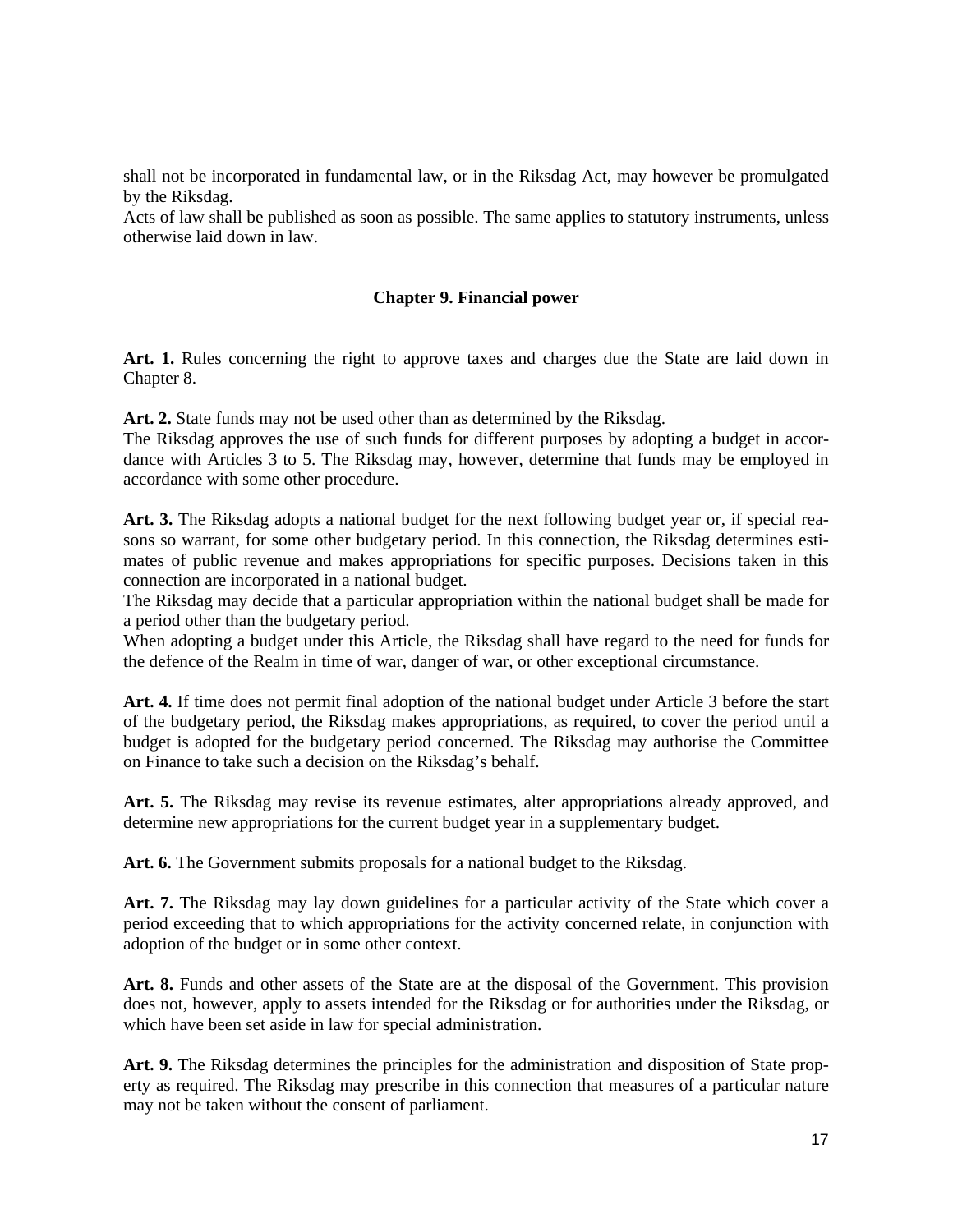Art. 10. The Government may not take up loans or otherwise assume financial obligations on behalf of the State unless authorised by the Riksdag.

**Art. 11.** Further rules concerning the competence and responsibilities of the Riksdag and the Government in respect of the adoption of the national budget are laid down in the Riksdag Act and separate legislation.

Art. 12. The Government is responsible for general currency policy matters. Other provisions concerning currency policy are laid down in law.

**Art. 13.** The Riksbank is the central bank of the Realm and an authority under the Riksdag. The Riksbank is responsible for monetary policy. No public authority may determine how the Riksbank shall decide in matters of monetary policy.

The Riksbank has a Governing Council comprising eleven members, who are elected by the Riksdag. The Riksbank is under the direction of an Executive Board appointed by the Governing Council.

The Riksdag considers whether the members of the Governing Council and the Executive Board shall be granted discharge of responsibility. If the Riksdag refuses a member of the Governing Council discharge of responsibility he is severed thereby from his appointment. The Governing Council may remove from office a member of the Executive Board only if he no longer fulfils the requirements laid down for performing his duties or if he has been guilty of gross negligence.

Rules concerning elections for the Governing Council and concerning the management and activities of the Riksbank are laid down in law.

**Art. 14.** The Riksbank alone has the right to issue coinage and banknotes. Further rules concerning the monetary and payments system are laid down in law.

### **Chapter 10. Relations with other states and international organisations**

**Art. 1.** Agreements with other states or with international organisations are concluded by the Government.

**Art. 2.** The Government may not conclude an international agreement which is binding upon the Realm without Riksdag approval, if the agreement presupposes the amendment or abrogation of an act of law or the enactment of a new act of law, or if it otherwise concerns a matter which it is for the Riksdag to determine.

If, in a case under paragraph one, a special procedure has been prescribed for the Riksdag decision which is presupposed, the same procedure shall be applied in approving the agreement.

Nor may the Government, in cases other than cases under paragraph one, conclude an international agreement which is binding upon the Realm without Riksdag approval, if the agreement is of major significance. The Government may however act without obtaining the Riksdag's approval of the agreement if the interest of the Realm so requires. In such a case the Government shall confer instead with the Advisory Council on Foreign Affairs before concluding the agreement.

The Riksdag may approve an agreement under paragraphs one and three which is concluded within the framework of European Union cooperation, even if the agreement does not exist in final form.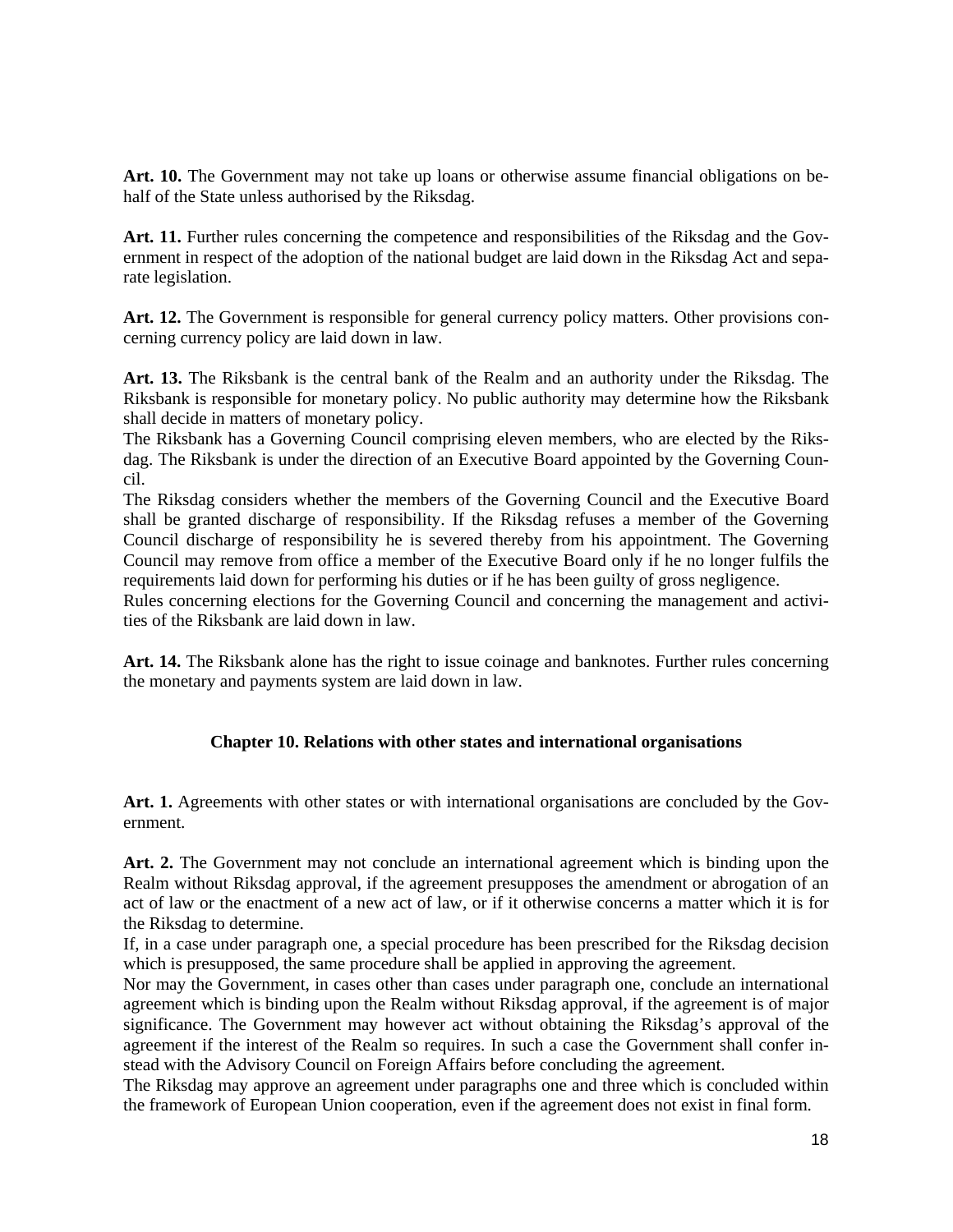**Art. 3.** The Government may commission an administrative authority to conclude an international agreement in a matter in which the agreement does not require the participation of the Riksdag or the Advisory Council on Foreign Affairs.

**Art. 4.** The rules laid down in Articles 1 to 3 apply in like manner to the commitment of the Realm to an international obligation in a form other than an agreement, and to the denunciation of an international agreement or obligation.

**Art. 5.** The Riksdag may transfer a right of decision-making which does not affect the principles of the form of government within the framework of European Union cooperation. Such transfer presupposes that protection for rights and freedoms in the field of cooperation to which the transfer relates corresponds to that afforded under this Instrument of Government and the European Convention for the Protection of Human Rights and Fundamental Freedoms. The Riksdag approves such transfer by means of a decision in which at least three fourths of those voting concur. The Riksdag's decision may also be taken in accordance with the procedure prescribed for the enactment of fundamental law. Transfer cannot be approved until after the Riksdag has approved the agreement under Article 2.

A right of decision-making which is directly based on the present Instrument of Government and which purports at the laying down of provisions, the use of assets of the State or the conclusion or denunciation of an international agreement or obligation, may in other cases be transferred, to a limited extent, to an international organisation for peaceful cooperation of which Sweden is a member, or is about to become a member, or to an international court of law. No right of decisionmaking relating to matters concerning the enactment, amendment or abrogation of fundamental law, the Riksdag Act or a law on elections for the Riksdag, or relating to the restriction of any of the rights and freedoms referred to in Chapter 2 may be thus transferred. The provisions laid down for the enactment of fundamental law apply in respect of a decision relating to such transfer. If time does not permit a decision in accordance with these provisions, the Riksdag may approve transfer by means of a decision in which at least five sixths of those voting and at least three fourths of members concur.

If it has been laid down in law that an international agreement shall have validity as Swedish law, the Riksdag may prescribe, by means of a decision taken in accordance with the procedure laid down in paragraph two, that also any future amendment of the agreement binding upon the Realm shall apply within the Realm. Such a decision shall relate only to a future amendment of limited extent.

Any judicial or administrative function not directly based on this Instrument of Government may be transferred, in a case other than a case under paragraph one, to another state, international organisation, or foreign or international institution or community by means of a decision of the Riksdag. The Riksdag may also in law authorise the Government or other public authority to approve such transfer of functions in particular cases. Where the function concerned involves the exercise of public authority, Riksdag approval shall take the form of a decision in which at least three fourths of those voting concur. The Riksdag's decision in the matter of such transfer may also be taken in accordance with the procedure prescribed for the enactment of fundamental law.

Art. 6. The Government shall keep the Riksdag continuously informed and confer with bodies appointed by the Riksdag concerning developments within the framework of European Union cooperation. More detailed rules concerning the obligation to inform and consult are laid down in the Riksdag Act.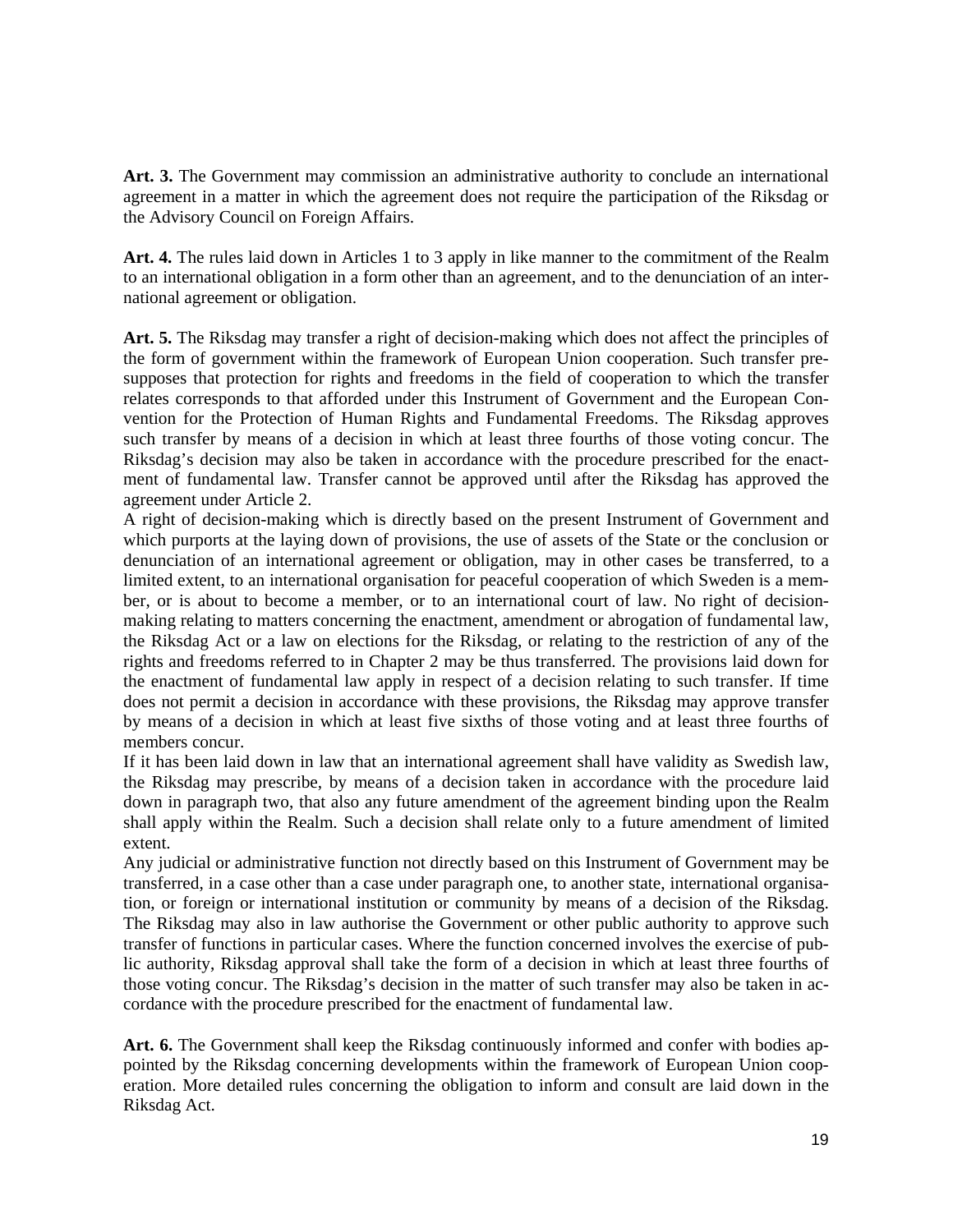The Government shall keep the Advisory Council on Foreign Affairs continuously informed of those matters relating to foreign relations which may be of significance for the Realm, and shall confer with the Council concerning these matters as necessary. In all foreign policy matters of major significance, the Government shall confer with the Council, if possible, before making its decision.

**Art. 7.** The Advisory Council on Foreign Affairs consists of the Speaker and nine other members elected by the Riksdag from among its members. More detailed rules concerning the composition of the Council are laid down in the Riksdag Act.

The Advisory Council on Foreign Affairs is convened by the Government. The Government is obliged to convene the Council if at least four members of the Council request consultations on a particular matter. Meetings of the Council are presided over by the Head of State or, in his absence, by the Prime Minister.

A member of the Advisory Council on Foreign Affairs and any person otherwise associated with the Council shall exercise caution in communicating to others matters which have come to his knowledge in this capacity. The person presiding over a meeting of the Council may rule that a duty of confidentiality shall apply unconditionally.

**Art. 8.** The head of the ministry responsible for foreign affairs shall be kept informed whenever a matter arises at another State authority which has significance for relations with another state or an international organisation.

Art. 9. The Government may commit the armed forces of the Realm, or any part of them, to battle in order to repel an armed attack upon the Realm. Swedish armed forces may otherwise be committed to battle or dispatched abroad only provided

1. the Riksdag consents thereto;

2. the action is permitted under an act of law which sets out the prerequisites for such action;

3. a duty to take such action follows from an international agreement or obligation which has been approved by the Riksdag.

A state of war may not be declared without the consent of the Riksdag, except in the event of an armed attack upon the Realm.

The Government may authorise the armed forces to use force in accordance with international law and custom to prevent violation of Swedish territory in time of peace or during a war between foreign states.

### **Chapter 11. Administration of justice and general administration**

**Art. 1.** The Supreme Court is the highest court of general jurisdiction, and the Supreme Administrative Court is the highest administrative court. The right to have a case tried by the Supreme Court or by the Supreme Administrative Court may be restricted in law. A person may serve as a member of the Supreme Court or the Supreme Administrative Court only if he holds currently, or has held previously, an appointment as a permanent salaried justice of the Court.

A court of law other than the Supreme Court or the Supreme Administrative Court must be established by virtue of law. Provisions prohibiting the establishment of a court of law in particular cases are laid down in Chapter 2, Article 11, paragraph one.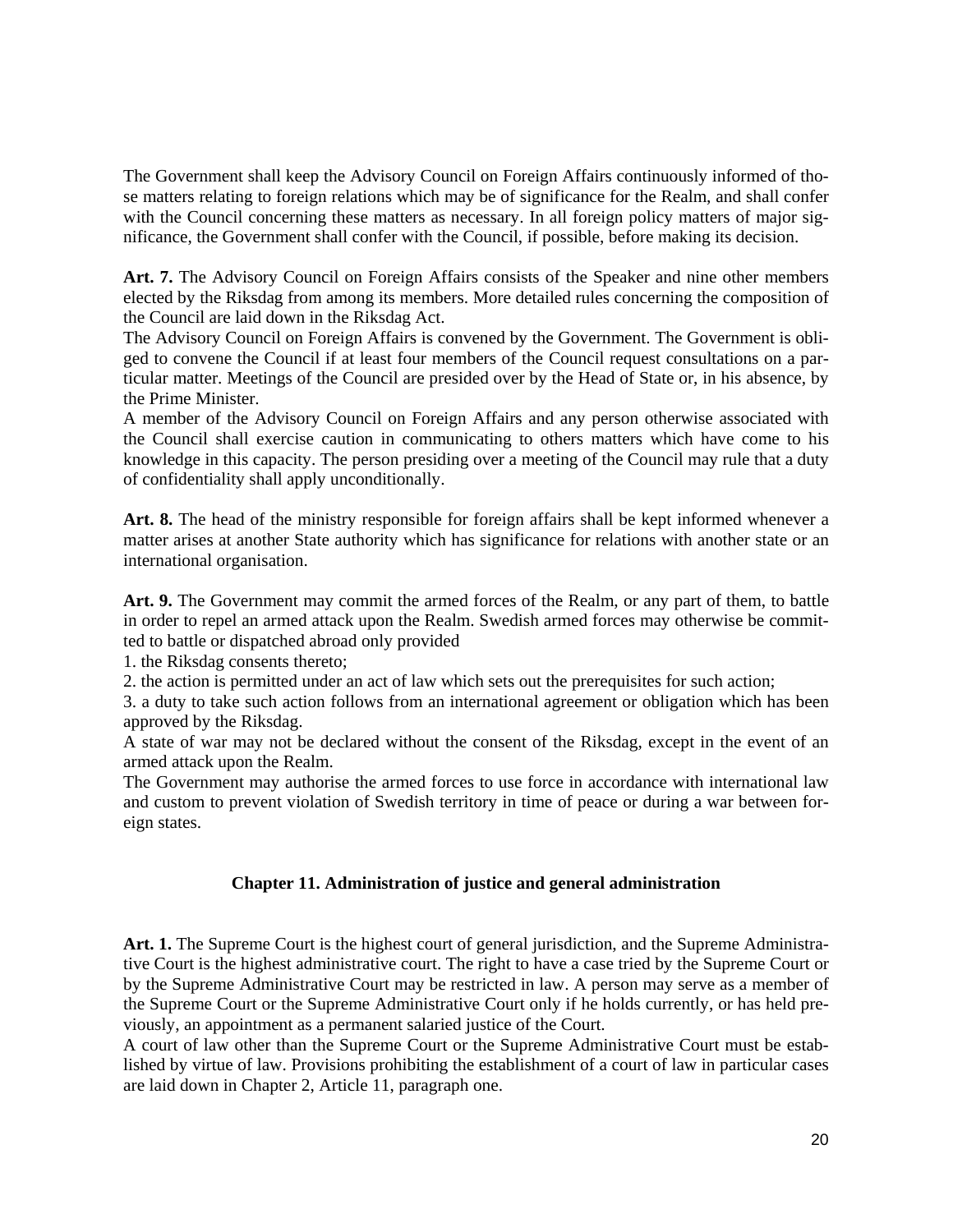There shall be a permanent salaried judge in any court under paragraph two. Exceptions to this rule in respect of courts established to try a specific group or specific groups of cases may however be laid down in law.

**Art. 2.** No public authority, including the Riksdag, may determine how a court of law shall adjudicate an individual case or otherwise apply a rule of law in a particular case.

**Art. 3.** A legal dispute between private subjects may not be settled by an authority other than a court of law except by virtue of law. Provisions concerning examination by a court of law of a deprivation of liberty are set out in Chapter 2, Article 9.

**Art. 4.** Provisions concerning the functions of the courts relevant to the administration of justice, the principal features of their organisation, and court procedure are laid down in law.

Art. 5. A person who has been appointed a permanent salaried judge may be removed from office only provided

1. he has shown himself through a criminal act or through gross or repeated neglect of his official duties to be manifestly unfit to hold the office;

2. he has reached the relevant retirement age or is otherwise obliged by law to retire on pension.

If a permanent salaried judge has been removed from office by means of a decision of a public authority other than a court of law it shall be possible for him to call for the decision to be examined before a court of law. The same applies to any decision as a result of which a permanent salaried judge is suspended from duty or ordered to undergo examination by a medical practitioner.

If organisational considerations so dictate, a person who has been appointed a permanent salaried judge may be transferred to another judicial office of equal status.

**Art. 6.** The Chancellor of Justice, the Prosecutor General, the central administrative boards and the county administrative boards come under the Government. Other State administrative authorities come under the Government, unless they are authorities under the Riksdag according to the present Instrument of Government or by virtue of other law.

Administrative functions may be entrusted to a local authority.

Administrative functions may be delegated to a limited company, association, collective, foundation, registered religious community or any part of its organisation, or to a private person. If such a function involves the exercise of public authority, delegation shall be made by virtue of law.

**Art. 7.** No public authority, including the Riksdag and the decision-making bodies of local authorities, may determine how an administrative authority shall decide in a particular case relating to the exercise of public authority vis-à-vis a private subject or a local authority, or relating to the application of law.

**Art. 8.** No judicial or administrative function may be performed by the Riksdag except inasmuch as this follows from fundamental law or from the Riksdag Act.

Art. 9. Appointments to posts at courts of law or administrative authorities coming under the Government are made by the Government or by a public authority designated by the Government. When making appointments to posts within the State administration attention shall be directed only to objective factors such as merit and competence.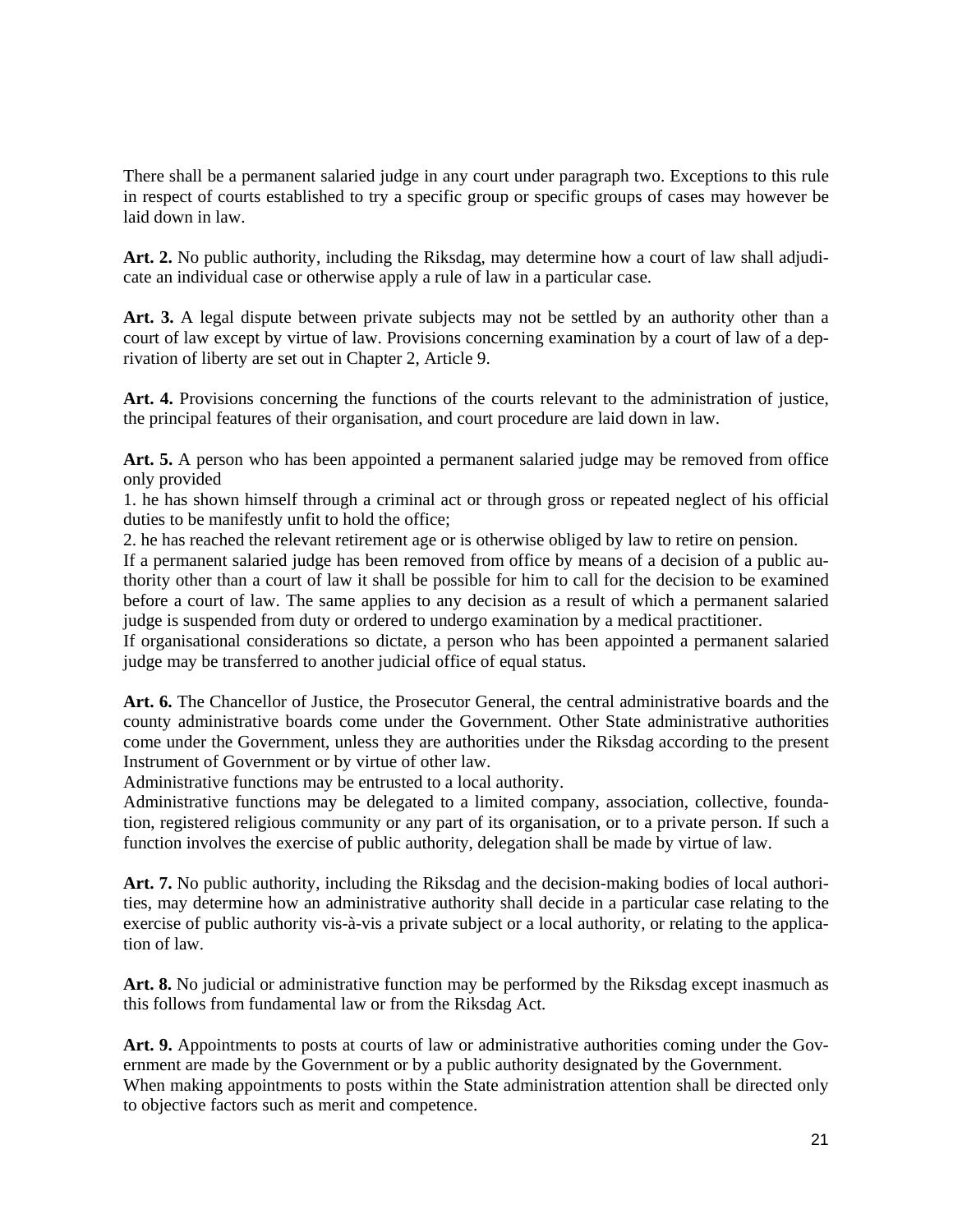Only a Swedish citizen may hold or exercise the functions of a judicial office, an office coming directly under the Government, an office or appointment as head of an authority coming directly under the Riksdag or the Government, or as a member of such an authority or its governing board, an appointment in the Government Offices coming directly under a minister, or an appointment as a Swedish envoy. Also in other cases only a person who is a Swedish citizen may hold an office or appointment if the holder of such an office or appointment is elected by the Riksdag. Swedish nationality may otherwise be stipulated as a condition of qualification to hold an office or appointment under the State or under a local authority only with support in law or in accordance with conditions laid down in law.

**Art. 10.** Basic rules concerning the legal status of civil servants in respects other than those covered in this Instrument of Government are laid down in law.

**Art. 11.** Re-opening of closed cases and restoration of lapsed time are granted by the Supreme Administrative Court or, inasmuch as this has been laid down in law, by an inferior administrative court if the case concerns a matter in respect of which the Government, an administrative court or an administrative authority is the highest instance. In all other cases, re-opening of a closed case or restoration of lapsed time is granted by the Supreme Court or, inasmuch as this has been laid down in law, by another court of law which is not an administrative court.

More detailed rules concerning the retrial of closed cases and restoration of lapsed time may be laid down in law.

**Art. 12.** The Government may approve an exception from a provision of a statutory instrument, or from a provision adopted by virtue of a Government decision, unless otherwise provided in an act of law or in a decision concerning a budget appropriation.

**Art. 13.** The Government may, by exercising clemency, remit or reduce a penal sanction or other legal effect of a criminal act, and remit or reduce any other similar intervention by a public authority concerning the person or property of a private subject.

Where exceptional grounds exist, the Government may order that no further action shall be taken to investigate or prosecute a criminal act.

**Art. 14.** If a court or other public body finds that a provision conflicts with a rule of fundamental law or other superior statute, or finds that a procedure laid down in law has been disregarded in any important respect when the provision was made, the provision may not be applied. If the provision has been approved by the Riksdag or by the Government, however, it shall be waived only if the error is manifest.

### **Chapter 12. Parliamentary control**

**Art. 1.** The Committee on the Constitution shall examine ministers' performance of their official duties and the handling of Government business. The Committee is entitled for this purpose to have access to the records of decisions taken in Government matters and to all documents pertaining to such matters. Another Riksdag committee or a member of the Riksdag is entitled to raise in writing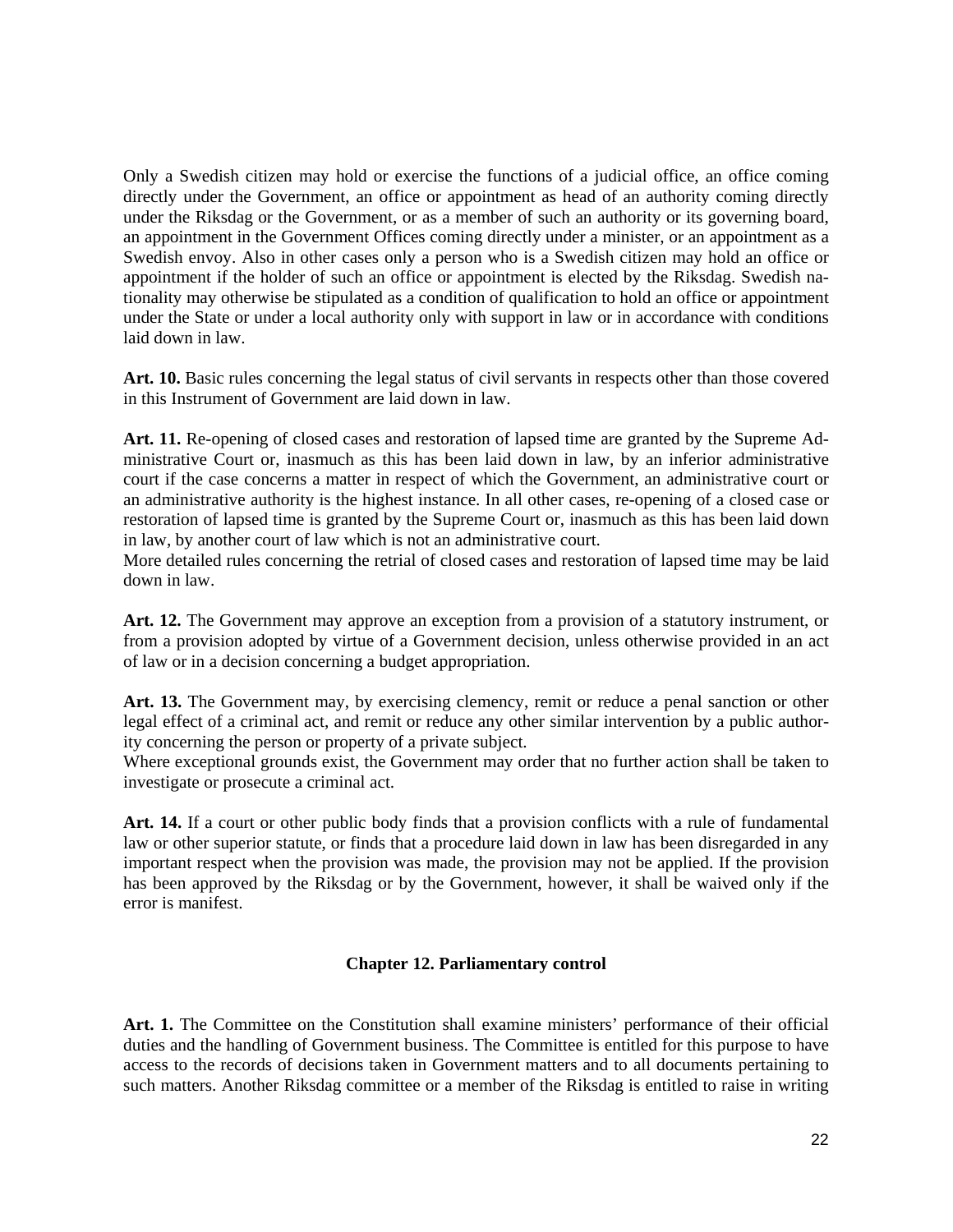with the Committee on the Constitution any issue relating to a minister's performance of his official duties or the handling of Government business.

**Art. 2.** It shall be incumbent upon the Committee on the Constitution to communicate to the Riksdag, whenever reasons so warrant but at least once a year, any observations it may find worthy of attention in connection with its examination. The Riksdag may make a formal statement to the Government in consequence thereof.

Art. 3. A person who is currently, or who has been previously, a minister may be held accountable for a criminal act committed in the performance of his ministerial duties only if he has grossly neglected his official duty thereby. A decision to institute criminal proceedings is taken by the Committee on the Constitution and the case is tried before the Supreme Court.

**Art. 4.** The Riksdag may declare that a minister no longer enjoys the confidence of the Riksdag. Such a declaration of no confidence requires the concurrence of more than half the total membership of the Riksdag.

A motion calling for a declaration of no confidence shall be taken up for consideration only if raised by at least one tenth of the members of the Riksdag. It is not taken up for consideration during the period between the holding of an ordinary election, or the announcement of a decision to call an extraordinary election, and the date on which the Riksdag elected in such an election convenes. A motion relating to a minister who has remained at his post, under Chapter 6, Article 8, after having been formally discharged, may not in any circumstances be taken up for consideration.

A motion calling for a declaration of no confidence shall not be prepared in committee.

**Art. 5.** Under rules laid down in the Riksdag Act, any member of the Riksdag may submit an interpellation or put a question to a minister on any matter concerning the minister's performance of his official duties.

**Art. 6.** The Riksdag elects one or more Parliamentary Ombudsmen to supervise the application of laws and other statutes in the public service, under terms of reference drawn up by the Riksdag. An Ombudsman may institute criminal and disciplinary proceedings in the cases indicated in these terms of reference.

An Ombudsman is entitled to be present at the deliberations of a court of law or an administrative authority and shall have access to the records and other documents of such an authority. A court of law or an administrative authority and any State or local government official shall provide an Ombudsman with such information and opinions as he may request. A similar obligation is incumbent upon any other person coming under the supervision of the Ombudsman. A public prosecutor shall assist an Ombudsman if so requested.

More detailed rules concerning the Ombudsmen are laid down in the Riksdag Act.

**Art. 7.** The National Audit Office is an authority under the Riksdag whose function is to audit the activities of the State. More detailed rules concerning the National Audit Office are laid down in the Riksdag Act and elsewhere in law. Under provisions laid down in such legislation, the National Audit Office's audit may extend also to activities other than activities of the State.

The National Audit Office is under the direction of three Auditors General, who are elected by the Riksdag. The Auditors General decide independently, having regard to the rules laid down in law,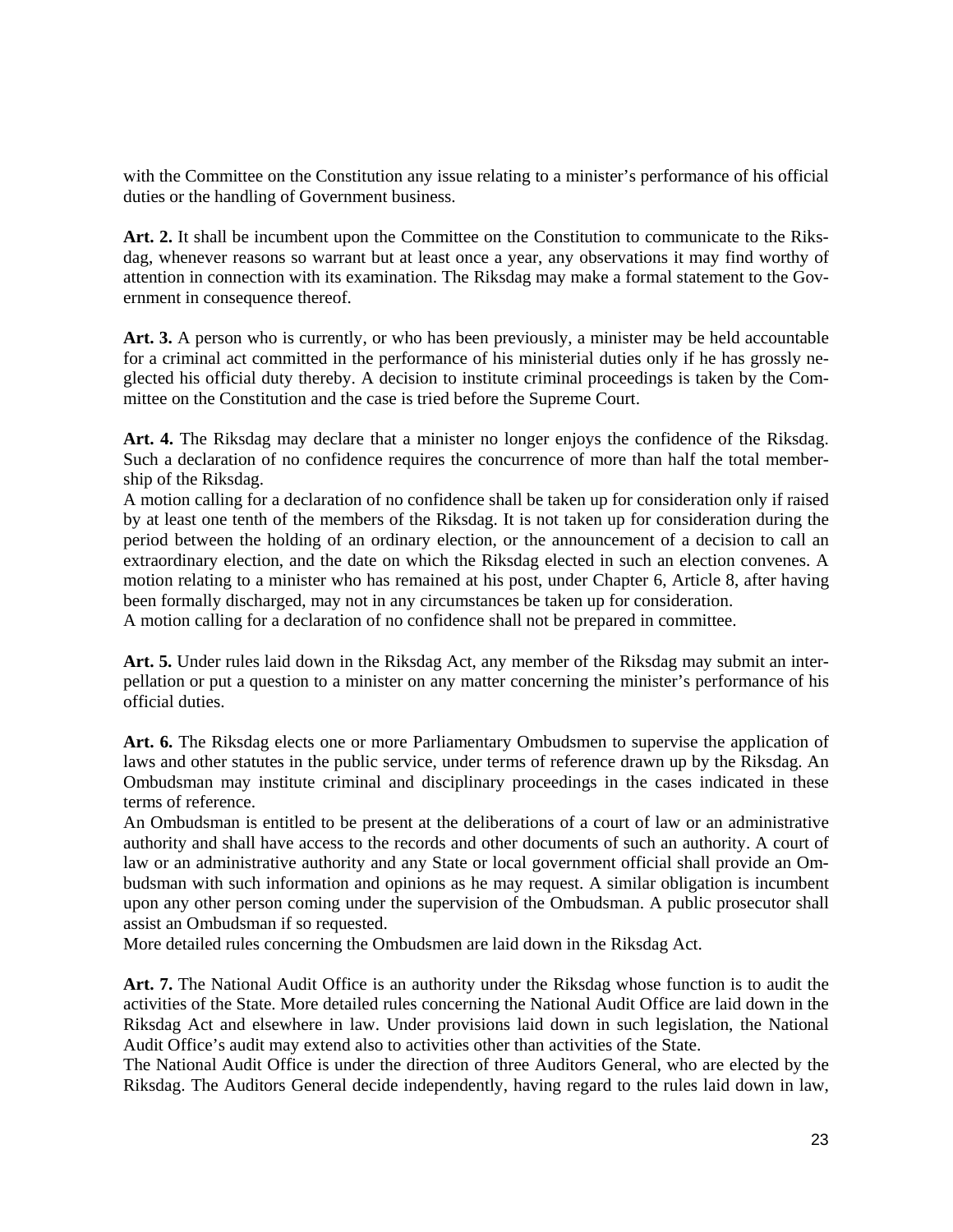what activities shall be audited. They determine severally and independently how their audit shall be carried out and formulate their own conclusions on the basis of their audit.

The Office also has a Board, which is appointed by the Riksdag. The Board's task is to monitor audit activities, to put forward to the Riksdag the proposals and reports which result from the audit activities and audit statements of the Auditors General, and to determine draft appropriations under the national budget and the annual reports of the Office.

The Riksdag may remove an Auditor General from office only provided the Auditor General no longer fulfils the requirements for the office or has been guilty of gross negligence.

Art. 8. Legal proceedings on account of a criminal act committed by a member of the Supreme Court, or a member of the Supreme Administrative Court, in the exercise of his official duties shall be instituted in the Supreme Court by a Parliamentary Ombudsman or the Chancellor of Justice.

The Supreme Court likewise examines, under relevant provisions, whether a member of the Supreme Court or the Supreme Administrative Court shall be removed from office or suspended from duty, or shall be obliged to undergo examination by a medical practitioner. Proceedings of this nature are instituted by a Parliamentary Ombudsman or the Chancellor of Justice.

### **Chapter 13. War and danger of war**

**Art. 1.** If the Realm finds itself at war or is exposed to the danger of war, the Government or the Speaker shall convene the Riksdag in session. Whoever issues the notice convening the meeting may determine that the Riksdag shall convene at some place other than Stockholm.

**Art. 2.** If the Realm is at war or exposed to the danger of war, a War Delegation appointed from among the members of the Riksdag shall replace the Riksdag if circumstances so warrant.

If the Realm is at war, the order instructing the War Delegation to replace the Riksdag shall be issued by the members of the Advisory Council on Foreign Affairs in accordance with more detailed rules laid down in the Riksdag Act. The Prime Minister shall be consulted, if possible, before the order is issued. If war conditions prevent the Council from convening, the order is issued by the Government. If the Realm is exposed to the danger of war, the aforementioned order is issued by the members of the Advisory Council on Foreign Affairs and the Prime Minister acting jointly. The issue of such an order requires the concurrence of the Prime Minister and six members of the Council in order to be valid.

The War Delegation and the Government may determine, either jointly or severally, that the Riksdag shall resume its powers.

Rules concerning the composition of the War Delegation are laid down in the Riksdag Act.

Art. 3. While the War Delegation is acting in place of the Riksdag, it exercises the powers otherwise vested in the Riksdag. It may not however take decisions under Article 12, paragraph one, point 1, or paragraph two or four.

The War Delegation determines its own working procedures.

**Art. 4.** If the Realm is at war, and if, in consequence thereof, the Government is prevented from carrying out its duties, the Riksdag may decide on the formation of a Government and determine its working procedures.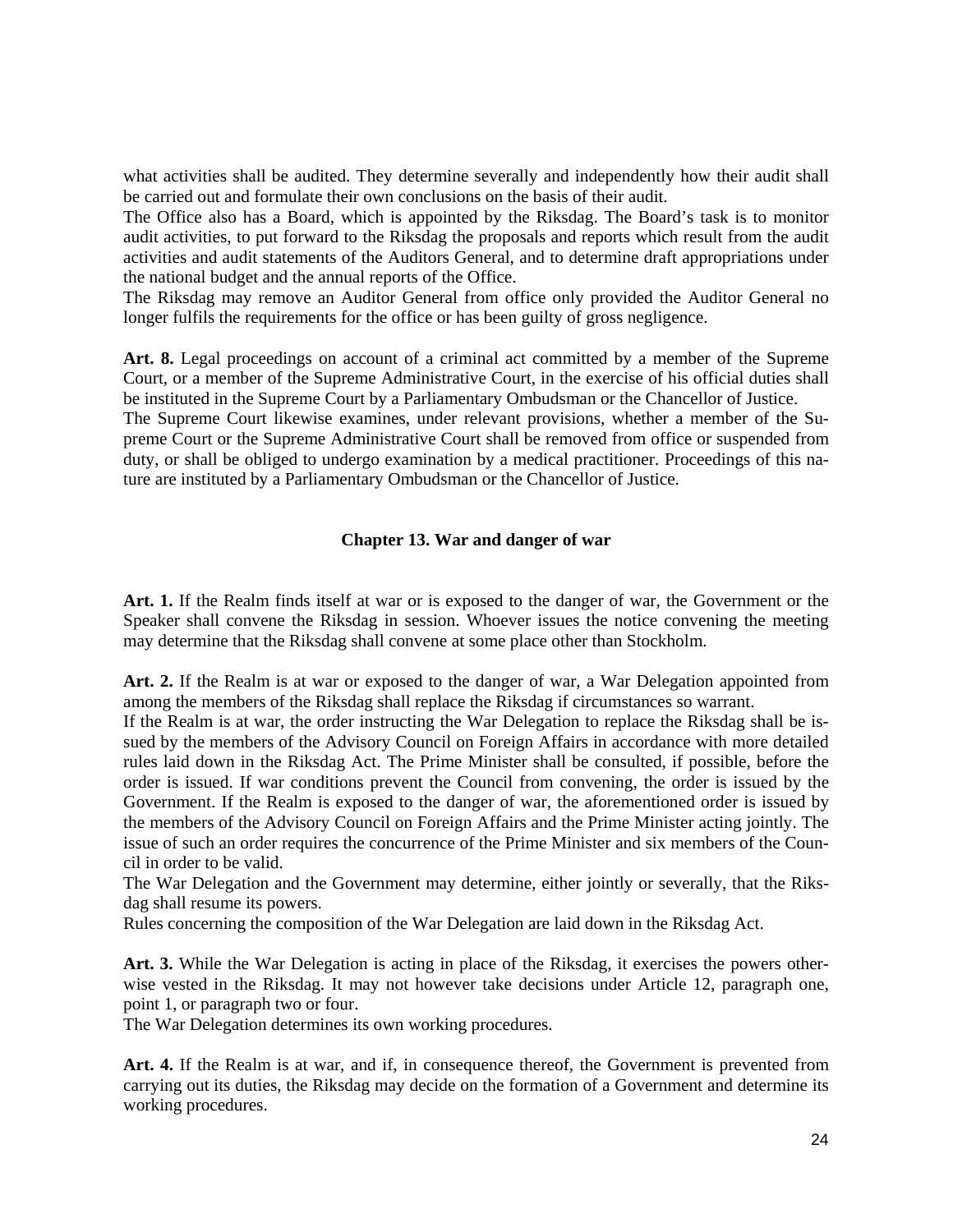**Art. 5.** If the Realm is at war, and if, in consequence thereof, neither the Riksdag nor the War Delegation is in a position to carry out its duties, the Government shall assume its powers to the extent it considers necessary to protect the Realm and bring hostilities to a close.

The Government may not by virtue of paragraph one enact, amend, or abrogate a fundamental law, the Riksdag Act, or a law on elections for the Riksdag.

**Art. 6.** If the Realm is at war or exposed to the danger of war, or if such exceptional conditions prevail as result from the war or the danger of war to which the Realm has been exposed, the Government may, with authority in law, adopt by means of a statutory instrument provisions in a particular matter which shall otherwise, under provisions of fundamental law, be laid down in an act of law. If necessary in any other case having regard to defence preparedness, the Government may, with authority in law, determine by means of a statutory instrument that any provisions laid down in law, which relate to requisition or other such disposition, shall be brought into force or cease to apply. In an act of law granting authority under paragraph one, the conditions under which such authority may be invoked shall be scrupulously defined. Such authority shall not empower the Government to enact, amend, or abrogate a fundamental law, the Riksdag Act or a law on elections for the Riksdag.

**Art. 7.** If the Realm is at war or exposed to the immediate danger of war, the provisions of Chapter 2, Article 12, paragraph three, shall not apply. The same is true in any other circumstances in which the War Delegation is acting in place of the Riksdag.

Art. 8. If the Realm is at war or exposed to the immediate danger of war, the Government may, with authority from the Riksdag, determine that a task which falls to the Government by virtue of fundamental law shall be performed by some other public authority. Such authority may not extend to any powers under Article 5 or 6, unless the matter relates solely to a decision that a law concerning a particular matter shall come into force.

**Art. 9.** The Government may conclude a ceasefire agreement without seeking the approval of the Riksdag and without consulting the Advisory Council on Foreign Affairs, if deferment of the agreement would imperil the Realm.

**Art. 10.** Neither the Riksdag nor the Government may make decisions in occupied territory. Nor may any powers vested in a person in his capacity as a member of the Riksdag or as a minister be exercised in such territory.

It shall be incumbent upon any public body in occupied territory to act in the manner that best serves the defence effort and resistance activities, as well as the protection of the civilian population and Swedish interests at large. In no circumstances may a public body make any decision or take any action which, in contravention of international law, imposes on a citizen of the Realm the duty of rendering assistance to the occupying power.

Elections for the Riksdag or for decision-making local government assemblies may not be held in occupied territory.

**Art. 11.** If the Realm is at war, the Head of State should accompany the Government. Should he find himself in occupied territory or separated from the Government, he shall be deemed to be precluded from carrying out his duties as Head of State.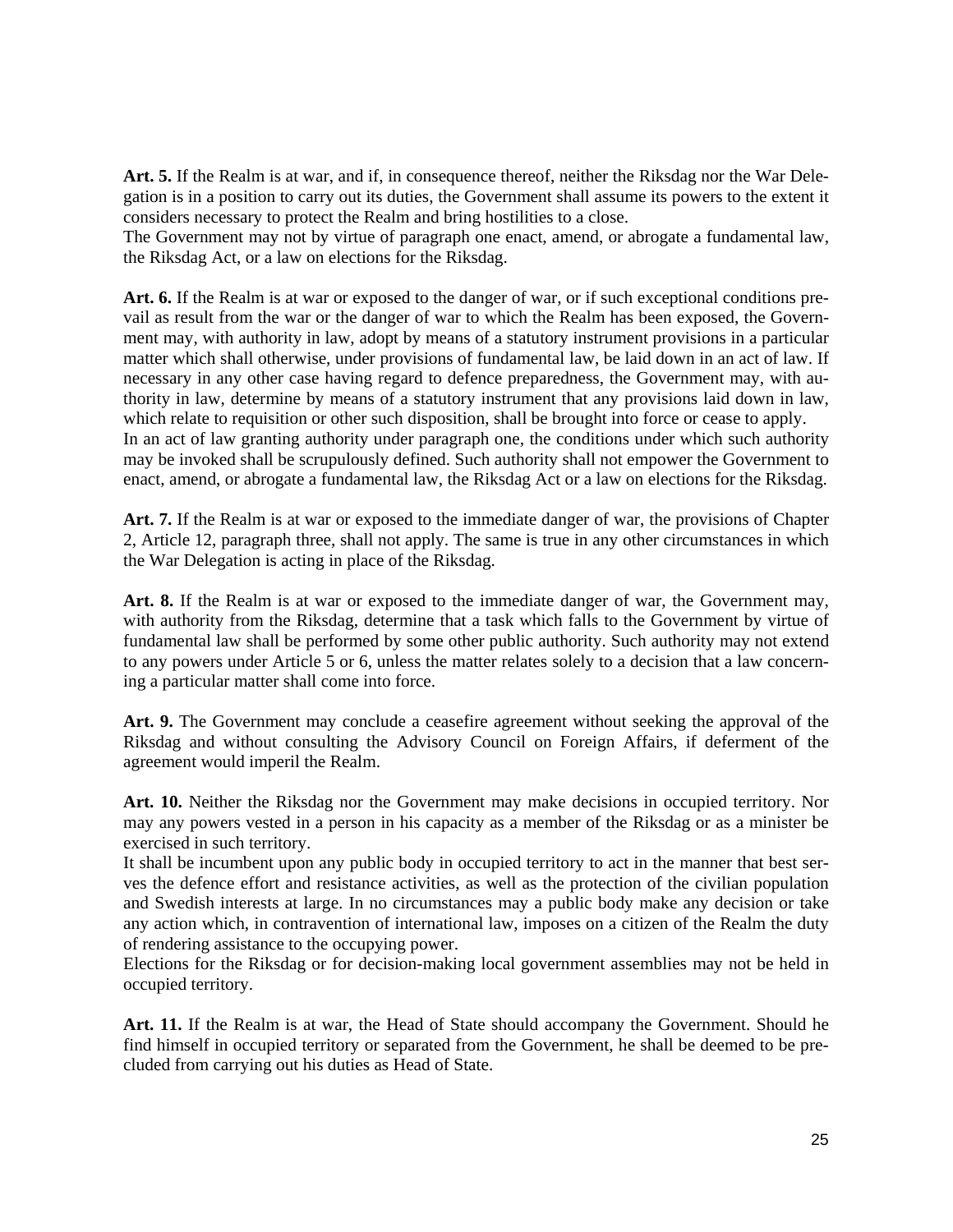**Art. 12.** If the Realm is at war, elections for the Riksdag may be held only if the Riksdag so determines. If the Realm is exposed to the danger of war when an ordinary election falls due to be held, the Riksdag may decide to defer the election. Such a decision shall be reviewed within one year and at intervals of no more than one year thereafter. Decisions under this paragraph are valid only if at least three fourths of the members of the Riksdag concur therein.

If any part of the Realm is occupied when an election falls due to be held, the Riksdag shall approve any necessary modification of the rules laid down in Chapter 3. No exceptions may however be made from Chapter 3, Article 1, paragraph one; Article 2; Article 6, paragraph one; or Articles 7 to 11. Any reference to the Realm in Chapter 3, Article 6, paragraph one; Article 7, paragraph two; or Article 8, paragraph two, shall apply instead to that part of the Realm for which the election is to be held. At least one tenth of the total number of seats shall be adjustment seats.

An ordinary election which is not held at the time prescribed, in consequence of paragraph one, shall be held as soon as possible after the war ends or the danger of war has passed. It shall be incumbent upon the Government and the Speaker, jointly or severally, to ensure that the necessary steps are taken.

If, in consequence of this Article, an ordinary election has been held at a time other than the time at which it would normally have been held, the Riksdag shall set the date of the next ordinary election for that month in the fourth or fifth year following the first-named election in which an ordinary election is due to be held under the Riksdag Act.

Art. 13. If the Realm is at war or exposed to the danger of war, or if such exceptional conditions prevail as result from the war or the danger of war to which the Realm has been exposed, the decision-making powers of local authorities shall be exercised as laid down in law.

#### **Transitional provisions**

#### **Transitional provisions 1974**

1. This Instrument of Government supersedes the previous Instrument of Government. With the exceptions given below, the previous Instrument of Government shall however apply in place of the new Instrument of Government until the end of the calendar year in which the Riksdag adopts definitively the new Instrument of Government and, in the cases below, also thereafter. – – – – – – – – – – – – – – – – – – – – – – – – – – – – – – – – – – – –

6. Older statute or provisions shall continue to apply, notwithstanding that they have not been enacted in the manner laid down in this Instrument of Government. Authority granted under a joint decision of the King and the Riksdag, or the Riksdag acting alone, may be exercised even after the time appointed under point 1 above, until such time as the Riksdag determines otherwise.

The rules of Chapter 8, Article 17 of this Instrument of Government shall apply in respect of older statute adopted by joint decision of the King and the Riksdag, or by a decision of the Riksdag acting alone.

7. Rules of older law or other statute which refer to the King or the King in Council shall apply to the Government ... unless it follows from a statute, or is otherwise apparent from the circumstances, that the reference is to the King in person, the Supreme Court, the Supreme Administrative Court, or an administrative court of appeal.

Provisions which under older law or other statute shall be determined by joint decision of the King and the Riksdag shall be determined instead in an act of law.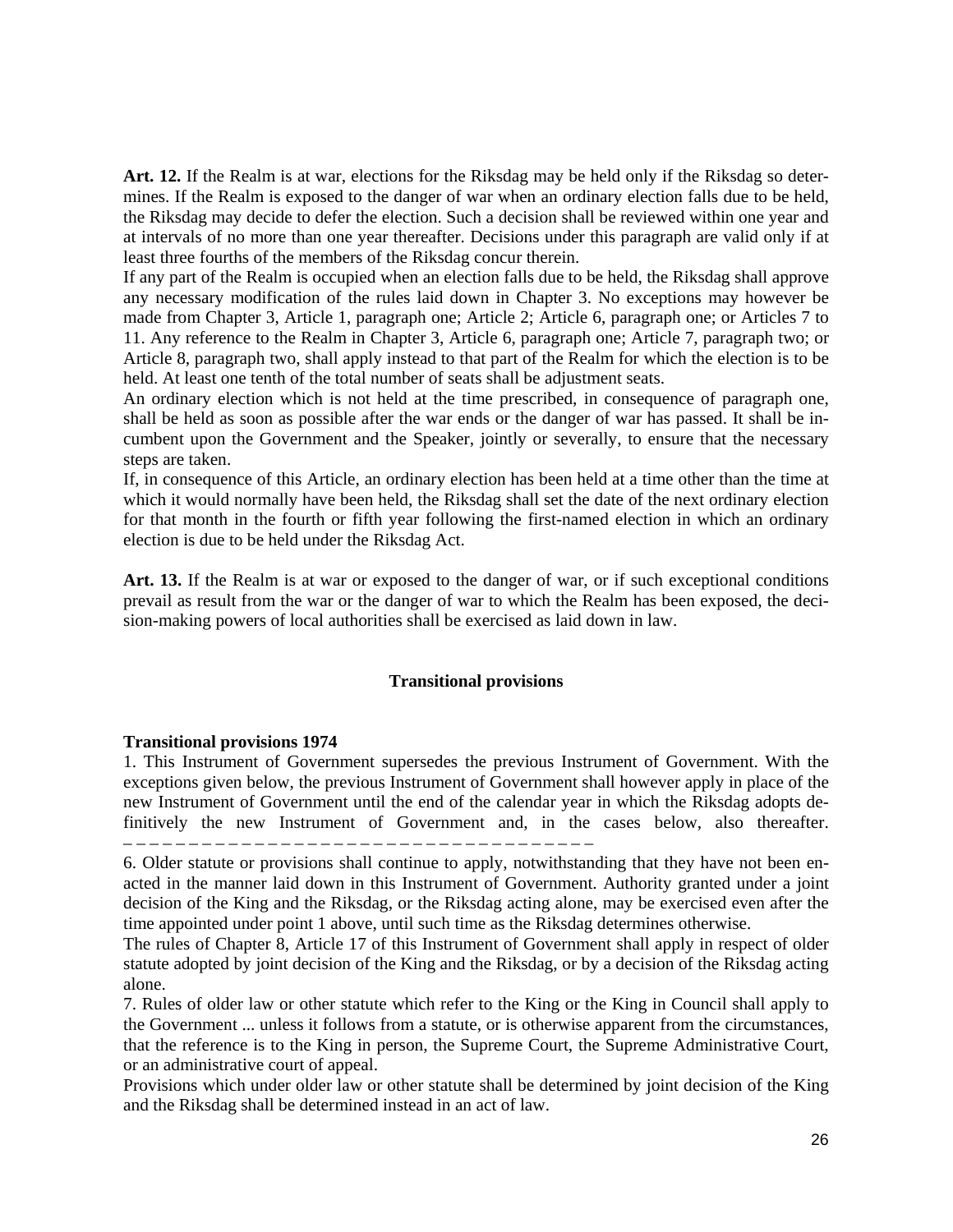8. Should an act of law or other statute contain a reference or allusion to a provision which has been superseded by a rule of this Instrument of Government, the new rule shall apply instead. – – – – – – – – – – – – – – – – – – – – – – – – – – – – – – – – – – – –

14. This Instrument of Government in no way alters the provisions laid down in Article 2 of the previous Instrument of Government.

#### **Transitional provisions relating to 1976 amendments**

1. The changes in the Instrument of Government come into force on 1 January 1977.

2. The provisions of Chapter 2, Article 16, notwithstanding, older provisions purporting at differential treatment on grounds of sex shall continue to apply for the time being. Such provisions may be amended, even if the amendment is to the effect that such differentiation shall be upheld.

4. The provisions of Chapter 2, Article 1, point 3, and Article 14, paragraph one, notwithstanding, it may be laid down in law that films and videograms shall not be shown in public without prior approval.

5. Older statute or provisions shall continue to apply, notwithstanding that they have not been enacted in the manner laid down in the Instrument of Government in its new wording.

### **Transitional provisions relating to 1979 amendments**

1. The changes in the Instrument of Government come into force on 1 January 1980.

2. Older provisions relating to taxes or charges shall continue to apply, the provisions of Chapter 2, Article 10, paragraph two, notwithstanding.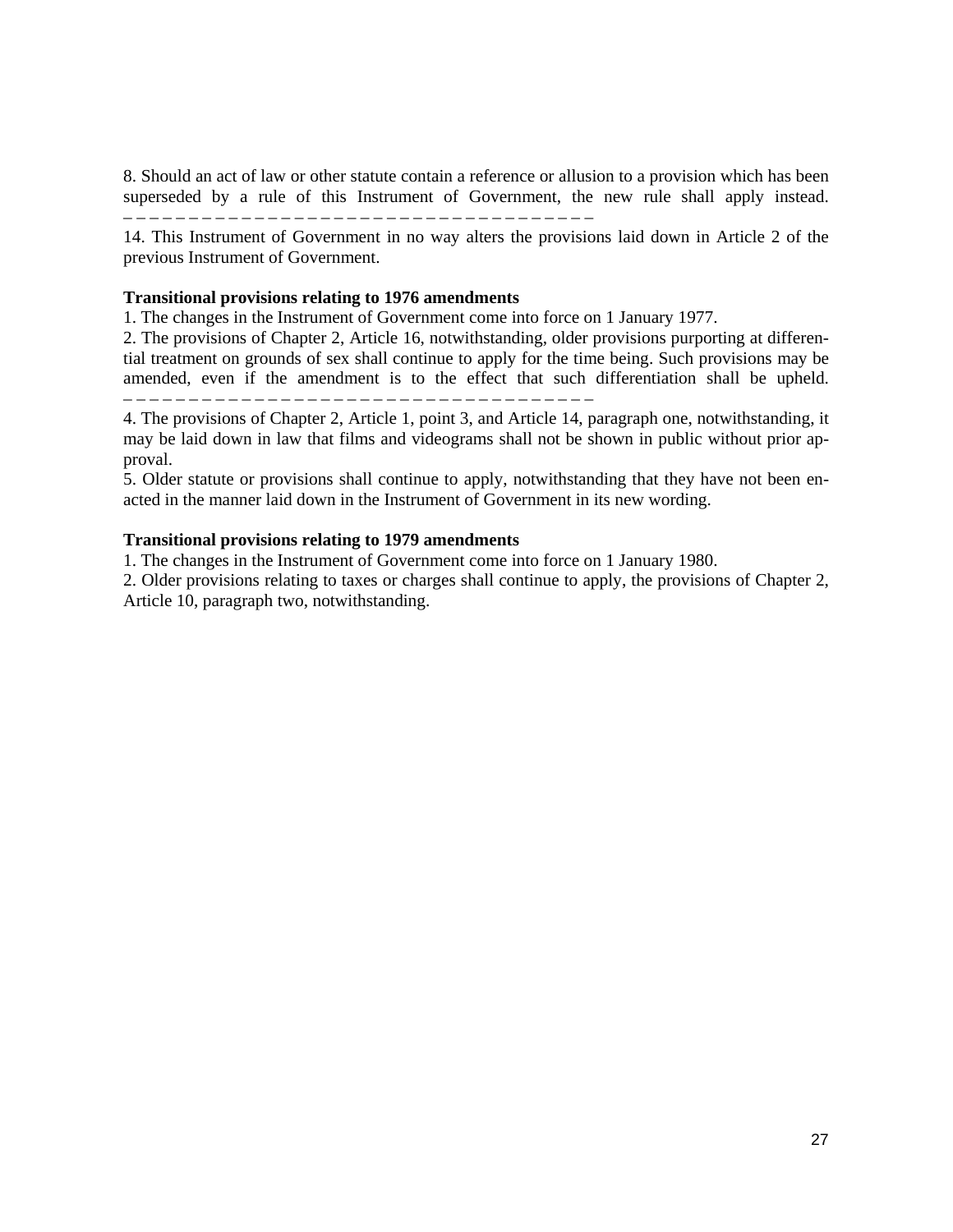## **The Act of Succession (SFS nr: 1810:0926)**

We CARL, by the Grace of God, King of Sweden, the Goths, and the Wends, &c., &c., &c., Heir to Norway, Duke of Schleswig Holstein, Stormarn and Ditmarsen, Count of Oldenburg and Delmenhorst, &c., &c., hereby make known that We, after the unanimous acceptance and confirmation by the Estates of the Realm of the Act of Succession according to which the male heirs begotten by His Noble-Born Highness, the elected Crown Prince of Sweden, His Royal Highness Prince JOHAN BAPTIST JULIUS shall have the right to the throne of Sweden and to accede to the government of Sweden, and after the submission of this fundamental law for Our gracious approval, by virtue of the right accruing to Us according to Article 85 of the Instrument of Government, adopt, accept and confirm this Act of Succession approved by the Estates of the Realm exactly as follows word for word:

### **Act of Succession**

according to which the male heirs begotten by His Noble-Born Highness, the elected Crown Prince of Sweden, His Royal Highness Prince JOHAN BAPTIST JULIUS of Ponte-Corvo, shall have the right to the Royal throne of Sweden and to accede to the government of Sweden; adopted and confirmed by the King and the Estates of the Realm at the extraordinary session of the Riksdag in Örebro on September 26, 1810.

We, the undersigned Estates of the Realm of Sweden, counts, barons, bishops, knights, and nobility, clergy, burghers and peasants, now convened in extraordinary general session of the Riksdag here in Örebro, hereby make known that, with the decease, without male heirs begotten by him, of His Noble-Born Highness, the elected Crown Prince of Sweden, His Royal Highness Prince CARL AUGUST, and by our choice, as evidenced by the Act of Agreement and Election of August 21, 1810, of His Noble-Born Highness, Prince JOHAN BAPTIST JULIUS of Ponte-Corvo, as Crown Prince of Sweden, to succeed to the government of Sweden and its subordinate provinces His Royal Majesty, our present most gracious King and Lord, Carl XIII, after his death (be it long deferred by the Grace of God Almighty) to be crowned and hailed as King of Sweden, and to govern the Realm, on the conditions specified in the abovenamed Act of Agreement and Election as well as in the Royal oath to be made, as required by us, by His Noble-Born Highness, we have this day determined and confirmed for the legitimate direct male heirs of His Royal Highness JOHAN BAPTIST JULIUS, Prince of Ponte-Corvo, the following order of succession to the crown and government of Sweden, applicable in the manner and on the conditions expressly set forth below.

**Art. 1.** The right of succession to the throne of Sweden is vested in the male and female descendants of King Carl XVI Gustaf, Crown Prince Johan Baptist Julii, later King Karl XIV Johan's, issue in direct line of descent. In this connection, older siblings and their descendants have precedence over younger siblings and their descendants.

**Art. 2.** The provisions of this Act of Succession relating to The King shall relate to The Queen if The Queen is Head of State.

**Art. 3.** Repealed.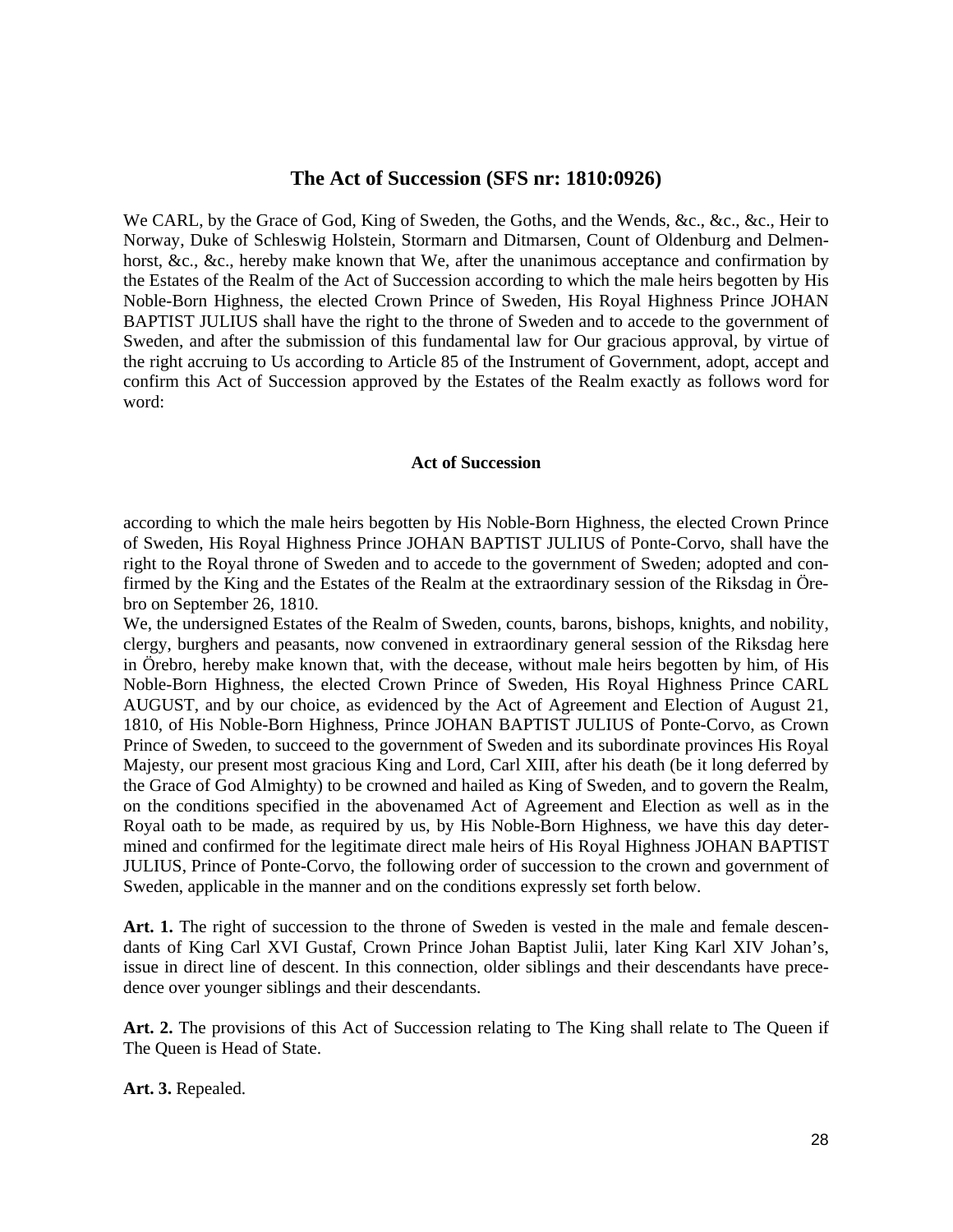**Art. 4.** In accordance with the express provision of Article 2 of the Instrument of Government of 1809 that The King shall always profess the pure evangelical faith, as adopted and explained in the unaltered Confession of Augsburg and in the Resolution of the Uppsala Meeting of the year 1593, princes and princesses of the Royal House shall be brought up in that same faith and within the Realm. Any member of the Royal Family not professing this faith shall be excluded from all rights of succession.

Art. 5. A prince or princess of the Royal House may not marry unless the Government has given its consent thereto upon an application from The King. Should a prince or princess marry without such consent, that prince or princess forfeits the right of succession for himself, his children and their descendants.

**Art. 6.** Repealed.

**Art. 7.** The heir to the throne may not undertake travel abroad without the knowledge and consent of The King.

**Art. 8.** A prince or princess of the Swedish Royal House may not become the sovereign ruler of a foreign state whether by election, succession, or marriage without the consent of The King and the Riksdag. Should this occur, neither he nor she nor their descendants shall be entitled to succeed to the throne of Sweden.

**Art. 9.** Repealed.

In witness of the fact that all that has been thus prescribed is identical with our intent and decision we, representing all the Estates of the Realm of Sweden, hereto attach our names and seals, in Örebro, the twenty-sixth day of September, in the year of our Lord one thousand eight hundred and ten.

For and on behalf of the nobility CLAES FLEMING (L.S.)

For and on behalf of the clergy JAC. AX. LINDBLOM (L.S.)

For and on behalf of the burghers J. WEGELIN (L.S.)

For and on behalf of the peasantry LARS OLSSON (L.S.)

Everything as herein provided We not only accept for Ourselves as the unalterable fundamental law, but also direct and graciously command all who are united in loyalty, fealty and obedience to Us, Our successors and the Realm, to acknowledge, observe, abide by and obey this Act of Succes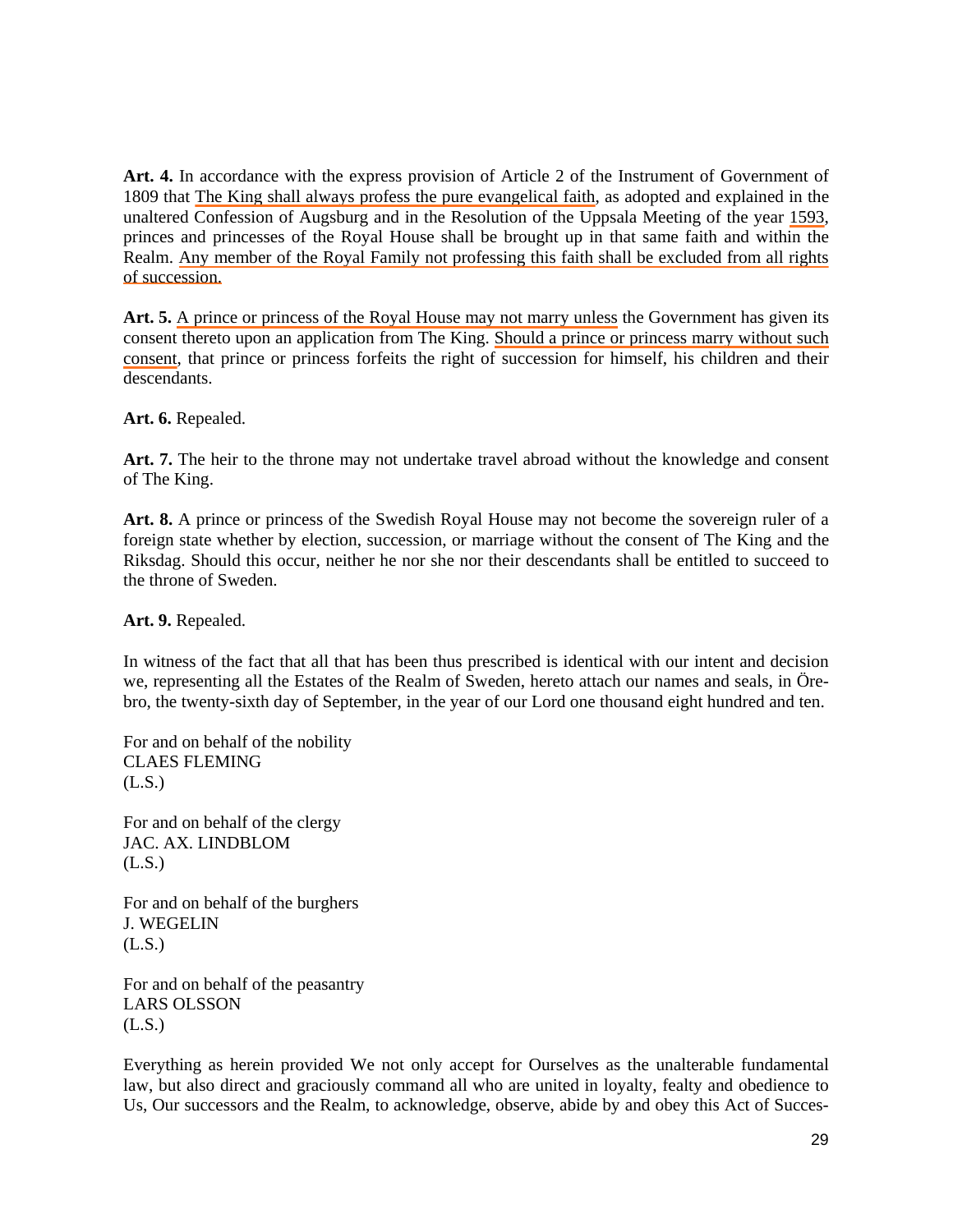sion. In witness whereof We have this day with Our own hand signed and confirmed it, and duly affixed Our Royal seal thereto, in Örebro, on the twenty-sixth day of September, in the year of our Lord and Saviour Jesus Christ one thousand eight hundred and ten.

CARL (L.S.)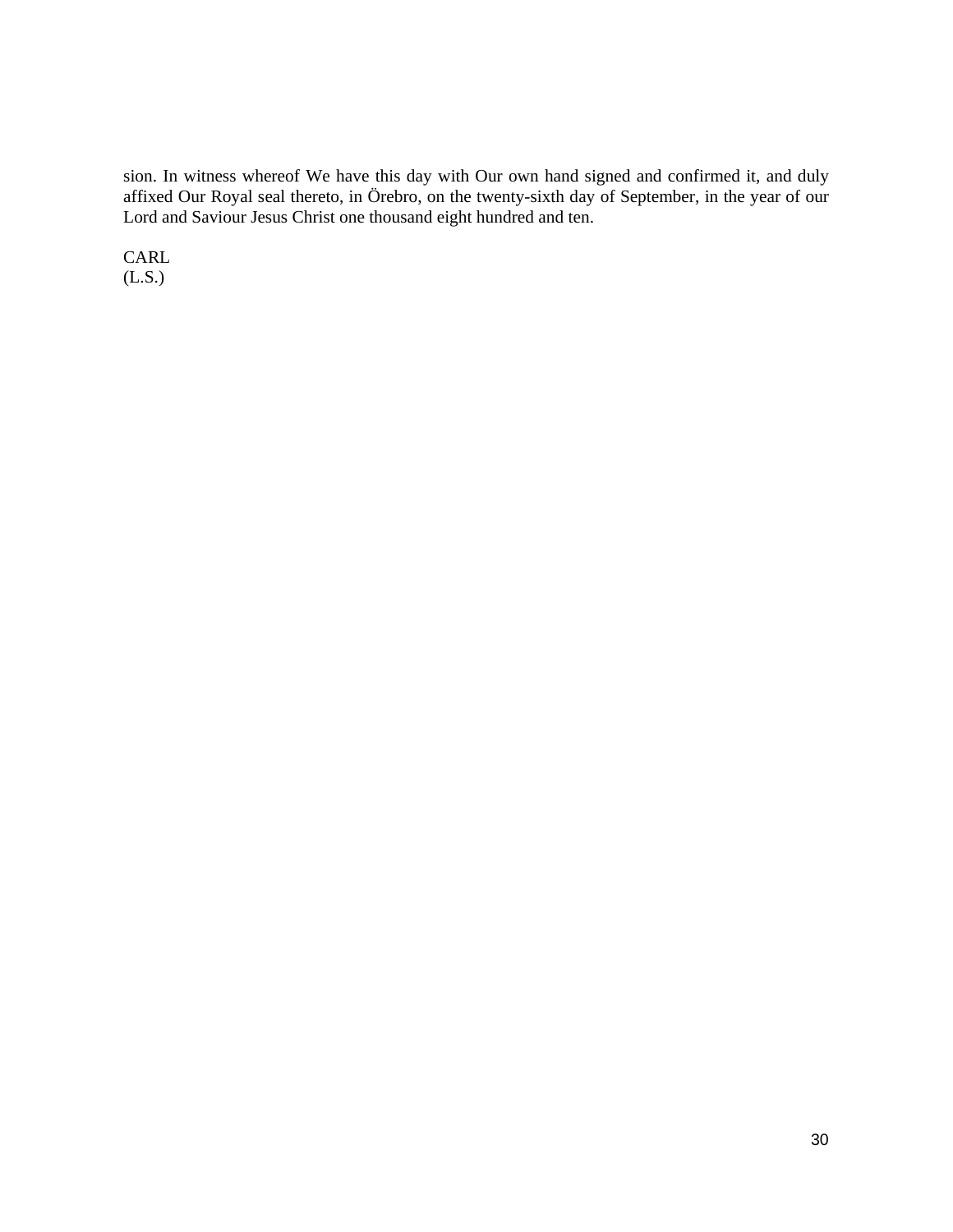# **The Freedom of the Press Act (SFS nr: 1949:105)**

### **Chapter 1. On the freedom of the press**

**Art. 1.** The freedom of the press is understood to mean the right of every Swedish citizen to publish written matter, without prior hindrance by a public authority or other public body, and not to be prosecuted thereafter on grounds of its content other than before a lawful court, or punished therefor other than because the content contravenes an express provision of law, enacted to preserve public order without suppressing information to the public.

In accordance with the principles set out in paragraph one concerning freedom of the press for all, and to secure the free exchange of opinion and availability of comprehensive information, every Swedish citizen shall be free, subject to the rules contained in this Act for the protection of private rights and public safety, to express his thoughts and opinions in print, to publish official documents and to communicate information and intelligence on any subject whatsoever.

All persons shall likewise be free, unless otherwise provided in this Act, to communicate information and intelligence on any subject whatsoever, for the purpose of publication in print, to an author or other person who may be deemed to be the originator of material contained in such printed matter, the editor or special editorial office, if any, of the printed matter, or an enterprise which professionally purveys news or other information to periodical publications.

All persons shall furthermore have the right, unless otherwise provided in this Act, to procure information and intelligence on any subject whatsoever, for the purpose of publication in print, or in order to communicate information under the preceding paragraph.

Art. 2. There shall be no scrutiny of any written matter prior to printing, nor shall it be permitted to prohibit the printing thereof.

Nor shall it be permitted for a public authority or other public body to take any action not authorised under this Act to prevent the printing or publication of written matter, or its dissemination among the general public, on grounds of its content.

**Art. 3.** No person may be prosecuted, held liable under penal law, or held liable for damages, on account of an abuse of the freedom of the press or complicity therein, nor may the publication be confiscated or impounded other than as prescribed and in the cases specified in this Act.

**Art. 4.** Any person entrusted with passing judgment on abuses of the freedom of the press or otherwise overseeing compliance with this Act should bear constantly in mind in this connection that the freedom of the press is fundamental to a free society, direct his attention always more to illegality of subject matter and thought than to illegality of expression, to the aim rather than the manner of presentation, and, in case of doubt, acquit rather than convict.

In determining the penal sanctions associated with abuses of the freedom of the press under this Act, particular attention shall be directed, when dealing with statements which require correction, to whether such correction has been brought to the attention of the public in an appropriate manner.

**Art. 5.** This Act applies to all written matter produced using a printing press. It shall likewise apply to written matter duplicated by stencil, photocopying, or other like technical process, provided 1. a valid certificate of no legal impediment to publication exists in respect of the written matter; or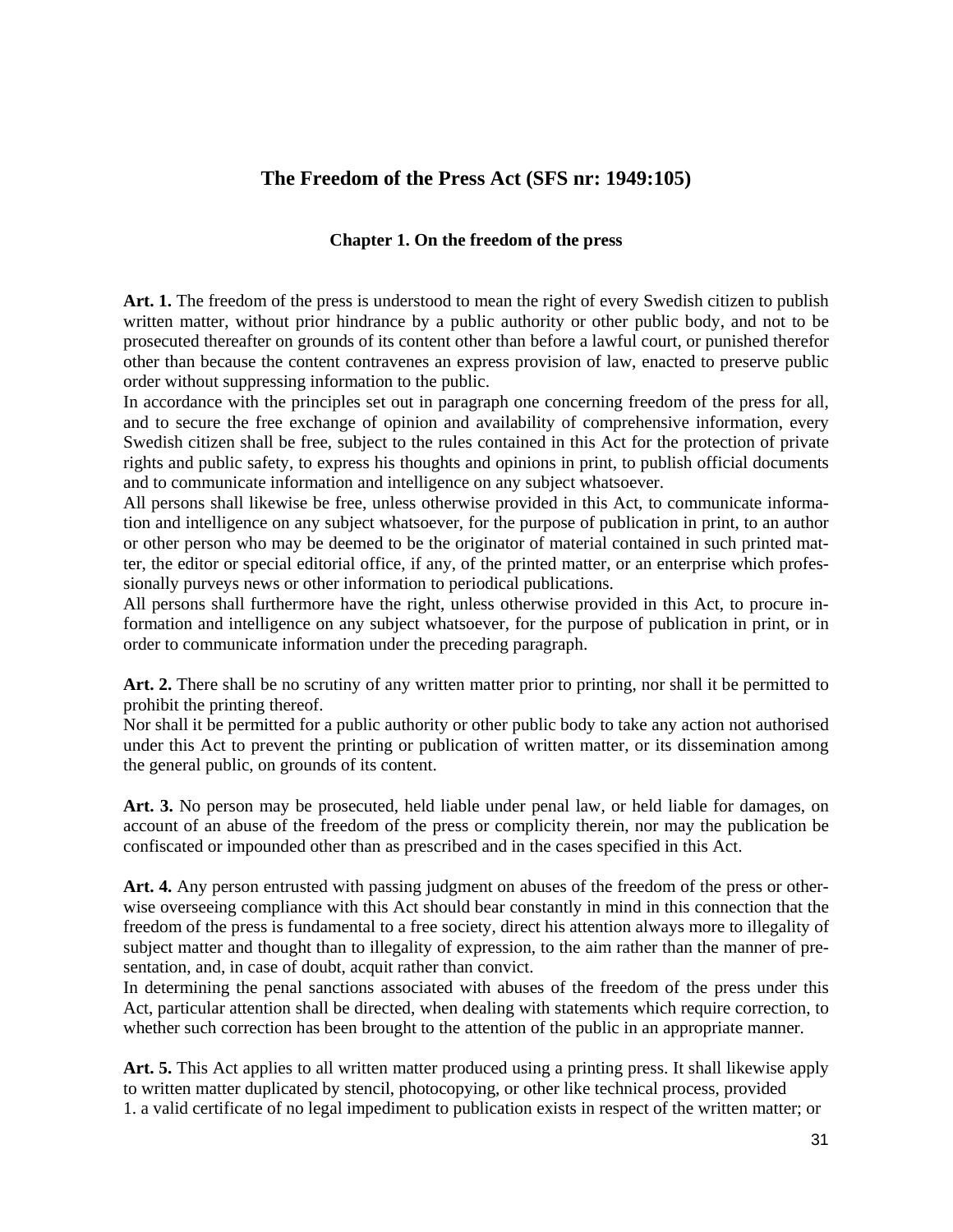2. the written matter is supplied with a note indicating that it has been duplicated and, in association therewith, clear information concerning the identity of the person who duplicated it and the year and place of duplication.

Rules in this Act which refer to written matter produced using a printing press, or to printing, shall apply in like manner to other written matter to which the Act applies under paragraph one, or to the duplication of such matter, unless otherwise indicated.

Pictorial matter is classified as written matter even when there is no accompanying text.

**Art. 6.** Printed matter shall not be deemed to be such unless it is published. Printed matter is deemed to have been published when it has been delivered for sale or dissemination within the Realm by other means. This does not however apply to printed documents of a public authority to which there is no public access.

**Art. 7.** Periodical is understood to mean any newspaper, magazine or other such printed matter, which, according to its publishing schedule, is intended for publication in at least four issues or instalments a year, appearing at different times under a particular title, and posters and supplements pertaining thereto. Once a certificate of no legal impediment to publication has been issued, a publication shall be deemed to be a periodical until such time as the certificate is rescinded or is declared to have lapsed.

If the owner of a periodical disseminates or causes to be disseminated the contents of the periodical, or parts thereof, in the form of a radio programme or technical recording under the Fundamental Law on Freedom of Expression, the programme or technical recording shall be equated, in respect to the application of Chapters 1 to 14, with a supplement to the periodical, insofar as the version disseminated in such form reproduces the contents of the periodical in unaltered form and indicates how the contents have been disposed. A special obligation to record such programmes, and retain technical recordings and keep them available, may be laid down in law. Rules concerning the right to broadcast are contained in Chapter 3 of the Fundamental Law on Freedom of Expression.

**Art. 8.** Provisions laid down in law apply in respect of the rights vested in the originator of a work of literature or art or the originator of a photographic picture, of rights neighbouring on such copyright, and the prohibition of the reproduction of works of literature or art in such a way as to encroach upon cultural interests.

**Art. 9.** The provisions of this Act notwithstanding, rules laid down in law shall govern

1. bans on commercial advertising insofar as the advertising is employed in the marketing of alcoholic beverages or tobacco products;

2. bans on commercial advertising employed in the marketing of goods other than tobacco products and services, if the advertisement contains a trade identification in use for a tobacco product, or which under current rules concerning trade marks is registered or established by custom in respect of such a product;

3. bans on commercial advertising introduced for the protection of health or the environment in accordance with obligations pursuant to accession to the European Communities;

4. bans on the publication, within the framework of the professional provision of credit information, of any credit information which improperly infringes the personal integrity of a private subject or contains false or misleading statements; liability for damages for such publication; and the correction of false or misleading statements;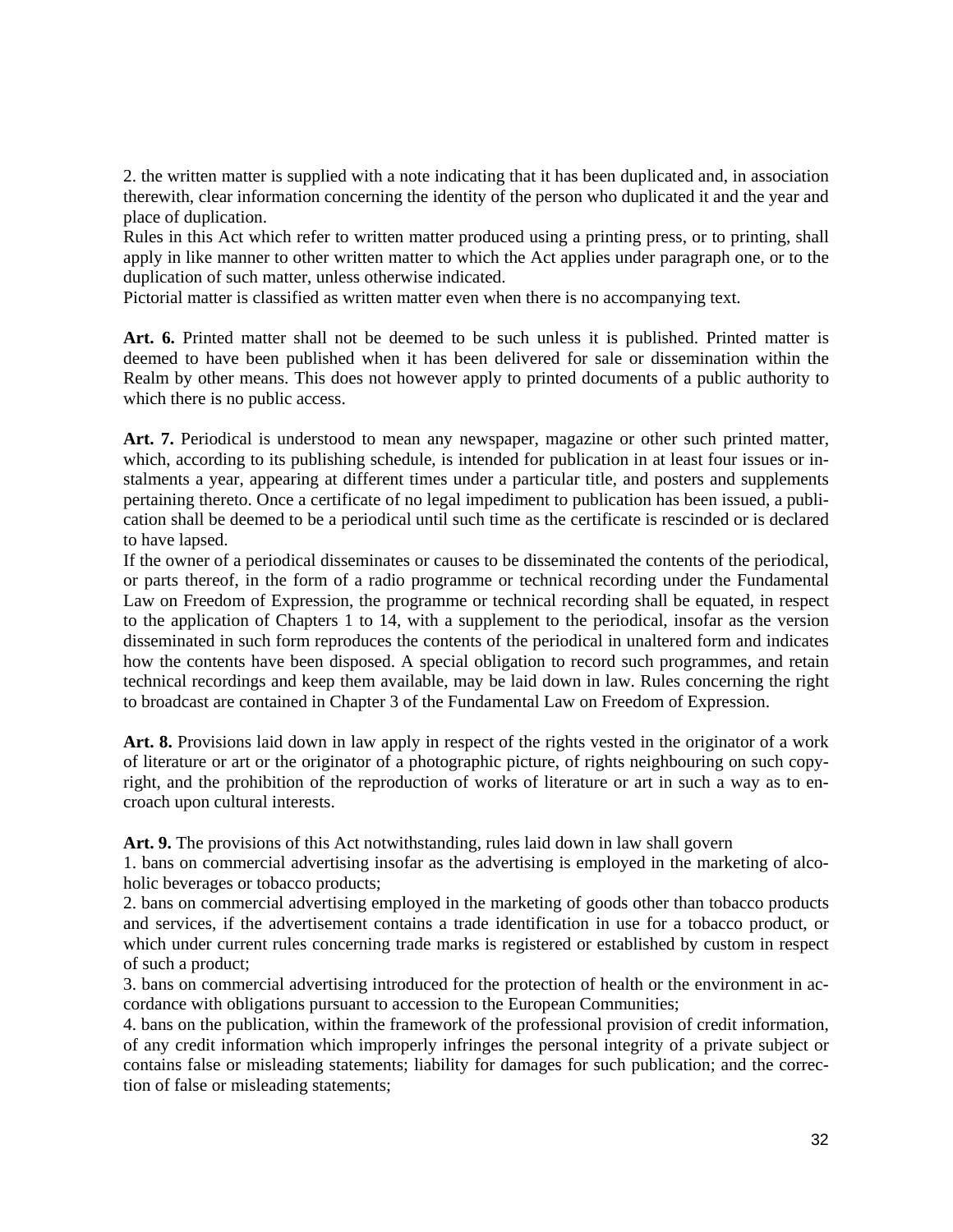5. liability under penal law and liability for damages relating to the manner in which information or intelligence has been procured.

**Art. 10.** This Act does not apply to the portrayal of children in pornographic pictures.

## **Chapter 2. On the public nature of official documents**

**Art. 1.** Every Swedish citizen shall be entitled to have free access to official documents, in order to encourage the free exchange of opinion and the availability of comprehensive information.

**Art. 2.** The right of access to official documents may be restricted only if restriction is necessary having regard to

1. the security of the Realm or its relations with another state or an international organisation;

2. the central fiscal, monetary or currency policy of the Realm;

3. the inspection, control or other supervisory activities of a public authority;

4. the interest of preventing or prosecuting crime;

5. the economic interest of the public institutions;

6. the protection of the personal or economic circumstances of private subjects;

7. the preservation of animal or plant species.

Any restriction of the right of access to official documents shall be scrupulously specified in a provision of a special act of law, or, if this is deemed more appropriate in a particular case, in another act of law to which the special act refers. With authority in such a provision, the Government may however issue more detailed provisions for its application in a statutory instrument.

The provisions of paragraph two notwithstanding, the Riksdag or the Government may be empowered, in a regulation under paragraph two, to permit the release of a particular document, having regard to the circumstances.

**Art. 3.** Document is understood to mean any written or pictorial matter or recording which may be read, listened to, or otherwise comprehended only using technical aids. A document is official if it is held by a public authority, and if it can be deemed under Article 6 or 7 to have been received or drawn up by such an authority.

A recording under paragraph one is deemed to be held by a public authority, if it is available to the authority using technical aids, which the authority itself employs, for communication in such form that it may be read, listened to, or otherwise comprehended. A compilation of information taken from material recorded for automatic data processing is however regarded as being held by the authority only if the authority can make it available using routine means.

A compilation of information taken from material recorded for automatic data processing is not however regarded as being held by the authority if the compilation contains personal information and the authority is not authorised in law, or under a statutory instrument, to make the compilation available. Personal information is understood to mean any information which can be referred back directly or indirectly to a private person.

**Art. 4.** A letter or other communication which is directed in person to an official at a public authority is deemed to be an official document if it refers to a case or other matter falling within the au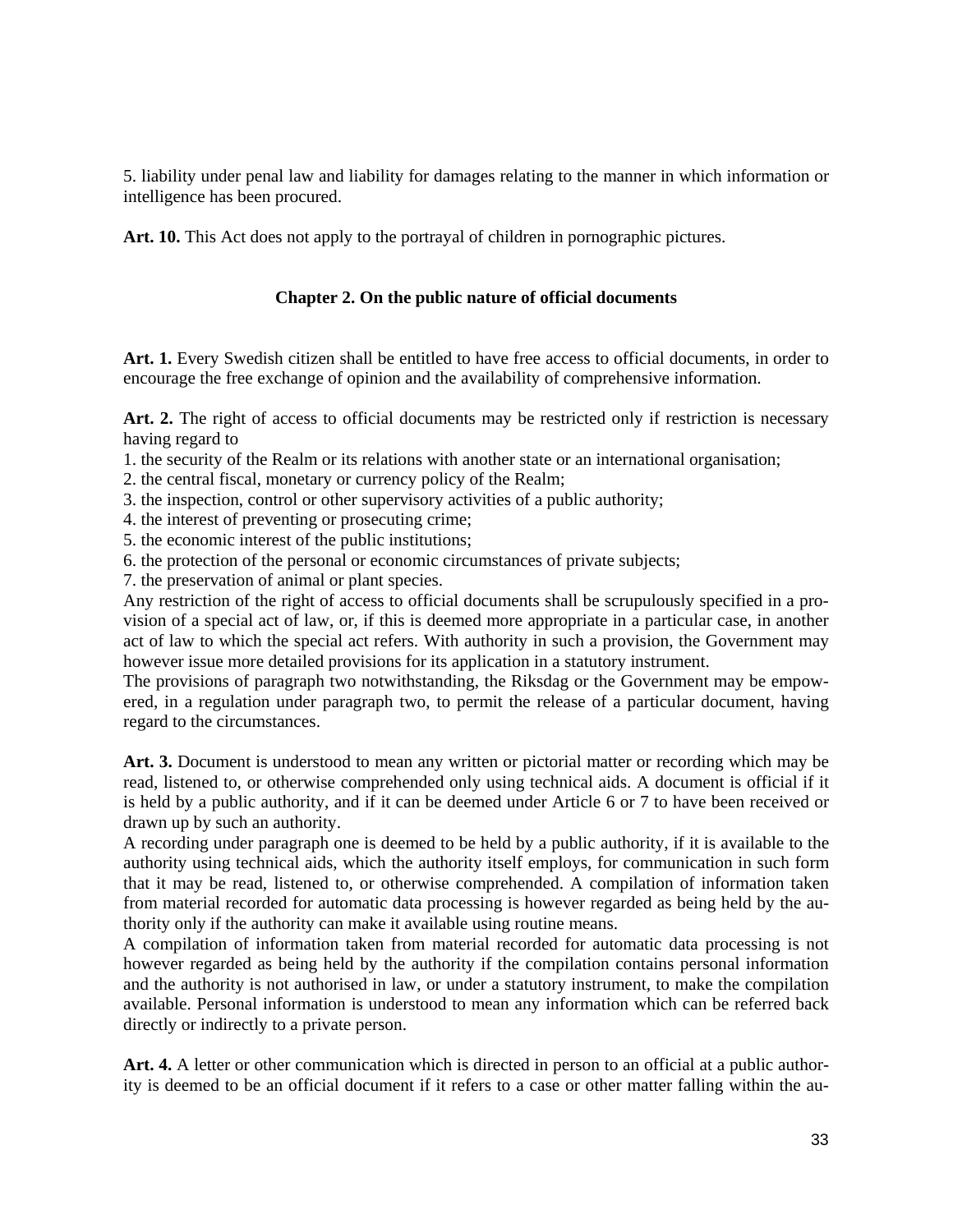thority's purview, and if it is not intended for the addressee solely in his capacity as incumbent of another position.

**Art. 5.** The Riksdag and any local government assembly vested with decisionmaking powers is equated with a public authority for the purposes of this Chapter.

**Art. 6.** A document is deemed to have been received by a public authority when it has arrived at the authority or is in the hands of a competent official. A recording under Article 3, paragraph one, is instead deemed to have been received by the authority when it has been made available to the authority by another in the manner indicated in Article 3, paragraph two.

Competition documents, tenders and other such documents which it has been advertised shall be delivered under sealed cover are deemed not to have been received before the time appointed for their opening.

Measures taken solely as part of the technical processing or technical storage of a document which a public authority has made available shall not be construed to mean that the document has been received by that authority.

**Art. 7.** A document is deemed to have been drawn up by a public authority when it has been dispatched. A document which has not been dispatched is deemed to have been drawn up when the matter to which it relates has been finally settled by the authority, or, if the document does not relate to a specific matter, when it has been finally checked and approved by the authority, or has otherwise received final form.

The provisions of paragraph one notwithstanding, a document of the nature referred to below is deemed to have been drawn up

1. in the case of a day book, ledger, and such register or other list as is kept on an ongoing basis, when the document has been made ready for notation or entry;

2. in the case of a court ruling and other decision which shall be pronounced or dispatched under relevant provisions of law, and records and other documents insofar as they relate to such a decision, when the decision has been pronounced or dispatched;

3. in the case of other records and comparable memoranda held by a public authority, when the document has been finally checked and approved by the authority or has otherwise received final form, but not the records of Riksdag committees, auditors of local authorities, official commissions of inquiry or local authorities where they relate to a matter dealt with solely in order to prepare the matter for decision.

**Art. 8.** If a body which forms part of, or is associated with, a public authority or other similar organisation for the public administration has transferred a document to another body within the same organisation, or has produced a document for the purpose of transferring it in this manner, the document is not deemed thereby to have been received or drawn up, other than if the bodies concerned act as independent entities in relation one to the other.

**Art. 9.** Neither shall a memorandum which has been prepared at a public authority, but which has not been dispatched, be deemed to be an official document at that authority after the time at which it would be deemed to have been drawn up under Article 7, unless it has been accepted for filing and registration. Memorandum is understood to mean any aide memoire or other note or record produced solely for the preparation or oral presentation of a matter, but not such part of it as contributes factual information to the matter.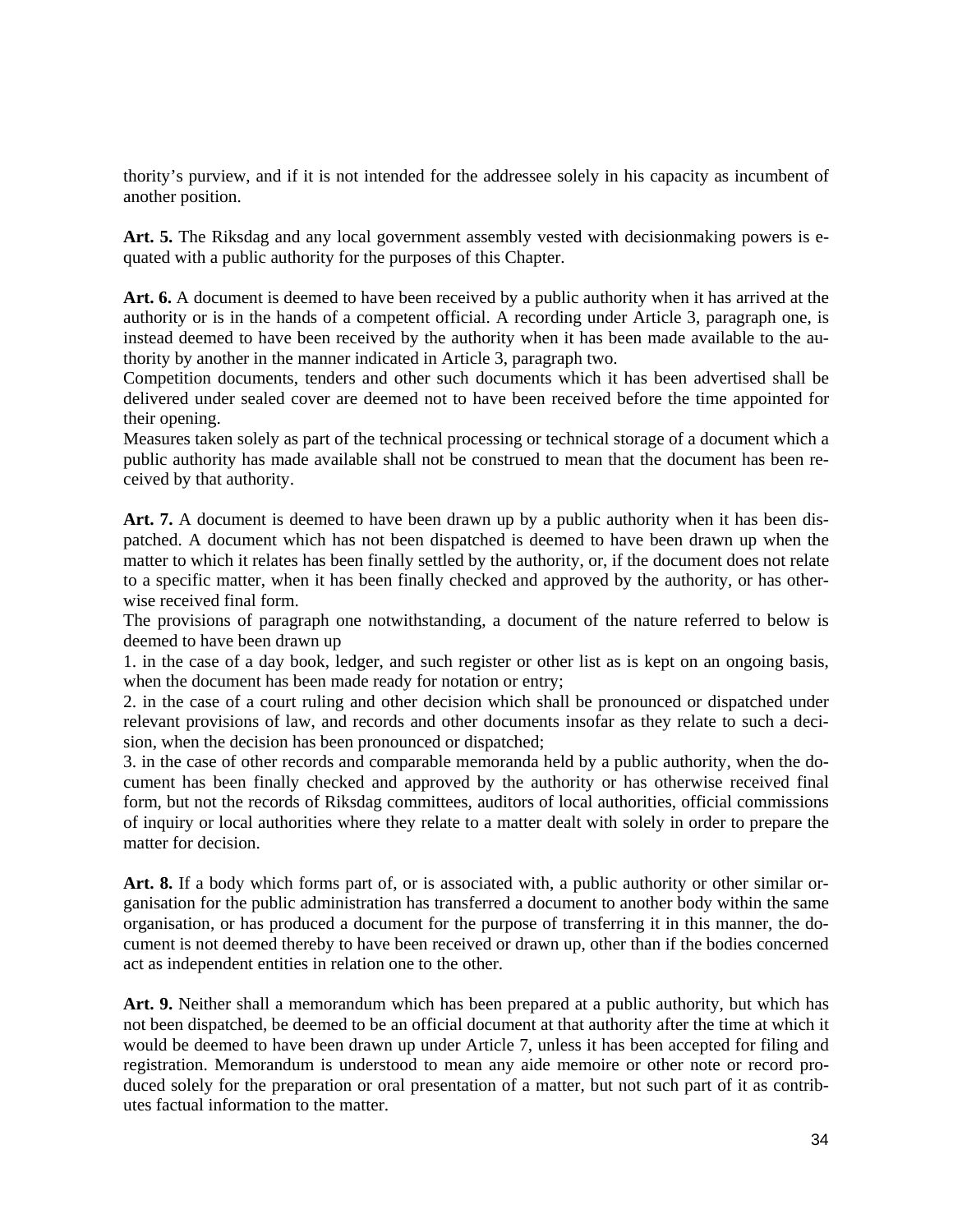Preliminary outlines or drafts of decisions or written communications of a public authority and other like documents which have not been dispatched are not deemed to be official documents unless they have been accepted for filing and registration.

**Art. 10.** A document held by a public authority solely for the purpose of technical processing or technical storage on behalf of another is not deemed to be an official document held by that authority.

Art. 11. The following documents are not deemed to be official documents:

1. letters, telegrams, and other such documents delivered to or drawn up by a public authority solely for the purpose of forwarding a communication;

2. notices or other documents delivered to or drawn up by a public authority solely for the purpose of publication in a periodical published under the auspices of the authority;

3. printed matter, recordings of sound or pictures, or other documents forming part of a library or deposited by a private person in a public archive solely for the purpose of care and safe keeping, or for research and study purposes, and private letters, written matter or recordings otherwise transferred to a public authority solely for the purposes referred to above;

4. recordings of the contents of documents under point 3, if such recordings are held by a public authority, where the original document would not be deemed to be an official document.

The provisions of paragraph one, point 3, concerning documents forming part of a library do not apply to recordings held in databases to which a public authority has access under an agreement with another public authority, if the recording is an official document held by that authority.

**Art. 12.** An official document to which the public has access shall be made available on request forthwith, or as soon as possible, at the place where it is held, and free of charge, to any person wishing to examine it, in such form that it can be read, listened to, or otherwise comprehended. A document may also be copied, reproduced, or used for sound transmission. If a document cannot be made available without disclosure of such part of it as constitutes classified material, the rest of the document shall be made available to the applicant in the form of a transcript or copy.

A public authority is under no obligation to make a document available at the place where it is held, if this presents serious difficulty. Nor is there any such obligation in respect of a recording under Article 3, paragraph one, if the applicant can have access to the recording at a public authority in the vicinity, without serious inconvenience.

**Art. 13.** A person who wishes to examine an official document is also entitled to obtain a transcript or copy of the document, or such part thereof as may be released, in return for a fixed fee. A public authority is however under no obligation to release material recorded for automatic data processing in any form other than a printout except insofar as follows from an act of law. Nor is a public authority under any obligation to provide copies of maps, drawings, pictures, or recordings under Article 3, paragraph one, other than in the manner indicated above, if this would present difficulty and the document can be made available at the place where it is held.

Requests for transcripts or copies of official documents shall be dealt with promptly.

**Art. 14.** A request to examine an official document is made to the public authority which holds the document.

The request is examined and approval granted by the authority indicated in paragraph one. Where special grounds so warrant, it may however be laid down in a provision under Article 2, paragraph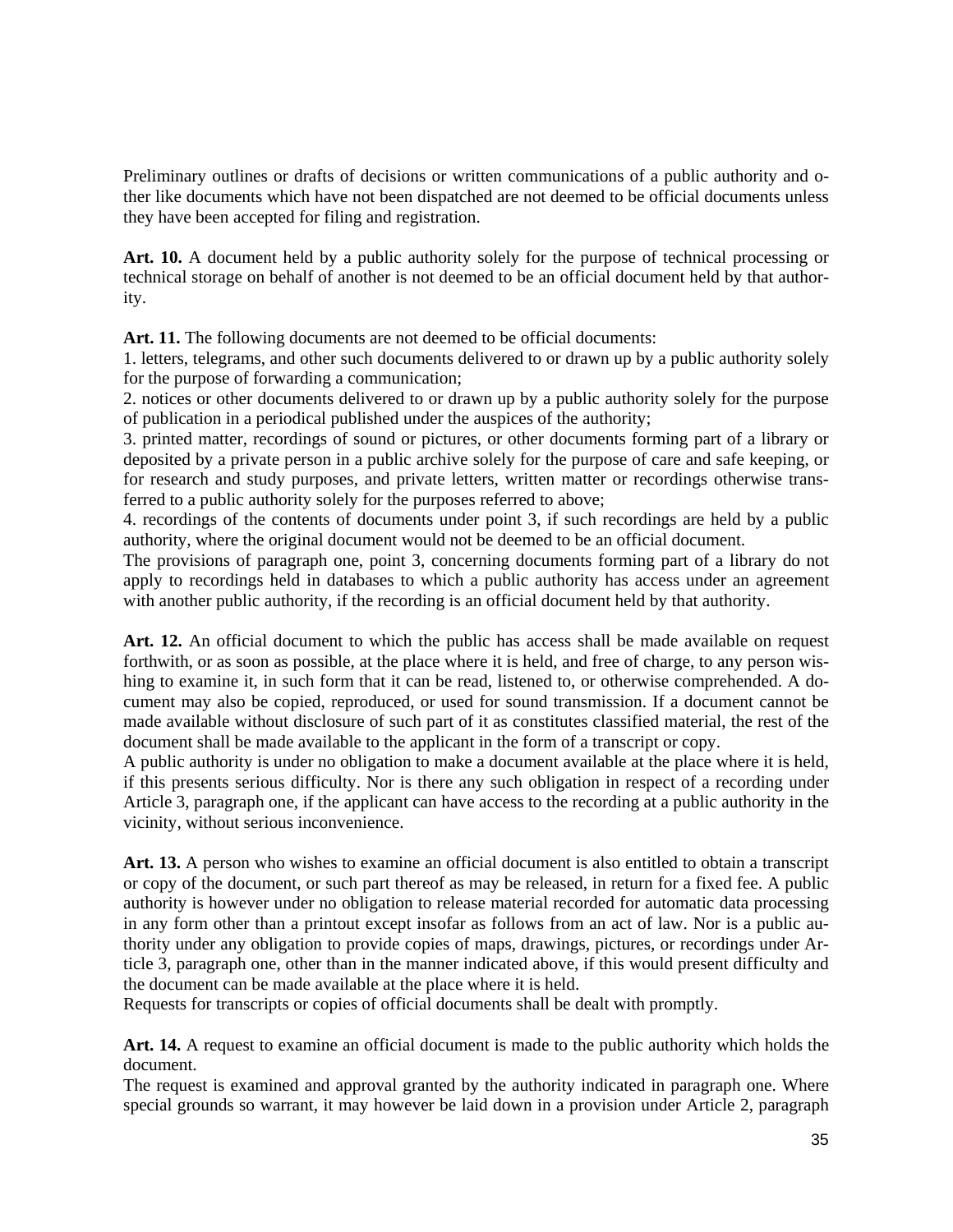two, that in applying this rule, examination and approval shall rest with another public authority. In the case of a document of central significance for the security of the Realm, it may also be laid down in a statutory instrument that only a particular authority shall be entitled to examine and approve questions relating to release. In the aforementioned cases, the request shall be referred to the competent authority forthwith.

No public authority is permitted to inquire into a person's identity on account of a request to examine an official document, or inquire into the purpose of his request, except insofar as such inquiry is necessary to enable the authority to judge whether there is any obstacle to release of the document.

Art. 15. Should anyone other than the Riksdag or the Government reject a request to examine an official document, or release such a document with a proviso restricting the applicant's right to disclose its contents or otherwise dispose over it, the applicant may appeal against the decision. An appeal against a decision by a minister shall be lodged with the Government, and an appeal against a decision by another authority shall be lodged with a court of law.

The act referred to in Article 2 shall set out in greater detail how an appeal against a decision under paragraph one shall be lodged. Such an appeal shall always be examined promptly.

Special provisions apply to the right to appeal against decisions by authorities under the Riksdag.

Art. 16. A note concerning obstacles to the release of an official document may be made only on a document covered by a provision under Article 2, paragraph two. Such a note shall refer to the relevant provision.

**Art. 17.** It may be laid down in law that the Government, or a local government assembly vested with decision-making powers, may determine that official documents relating to the activities of a public authority which are to be taken over by a private body may be transferred into the safe keeping of that body, if it requires the documents for its work, without the documents ceasing thereby to be official. Such a body shall be equated with a public authority in respect of documents so transferred when applying Articles 12 to 16.

It may also be laid down in law that the Government may determine that official documents may be transferred to the Church of Sweden, or any part of its organisation, for safe keeping, without the documents ceasing thereby to be official. This applies to documents received or drawn up no later than 31 December 1999 by

1. public authorities which no longer exist and which performed tasks relating to the activities of the Church of Sweden; or

2. decision-making assemblies of the Church of Sweden.

In applying Articles 12 to 16, the Church of Sweden and any part of its organisation shall be equated with a public authority in respect of documents so transferred.

**Art. 18.** Basic rules concerning the storage of official documents, weeding and other disposal of such documents are laid down in law.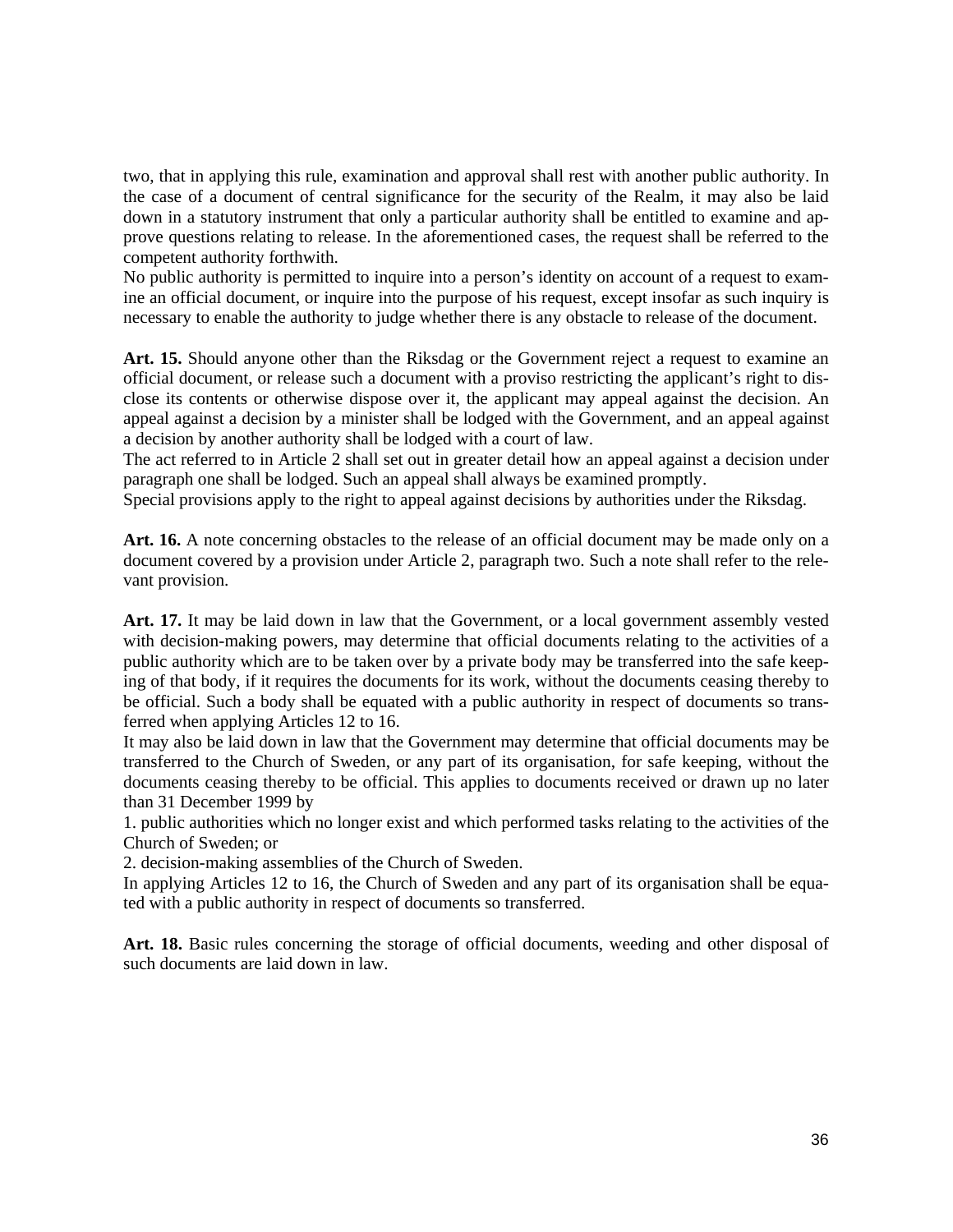### **Chapter 3. On the right to anonymity**

**Art. 1.** An author of printed matter shall not be obliged to have his name, pseudonym or pen-name set out therein. This applies in like manner to a person who has communicated information under Chapter 1, Article 1, paragraph three, and to an editor of printed matter other than a periodical.

**Art. 2.** It shall not be permitted to inquire into the identity of an author or a person who has communicated information under Chapter 1, Article 1, paragraph three, in a case relating to an offence against the freedom of the press, nor shall it be permitted to inquire into the identity of the editor of non-periodical printed matter. However if, where non-periodical printed matter is concerned, the author or editor has been identified on the publication by name, or by means of a pseudonym or pen-name known generally to refer to a particular person, or if a person has acknowledged in a written statement that he is the author or editor, or has voluntarily made such a declaration before a court of law during the case, then the question of whether he is liable may be considered during the proceedings.

The provisions of paragraph one notwithstanding, the question of liability for an offence under Chapter 7, Article 3, may be examined in the same court proceedings as cases referred to therein.

**Art. 3.** A person who has engaged in the production or publication of printed matter, or material intended for insertion therein, and a person who has been active in an enterprise for the publication of printed matter, or an enterprise which professionally purveys news or other material to periodicals, may not disclose what has come to his knowledge in this connection concerning the identity of an author, a person who has communicated information under Chapter 1, Article 1, paragraph three, or an editor of non-periodical printed matter.

The duty of confidentiality under paragraph one shall not apply

1. if the person in whose favour the duty of confidentiality operates has given his consent to the disclosure of his identity;

2. if the question of identity may be raised under Article 2, paragraph one;

3. if the matter concerns an offence specified in Chapter 7, Article 3, paragraph one, point 1;

4. unless, where the matter concerns an offence under Chapter 7, Article 2 or 3, paragraph one, point 2 or 3, a court of law deems it necessary for information to be produced during the proceedings as to whether the defendant, or the person suspected on reasonable grounds of the offence, has communicated information or contributed to an item; or

5. unless, in any other case, a court of law deems it to be of exceptional importance, having regard to a public or private interest, for information as to identity to be produced in testimony under oath or in testimony by a party in the proceedings under an affirmation made in lieu of oath.

In examination under paragraph two, point 4 or 5, the court shall scrupulously ensure that no questions are put which might encroach upon a duty of confidentiality in excess of what is permissible in each particular case.

**Art. 4.** No public authority or other public body may inquire into the identity of the author of material inserted, or intended for insertion, in printed matter, a person who has published, or who intends to publish, material in such matter, or a person who has communicated information under Chapter 1, Article 1, paragraph three, except insofar as this is necessary for the purpose of such prosecution or other action against him as is not contrary to the provisions of this Act. In cases in which such inquiries may be made, the duty of confidentiality under Article 3 shall be respected.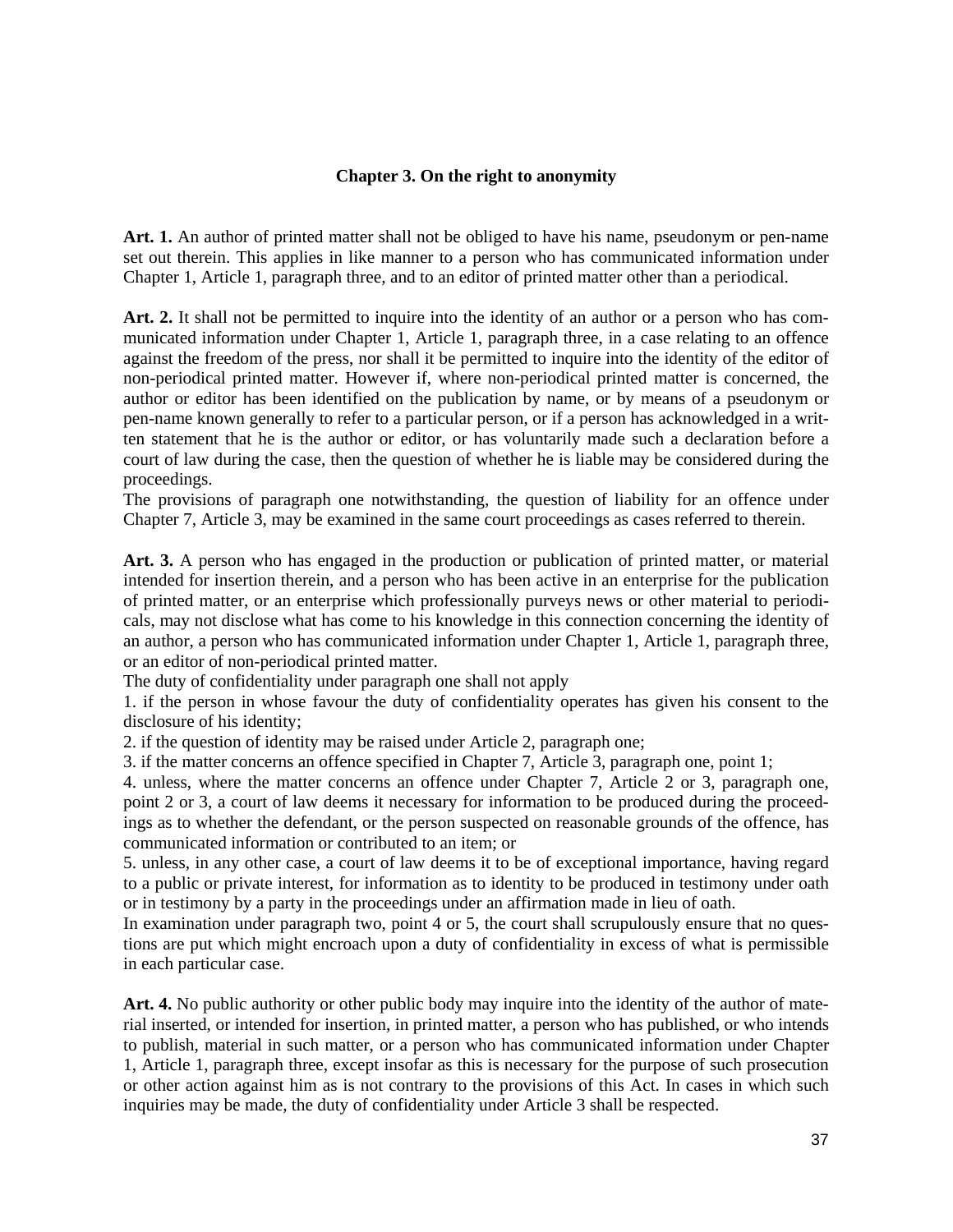**Art. 5.** A person who, whether through negligence or by deliberate intent, inserts in printed matter the name, pseudonym or pen-name of the author, or, in a case under Article 1, the editor or source, against his wishes, or disregards a duty of confidentiality under Article 3, shall be sentenced to pay a fine or to imprisonment for up to one year. The same penalty shall apply to a person who, whether through negligence or by deliberate intent, publishes in printed matter as that of the author, editor or source, the name, pseudonym or pen-name of a person other than the true author, editor or source. Inquiries made in breach of Article 4, sentence one, if made deliberately, shall be punishable by a fine or imprisonment for up to one year.

Criminal proceedings may be instituted on account of an offence under paragraph one only provided the injured party has reported the offence for prosecution.

**Art. 6.** For the purposes of this Chapter, a person deemed to be the originator of material inserted or intended for insertion in printed matter is equated with an author.

### **Chapter 4. On the production of printed matter**

**Art. 1.** It shall be the right of every Swedish citizen and Swedish legal person to produce printed matter by means of a printing press, either alone or with the assistance of others.

**Art. 2.** Any written matter produced in the Realm using a printing press or duplicated here by stencil, photocopying, or other like technical process, in respect of which a valid certificate of no legal impediment to publication exists, shall indicate clearly the identity of the person who printed or otherwise duplicated the matter, together with the year and place of duplication, if the matter is intended for publication in the Realm and is not classifiable as job printing or pictorial reproduction. Provisions are set out in Chapter 1, Article 5, paragraph one, concerning the publication of information under paragraph one in written matter duplicated by stencil, photocopying, or other like technical process, in respect of which no valid certificate exists.

**Art. 3.** For the purposes of this Act, job printing or pictorial reproduction shall be understood to mean postcards and picture albums, visiting cards and notices, address cards, labels, forms, advertising matter, printed packaging, other commercial printed matter, and any other such printed matter, provided always that an abuse of the freedom of the press on account of the text or otherwise can be presumed to be ruled out.

**Art. 4.** Provisions concerning an obligation to retain copies of printed matter for scrutiny and furnish copies of printed matter to libraries or archives are laid down in law.

**Art. 5.** A person producing written matter and thereby contravening the provisions of Article 2, paragraph one, shall be sentenced to pay a fine or to imprisonment for up to one year.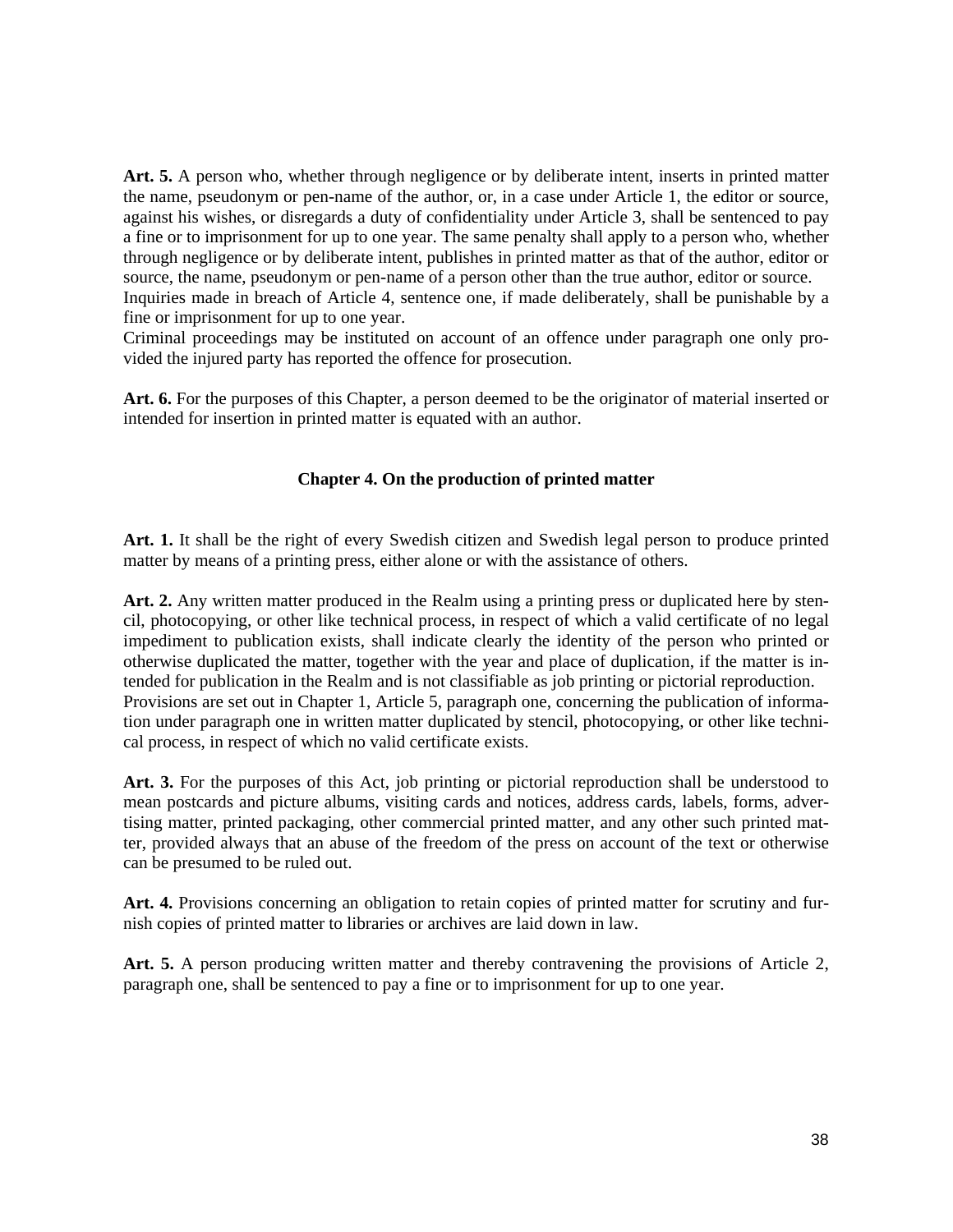### **Chapter 5. On the publication of periodicals**

**Art. 1.** The owner of a periodical shall be a Swedish citizen or Swedish legal person. It may be provided in law that also a foreign national or foreign legal person may be the owner of such a publication.

**Art. 2.** A periodical shall have a responsible editor.

The responsible editor shall be a Swedish citizen. It may be provided in law that also a foreign national may be a responsible editor.

A responsible editor shall be domiciled within the Realm. No person who is a minor or an undischarged bankrupt, or for whom an administrator has been appointed under special provisions of law, may be a responsible editor.

**Art. 3.** The responsible editor of a periodical shall be appointed by the owner.

The mandate of a responsible editor shall embrace the power to supervise the publication of the periodical and to determine the contents thereof in such a way that nothing may be printed therein against his will. Any restriction of the powers thus vested in a responsible editor shall be null and void.

**Art. 4.** Once a responsible editor has been appointed, it lies with the owner to notify the appointment to the public authority designated in law. The information furnished shall include the responsible editor's name and place of domicile. It shall be accompanied by proof that the responsible editor has the required qualifications and a declaration from the responsible editor that he has accepted the appointment.

**Art. 5.** A periodical may not be published until a certificate has been issued stating that no impediment exists under this Act to prevent its publication. Such a certificate is issued, on an application from the owner, by the authority referred to in Article 4. The application shall indicate the title, place of publication and publishing schedule of the periodical.

A certificate of no legal impediment to publication may not be issued until the name of a responsible editor has been notified under Article 4.

An application for a certificate of no legal impediment to publication may be rejected if the title of the periodical so closely resembles the title of a periodical for which a certificate has already been issued that the two may easily be confused.

A certificate of no legal impediment to publication is valid for ten years from the date of issue. The certificate lapses thereafter. The decision that a certificate shall be deemed to have lapsed after the expiry of the ten-year period is taken by the authority referred to in Article 4.

The certificate may be renewed for ten years at a time, with effect from the expiry of the preceding ten-year period, on an application from the owner. An application for renewal may be made no sooner than one year before and no later than the expiry date. The same rules otherwise apply to an application for renewal of a certificate as applied in the case of the original application.

If an application for renewal has been received in due time, the certificate shall continue to be valid, the provisions of paragraphs four and five notwithstanding, until the decision resulting from the application has acquired legal force.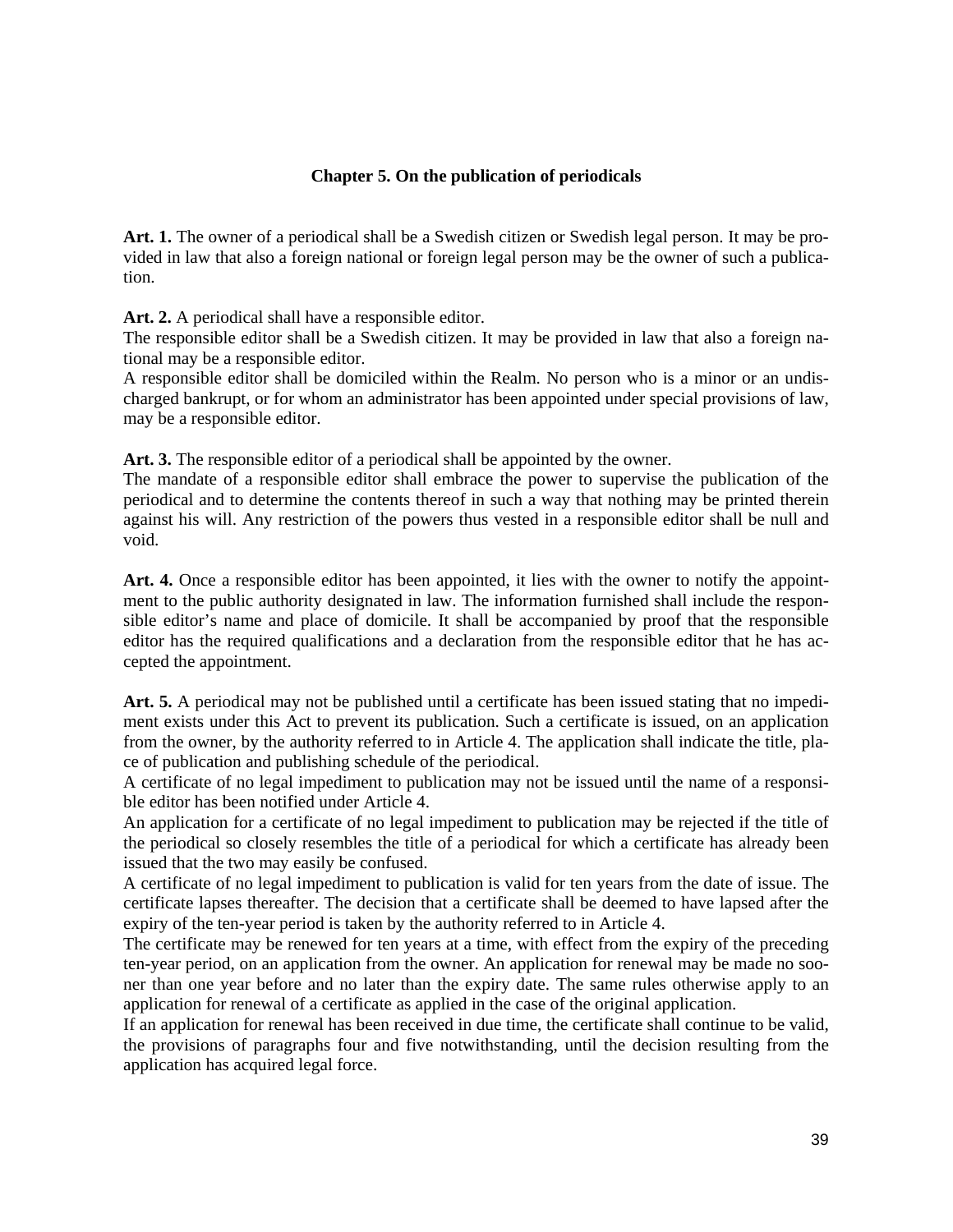**Art. 6.** A certificate of no legal impediment to publication may be rescinded

1. if the owner has given notice that publication of the periodical has ceased;

2. if the rights of ownership in the periodical have been transferred to a person who does not have the required qualifications;

3. if there is no responsible editor, or if the responsible editor does not have the required qualifications and a qualified responsible editor is not appointed forthwith;

4. if the periodical has not appeared within six months from the date on which the certificate of no legal impediment to publication was issued;

5. if at least four issues or instalments of the periodical specified in the certificate have not appeared at different times in either of the previous two calendar years;

6. if within six months from the appearance of the first issue it becomes apparent that a certificate should not have been issued under the provisions of Article 5, paragraph three; or

7. if the typographical appearance of the masthead of the periodical so resembles the masthead of another periodical for which a certificate has already been issued that the two may easily be confused and the matter is not rectified forthwith.

A decision to rescind a certificate is taken by the authority referred to in Article 4. In matters under paragraph one, points 2 to 7, the owner and the responsible editor are afforded an opportunity, if possible, to put forward their views.

**Art. 7.** If a certificate of no legal impediment to publication has been rescinded on account of a circumstance under Article 6, paragraph one, point 2, 3, 5 or 7, or if the certificate has been declared to have lapsed, a certificate in respect of another periodical whose masthead so resembles the masthead of the original periodical that the two may easily be confused may not be issued without the owner's consent, until two years have elapsed from the date on which the certificate was rescinded or lapsed.

**Art. 8.** If a responsible editor is no longer qualified, or if his appointment as a responsible editor has otherwise been terminated, it is incumbent upon the owner to provide forthwith for the appointment of a new responsible editor and to notify the appointment to the authority referred to in Article 4. The provisions of Article 4 apply to such notification, which shall be accompanied, if possible, by proof that the previous responsible editor has been informed of the notification of a new name. If the place of publication or the publishing schedule changes, the owner shall notify the authority referred to in Article 4 forthwith.

Art. 9. The responsible editor of a periodical may have one or more deputies. These deputies are appointed by the responsible editor. When a deputy is appointed, the authority referred to in Article 4 shall be notified accordingly. Notification shall be accompanied by proof that the deputy has the required qualifications for a responsible editor, by a declaration from the deputy that he has accepted the appointment and by a statement from the owner that he has approved the deputy.

The provisions of Article 2, paragraphs two and three, apply in like manner to deputies. If the appointment of a responsible editor is terminated, an appointment as deputy also lapses.

**Art. 10.** Once the appointment of a deputy has been notified, the responsible editor may authorise such a deputy, or, if there are two or more deputies, any one of them, to exercise in his place the powers vested in the responsible editor under Article 3.

If it can be presumed that a responsible editor will be continuously pre-vented for at least one month, by reason of ill health or for any other temporary cause, from exercising the powers vested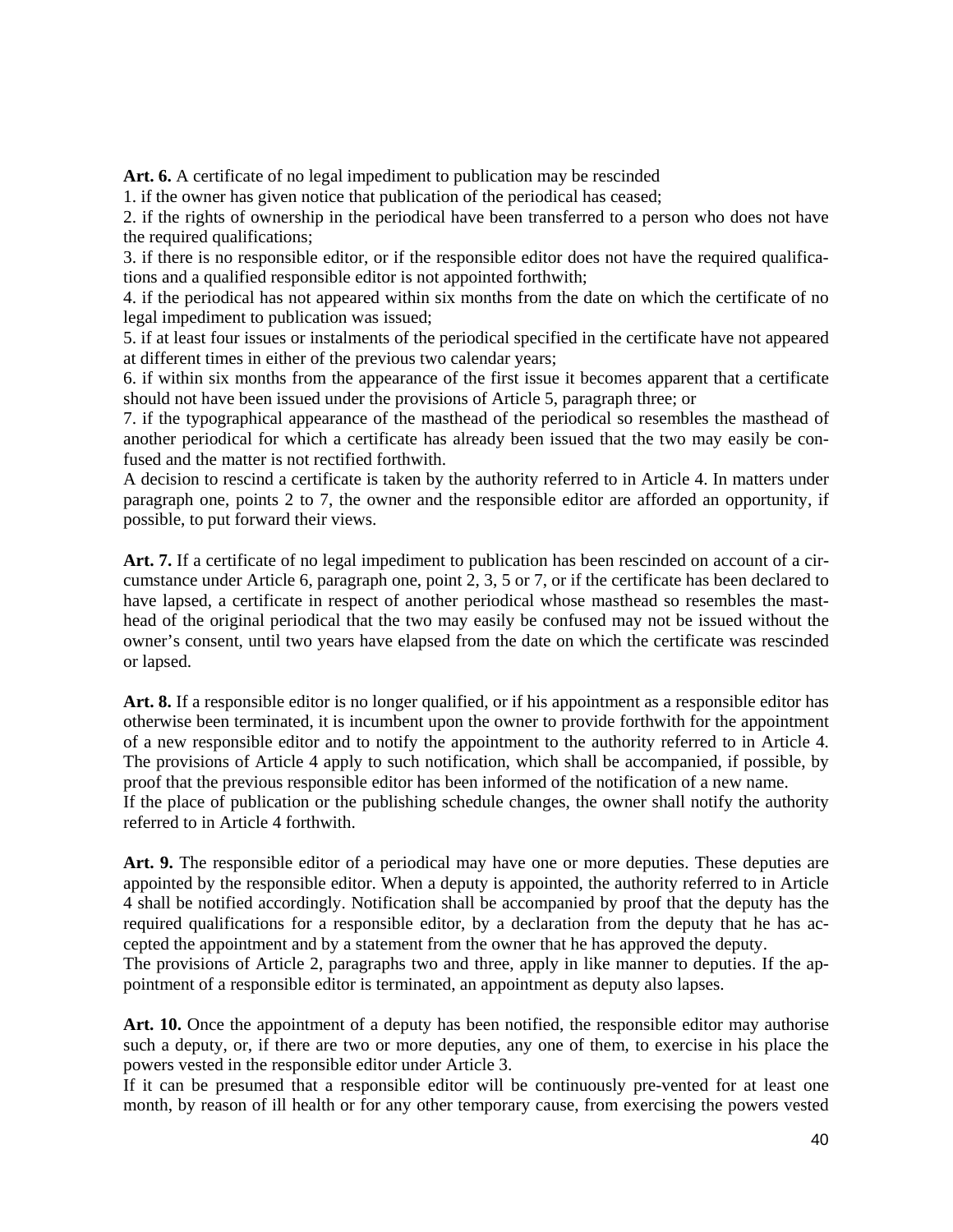in him as responsible editor, he shall delegate these powers to a deputy forthwith. If no deputy exists, or if the appointment of the person or persons designated as a deputy or deputies is approaching termination, it shall be incumbent upon the responsible editor to provide as quickly as possible for the appointment of a deputy and to notify the appointment as laid down in Article 9.

**Art. 11.** The name of the responsible editor shall appear on each separate issue or instalment of a periodical.

If the responsible editor's powers have been delegated to a deputy, each issue or instalment of the periodical concerned shall state that the deputy is acting as responsible editor; if this is done, the name of the responsible editor need not be given as well.

**Art. 12.** If the owner of a periodical publishes the periodical without having a certificate of no legal impediment to publication, or without being qualified;

or if the owner fails to provide for the appointment of a new responsible editor or notify such an appointment as laid down in Article 8;

or if, in a case under Article 10, paragraph two, a responsible editor neglects to delegate his powers to a deputy;

or if a person publishes a periodical the publication of which has been declared prohibited under this Act, or which is manifestly a continuation of such a periodical;

or if a person allows his name to appear on a periodical as responsible editor or responsible deputy editor without being qualified;

the penalty is a fine. If the contents of the periodical have been declared to be criminal, or if the circumstances are otherwise exceptionally aggravating, the penalty is imprisonment for up to one year.

**Art. 13.** The penalties specified in Article 12 apply also to a person who knowingly submits false information in an application or notification under this Chapter, or a declaration appended to such an application or notification.

**Art. 14.** If the owner of a periodical fails to report a new place of publication or a new publishing schedule under Article 8, the penalty is a money fine.

If a responsible editor offends against the provisions of Article 11 the penalty is a money fine. This applies in like manner to a deputy acting as a responsible editor.

### **Chapter 6. On the dissemination of printed matter**

**Art. 1.** It shall be the right of every Swedish citizen and Swedish legal person to sell, consign, or otherwise disseminate printed matter, either alone or with the assistance of others.

**Art. 2.** The provisions of this Act notwithstanding, provisions laid down in law shall apply in cases in which a person

1. exhibits a pornographic picture on or at a public place, by displaying it or the like, in a manner liable to cause offence to the general public, or sends such a picture by post or other means to another person who has not ordered it in advance;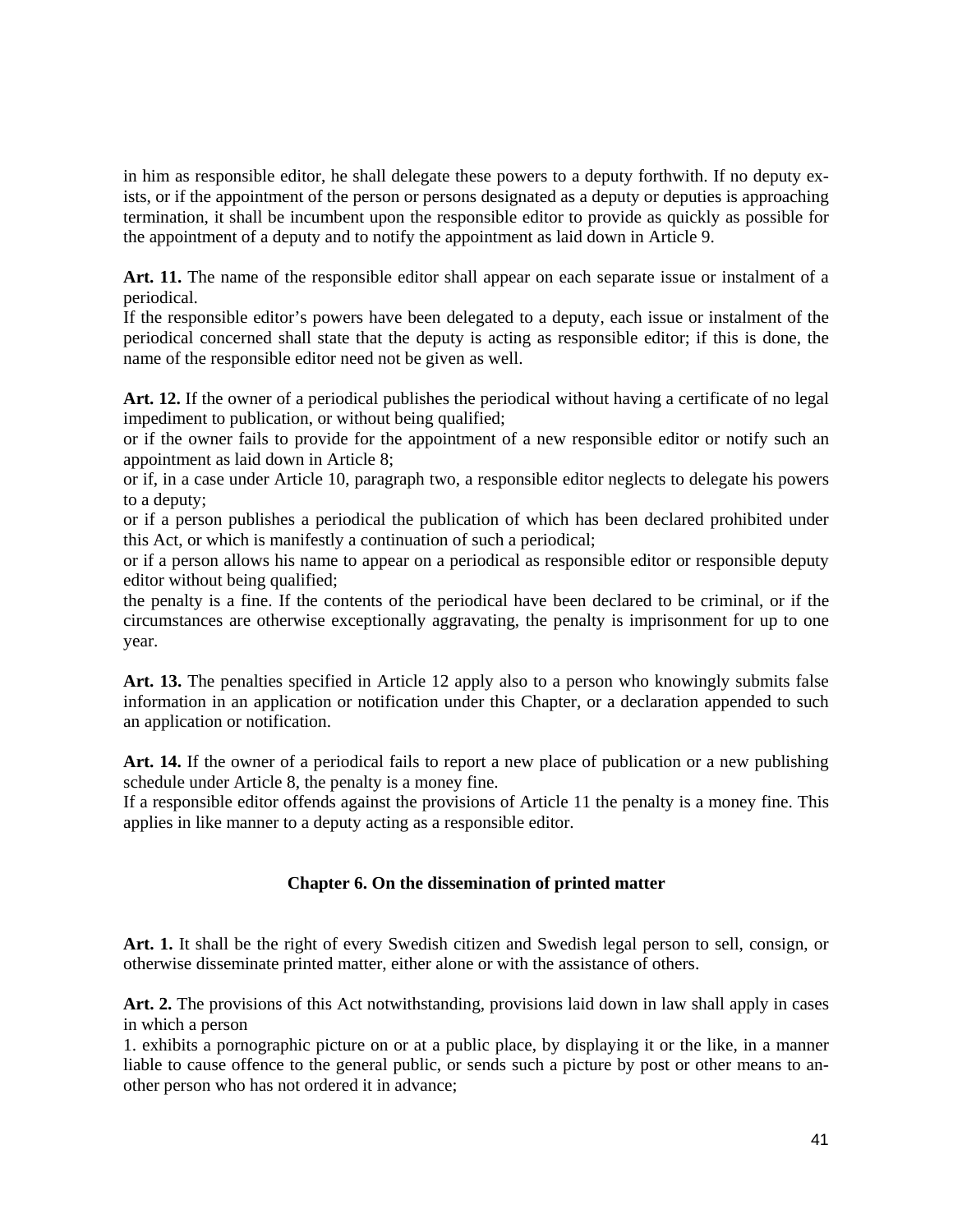2. disseminates among children and young persons printed matter which by reason of its content might have a brutalising effect, or otherwise seriously imperil the moral tutelage of the young. More detailed rules concerning the dissemination of maps of Sweden or parts thereof which contain information of significance for the defence of the Realm, and dissemination of plans or pictures of a similar nature, are laid down in law.

**Art. 3.** If written matter under Chapter 4, Article 2, paragraph one, lacks the information prescribed therein, or if such information, or information provided under Chapter 1, Article 5, paragraph one, point 2, in written matter referred to therein is incorrect, and this fact is known to the disseminator, the penalty is a money fine.

The penalty for the dissemination of printed matter which, to the knowledge of the disseminator, has been impounded or confiscated, or published in violation of a ban issued under this Act, or which manifestly constitutes a continuation of printed matter the publication of which has thus been prohibited, is a fine or imprisonment for up to one year.

Art. 4. The consignment of printed matter by post or other common carrier shall not be subject to special restrictions or conditions on grounds of content. This shall not however apply to the consignment of printed matter which constitutes a violation of the provisions of Article 3.

A common carrier who has accepted printed matter for carriage shall not be deemed to be a disseminator.

# **Chapter 7. On offences against the freedom of the press**

Art. 1. For the purposes of this Act an offence against the freedom of the press is understood to mean an offence under Articles 4 and 5.

**Art. 2.** No statement in an advertisement or other like communication shall be deemed an offence against the freedom of the press if it is not readily apparent from the content of the communication that liability for such an offence may be incurred. If the communication is punishable under law, having regard also to circumstances which are not readily apparent from its content, the relevant provisions of law apply. The foregoing applies in like manner to a communication conveyed in cypher or by other means secret from the general public.

**Art. 3.** If a person communicates information under Chapter 1, Article 1, paragraph three, or if, without being responsible under the provisions of Chapter 8, he contributes to material intended for insertion in printed matter, as author or other originator or as editor, thereby rendering himself guilty of

1. high treason, espionage, gross espionage, gross unauthorised trafficking in secret information, insurrection, treason or betrayal of country, or any attempt, preparation or conspiracy to commit such an offence;

2. wrongful release of an official document to which the public does not have access, or release of such a document in contravention of a restriction imposed by a public authority at the time of its release, where the act is deliberate; or

3. deliberate disregard of a duty of confidentiality, in cases specified in a special act of law; provisions of law concerning liability for such an offence apply.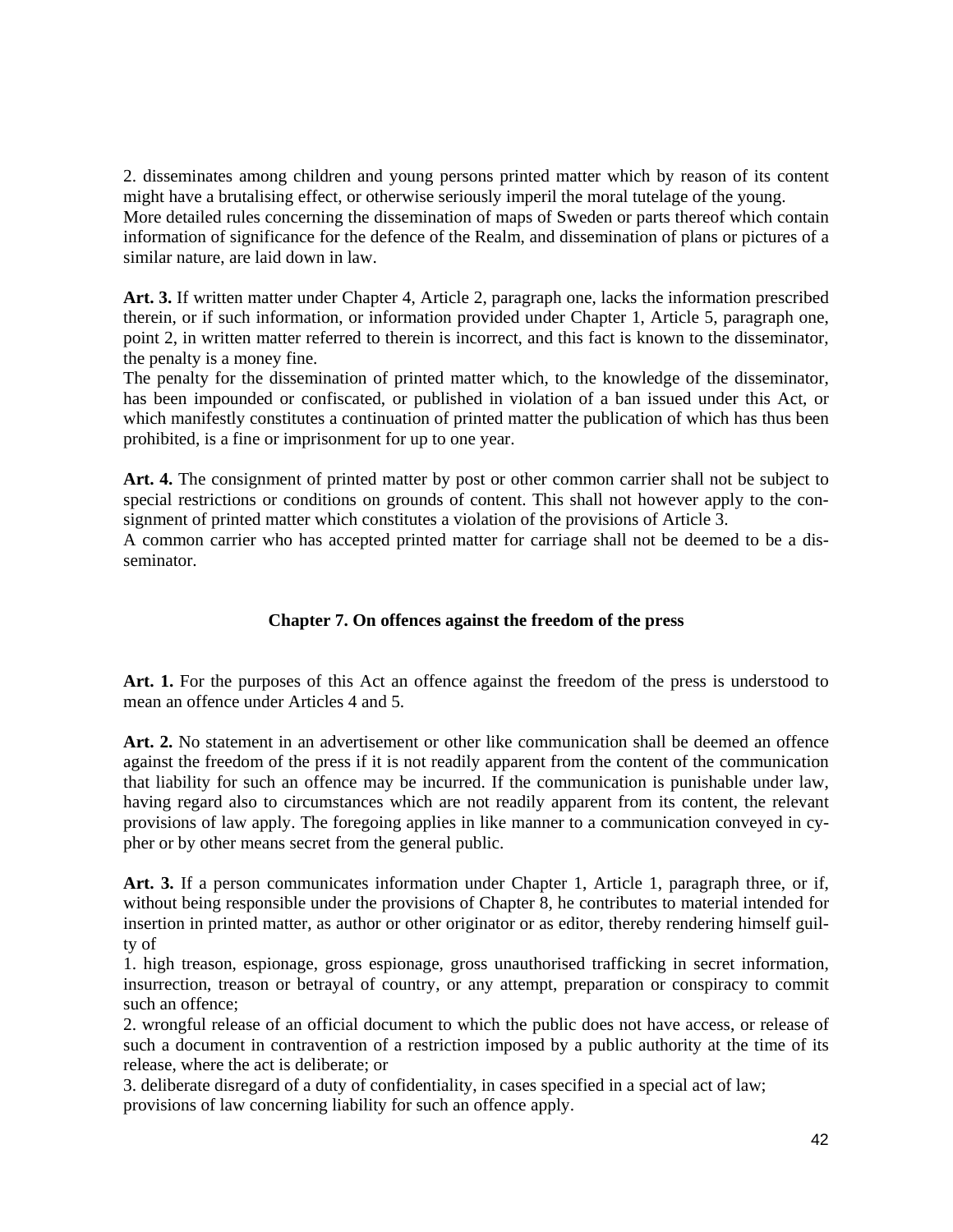If a person procures information or intelligence for a purpose referred to in Chapter 1, Article 1, paragraph four, thereby rendering himself guilty of an offence under paragraph one, point 1 of this Article, provisions of law concerning liability for such an offence apply.

The provisions of Chapter 2, Article 12, paragraph three of the Instrument of Government shall apply also in respect of proposals for provisions under paragraph one, point 3.

**Art. 4.** With due regard to the purpose of freedom of the press for all under Chapter 1, the following acts shall be deemed to be offences against the freedom of the press if committed by means of printed matter and if they are punishable under law:

1. high treason, committed with intent to bring the Realm or any part thereof under the subjection of a foreign power or render the Realm dependent on such a power by violent or other unlawful means or with foreign assistance, or to detach a part of the Realm by such means, or with foreign assistance to induce or prevent acts or decisions of the Head of State, the Government, the Riksdag, the Supreme Court or the Supreme Administrative Court, insofar as the act implies a risk that the intent will be realised;

any attempt, preparation or conspiracy to commit such high treason;

2. instigation of war, insofar as a danger that the Realm will be drawn into war or other hostilities is provoked with foreign assistance;

3. espionage, whereby, in order to assist a foreign power, a person conveys, consigns or discloses without due authority information concerning defence installations, armaments, storage installations, import, export, mode of fabrication, negotiations, decisions or other circumstances the disclosure of which to a foreign power could cause detriment to the total defence system or otherwise to the security of the Realm, regardless of whether the information is correct;

any attempt, preparation or conspiracy to commit such espionage;

4. unauthorised trafficking in secret information, whereby a person, with-out due authority but with no intent to assist a foreign power, conveys, consigns or discloses information concerning any circumstance of a secret nature, the disclosure of which to a foreign power could cause detriment to the defence of the Realm or the national supply of goods in the event of war or exceptional conditions resulting from war, or otherwise to the security of the Realm, regardless of whether the information is correct;

any attempt or preparation aimed at such unauthorised trafficking in secret information;

conspiracy to commit such an offence, if the offence is gross, having particular regard to whether the act involved assistance to a foreign power or was exceptionally dangerous having regard to an existing state of war, or concerned circumstances of major significance, or if the offender disclosed information entrusted to him in conjunction with public or private employment;

5. carelessness with secret information, whereby through gross negligence a person commits an act referred to in point 4;

6. insurrection, committed with intent to overthrow the form of government by force of arms or otherwise by violent means, or induce or prevent by such means acts or decisions of the Head of State, the Government, the Riksdag, the Supreme Court or the Supreme Administrative Court, insofar as the act implies a risk that the intent will be realised;

any attempt, preparation or conspiracy to commit such insurrection;

7. treason or betrayal of country, insofar as a person thereby, when the Realm is at war or provisions of law relating to such offences otherwise apply, misleads or betrays persons active in the defence of the Realm or induces them to mutiny, break faith or lose heart, or betrays property of significance for the total defence system, or commits any other similar treasonable act which is liable to cause detriment to the total defence system or which involves assistance to the enemy;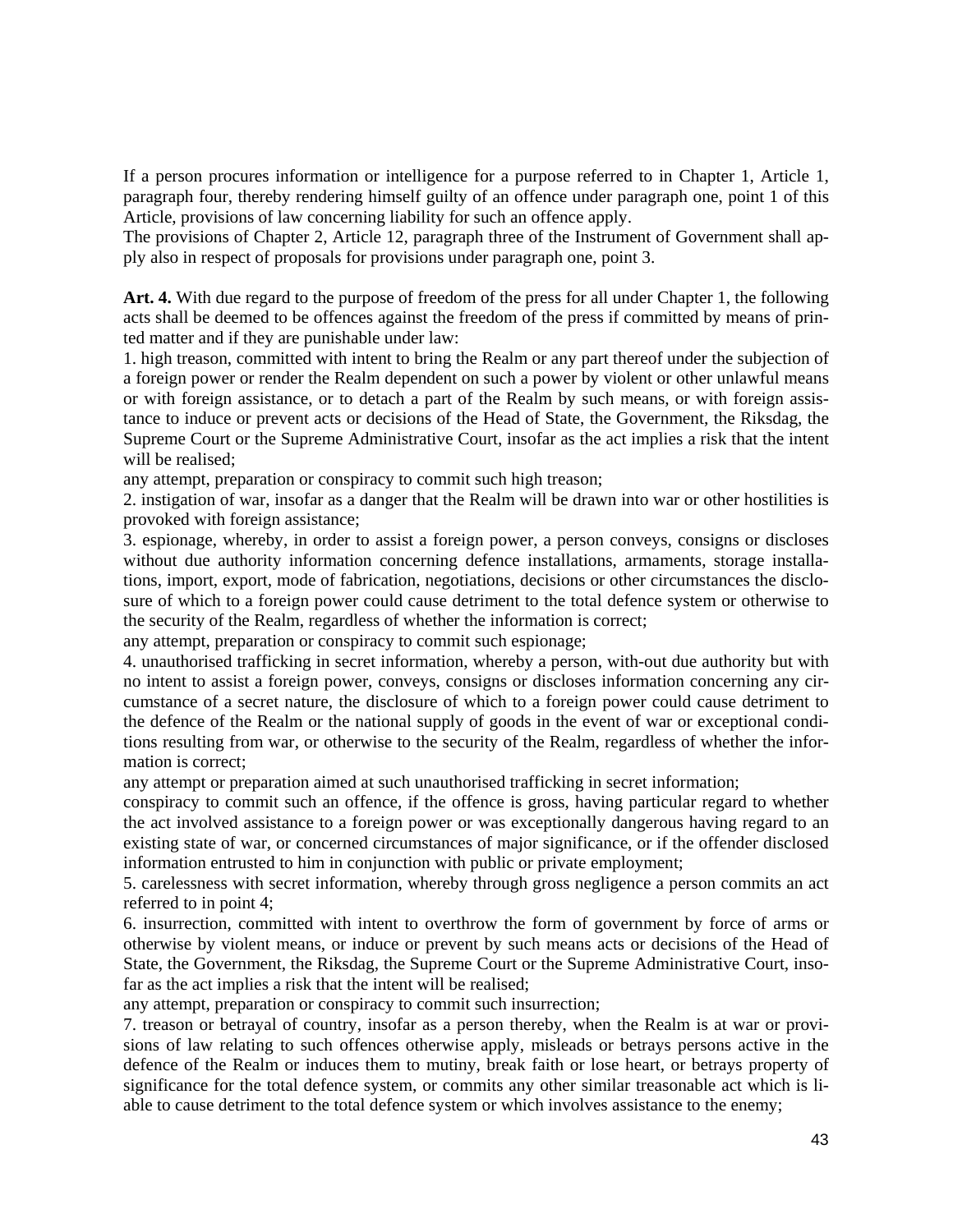any attempt, preparation or conspiracy to commit such treason or betrayal of country;

8. carelessness injurious to the interests of the Realm, whereby a person through negligence commits an act referred to in point 7;

9. dissemination of rumours which endanger the security of the Realm, whereby, when the Realm is at war or provisions of law relating to such offences otherwise apply, a person spreads false rumours or other false statements liable to endanger the security of the Realm, or communicates or promotes the communication of such rumours or statements to a foreign power, or disseminates among members of the armed forces false rumours or other false statements liable to provoke disloyalty or to dishearten;

10. sedition, whereby a person exhorts or otherwise seeks to encourage criminal acts, neglect of civil obligations, disobedience to a public authority or neglect of duty incumbent upon a serving member of the armed forces;

11. agitation against a population group, whereby a person threatens or expresses contempt for a population group or other such group with allusion to race, colour, national or ethnic origin, religious faith or sexual orientation;

12. offences against civil liberty, whereby a person makes unlawful threats with intent to influence the formation of public opinion or encroach upon freedom of action within a political organisation or professional or industrial association, thereby imperilling the freedom of expression, freedom of assembly or freedom of association;

any attempt to commit such an offence against civil liberty;

13. unlawful portrayal of violence, whereby a person portrays sexual violence or coercion in pictorial form with intent to disseminate the image, unless the act is justifiable having regard to the circumstances;

14. defamation, whereby a person alleges that another is criminal or blameworthy in his way of life, or otherwise communicates information liable to expose another to the contempt of others, and, if the person defamed is deceased, the act causes offence to his survivors, or might otherwise be considered to violate the sanctity of the grave except, however, in cases in which it is justifiable to communicate information in the matter, having regard to the circumstances, and proof is presented that the information was correct or there were reasonable grounds for the assertion;

15. insulting language or behaviour, whereby a person insults another by means of offensive invective or allegations or other insulting behaviour towards him;

16. unlawful threats, whereby a person threatens another with a criminal act, in a manner liable to engender in the person threatened serious fears for the safety of his person or property or that of another;

17. threats made against a public servant, whereby a person, threatening violence, attacks another in the exercise of his public authority, or any other activity accorded the same protection as is associated with the exercise of public authority, or as an accessory in an activity accorded such protection, for the purpose of coercing or preventing the other from taking action therein, or in retaliation for such action, or whereby a person thus attacks a person who was previously engaged in such activity or as an accessory therein, on account of his acts or omissions in this context;

any attempt or preparation so to threaten a public servant, unless the offence, if realised, would have been deemed to be trifling;

18. perversion of the course of justice, whereby a person, threatening violence, attacks another because he has filed a complaint, brought charges, testified or otherwise made a statement under examination before a court of law or other public authority, or in order to deter him from such action, or whereby a person attacks another threatening action which would result in suffering, injury or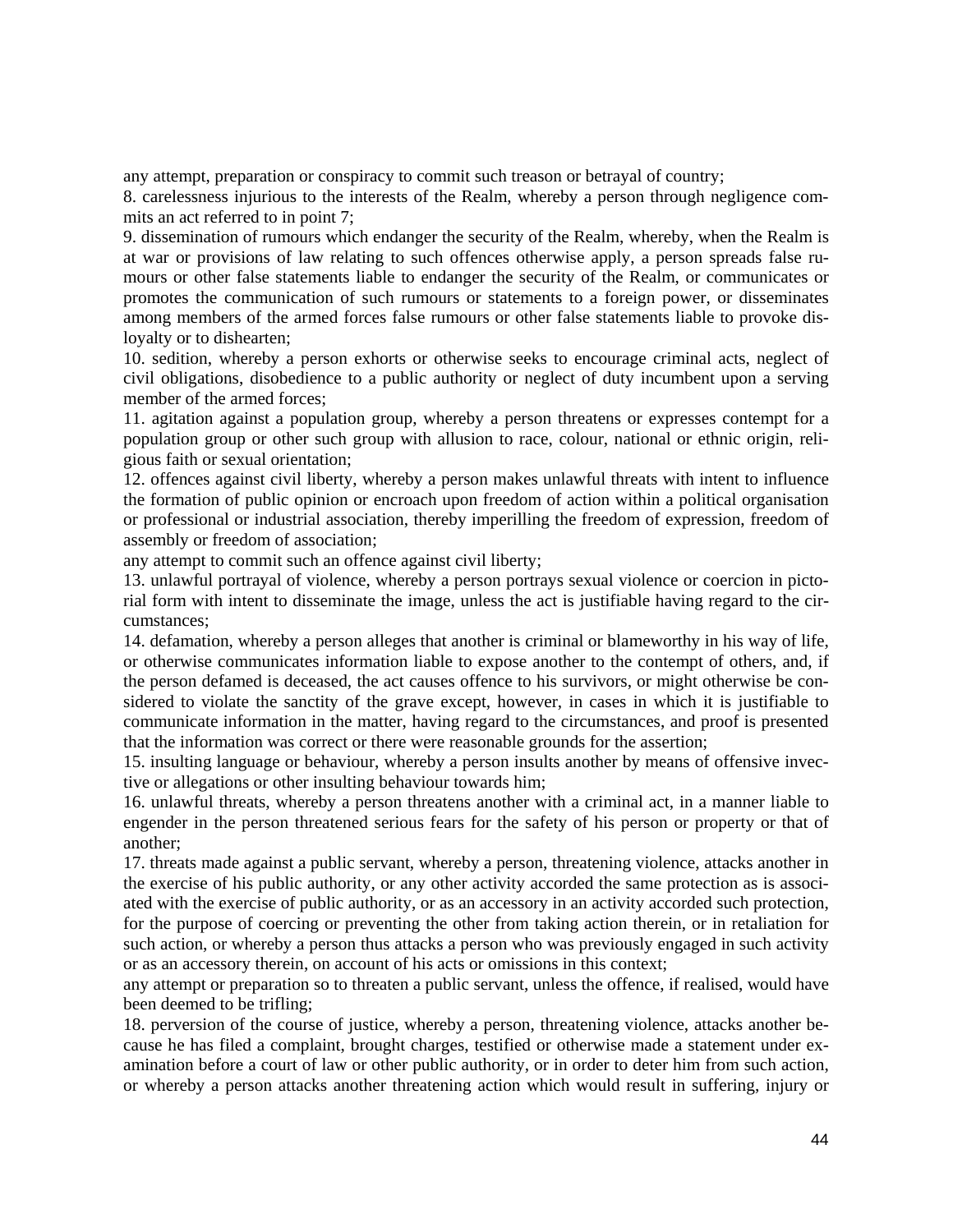nuisance, because he has testified or otherwise made a statement under examination before a public authority, or in order to prevent him from making such a statement.

**Art. 5.** Offences against the freedom of the press shall also include any act committed by means of printed matter and punishable under law whereby a person

1. deliberately publishes an official document to which the public does not have access, if he obtained access to the document in the public service, while carrying out official duties or in any other comparable circumstance;

2. publishes information, and thereby deliberately sets aside a duty of confidentiality under the special act of law referred to in Article 3, paragraph one, point 3;

3. publishes information, when the Realm is at war or exposed to the immediate danger of war, concerning facts the disclosure of which constitutes an offence against the security of the Realm other than an offence under Article 4.

**Art. 6.** Provisions of law relating to penal sanctions on account of offences under Articles 4 and 5 apply also in a case in which the offence is deemed to be an offence against the freedom of the press.

Provisions concerning private claims on account of offences against the freedom of the press are laid down in Chapter 11. If the defendant is convicted of an offence specified in Article 4, point 14 or 15, and the printed matter is a periodical, an order may be issued, on request, for the verdict to be inserted in the periodical.

**Art. 7.** Printed matter containing an offence against the freedom of the press may be confiscated. Confiscation of printed matter means the destruction of all copies intended for dissemination and the taking of such action with respect to forms, lithographic stones, stereotypes, plates and other such material adapted exclusively to the printing of the matter as will render impossible their misuse.

**Art. 8.** In conjunction with the confiscation of a periodical, publication of the periodical may be prohibited in the case of an offence referred to in Article 4, points 1 to 3, point 4, insofar as the offence is to be regarded as gross, and points 6 and 7, for a particular period to be determined by the court, but not exceeding six months from the date on which the court's ruling in the freedom of the press case acquired legal force. Such a ban may however be is-sued only when the country is at war. General provisions of law applying to forfeiture of objects on account of an offence apply to the confiscation of a periodical disseminated in violation of a ban on publication, or manifestly constituting a continuation of a periodical specified in such a ban.

### **Chapter 8. Liability rules**

#### **On liability for periodicals**

**Art. 1.** Liability under penal law for an offence against the freedom of the press committed by means of a periodical lies with the person notified as responsible editor at the time when the periodical was published.

If a deputy had been notified and was acting as responsible editor, the deputy is liable.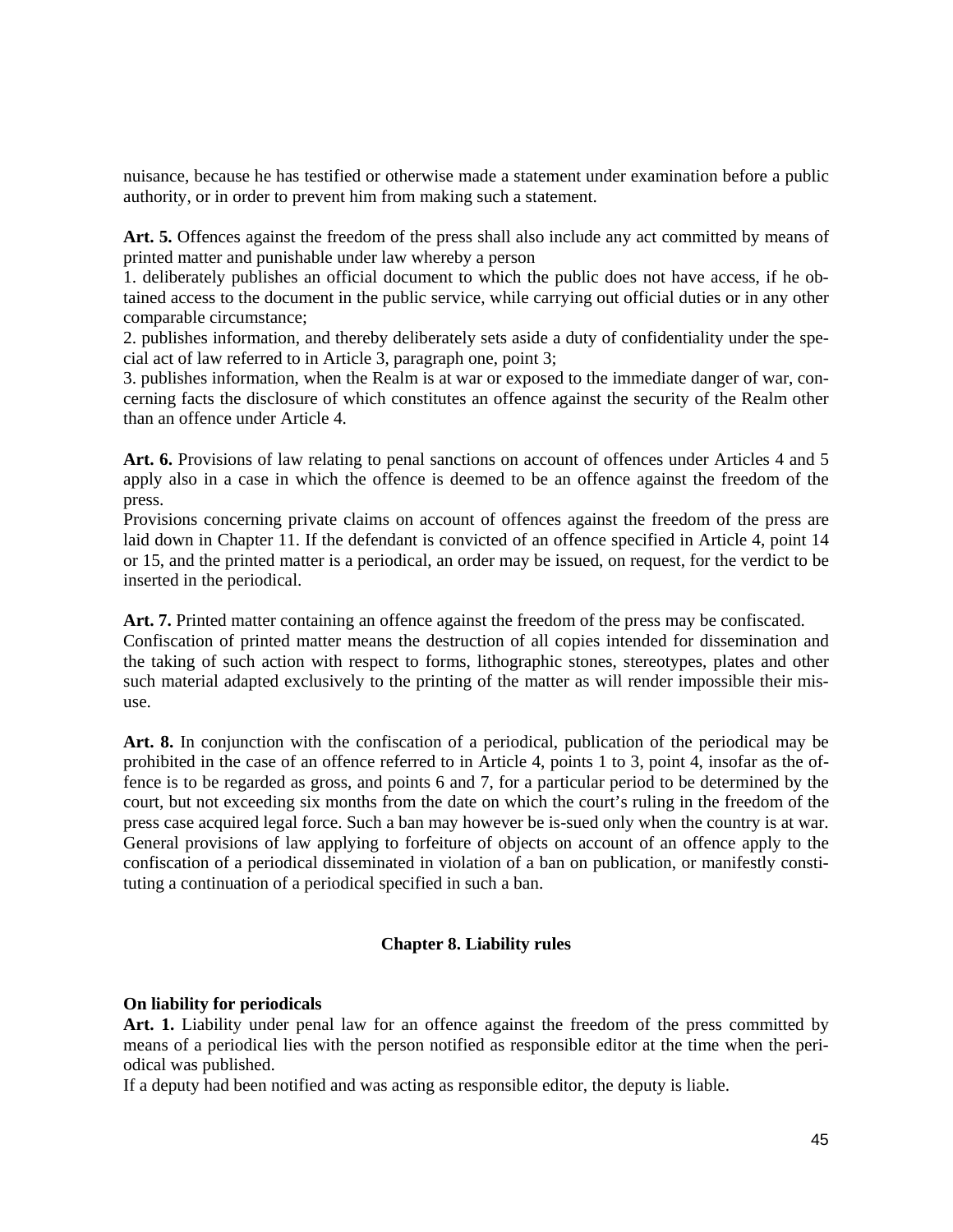**Art. 2.** If no certificate of no legal impediment to publication existed at the time when the periodical was published, or if the responsible editor liable under Article 1, paragraph one, was no longer qualified, or his appointment as responsible editor had otherwise been terminated, the owner is liable.

The owner is likewise liable in a case in which the responsible editor was appointed for appearance's sake, or was otherwise manifestly not in possession of the powers stipulated in Chapter 5, Article 3, at the time when the periodical was published.

If a deputy acting as responsible editor was no longer qualified at the time when the periodical was published, or if his appointment had otherwise been terminated, or if a circumstance specified in paragraph two pertained in respect of the deputy, the responsible editor is liable.

**Art. 3.** If it is impossible to establish the identity of the owner at the time when the periodical was published, the printer is liable in place of the owner.

**Art. 4.** If a person disseminates a periodical which lacks information concerning the name of the printer, or if such information is known to the disseminator to be incorrect and the identity of the printer cannot be ascertained, the disseminator is liable in place of the printer.

### **On liability for non-periodical printed matter**

**Art. 5.** Liability under penal law for an offence against the freedom of the press committed by means of non-periodical printed matter lies with the author, if he has been identified as the author of the printed matter in the manner prescribed in Chapter 3, Article 2. The author is not, however, liable if the matter was published without his consent, or if his name, pseudonym, or pen-name appeared therein against his will.

**Art. 6.** If an author is not liable under Article 5 for matter which includes or is intended to include contributions from several authors, and if a particular editor has been identified in the manner prescribed in Chapter 3, Article 2, the editor is liable.

In the case of printed matter other than printed matter under paragraph one, the editor is liable only if the author was deceased when the matter was published.

The editor is not liable if his name, pseudonym, or pen-name appeared on the matter against his will.

The editor of non-periodical printed matter is understood to be the person who, without being the author, delivers the matter for printing and publication.

**Art. 7.** If neither the author nor the editor is liable under Article 5 or 6, or if, when the matter was published, he was deceased, the publisher is liable.

The publisher of non-periodical printed matter is understood to be the person who has undertaken to print and publish the writings of another.

Art. 8. If there was no publisher, or if the identity of the publisher cannot be ascertained, the printer is liable in place of the publisher.

**Art. 9.** The provisions of Article 4 apply in like manner to the liability of a disseminator of nonperiodical printed matter.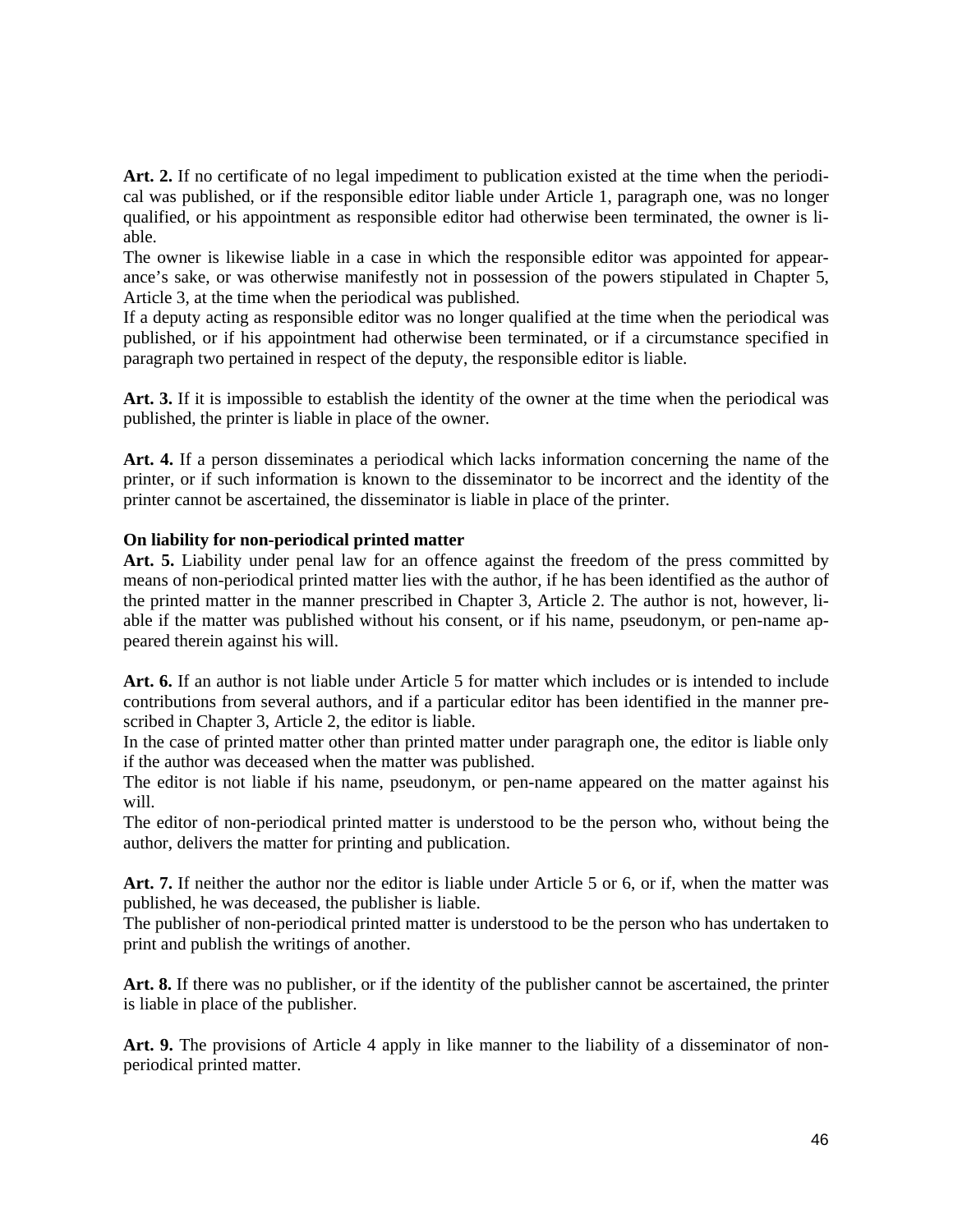### **Provisions applying to all printed matter**

**Art. 10.** If the person who would have been liable under Article 2, 5, 6 or 7 at the time of publication of the printed matter has no known place of domicile within the Realm, and if his current whereabouts within the Realm cannot be ascertained in the case, liability shall pass to the person liable next thereafter, but not to the editor of non-periodical printed matter other than in a case under Article 6, paragraph one, or to a disseminator.

The same applies if a circumstance pertained in respect of the person liable under Article 1, 2, 5, 6 or 7 which according to law excluded criminal responsibility, and if the person liable next thereafter was cognizant of, or should have been cognizant of, the circumstance.

Art. 11. A circumstance which would result in the liability under this Chapter of a person other than the defendant shall be taken into consideration only if the circumstance was adduced prior to the main hearing.

Art. 12. In determining the liability of a person responsible for printed matter under this Chapter, the content of the matter shall be deemed to have been inserted with the knowledge and consent of the person concerned.

## **Chapter 9. On supervision and prosecution**

**Art. 1.** The Chancellor of Justice shall take heed that the limits set in this Act for the freedom of the press are not transgressed.

Art. 2. The Chancellor of Justice is sole prosecutor in cases concerning of-fences against the freedom of the press. No one other than the Chancellor of Justice may institute prejudicial inquiries concerning offences against the freedom of the press. Only the Chancellor of Justice and the court of law may approve coercive measures on suspicion that such an offence has been committed, unless otherwise provided in this Act.

The Government has the right to report printed matter to the Chancellor of Justice for prosecution on account of an offence against the freedom of the press. It may be laid down in an act of law that public criminal proceedings on account of an offence against the freedom of the press may be instituted only with the Government's consent.

The Chancellor of Justice is likewise sole prosecutor in freedom of the press cases which are not cases concerning offences against the freedom of the press, and in cases otherwise relating to violations of regulations contained in this Act: provisions of law however regulate the right of the Parliamentary Ombudsman to act as prosecutor in cases of this nature.

Art. 3. Public criminal proceedings on account of an offence against the freedom of the press shall be instituted, in the case of a periodical for which a valid certificate of no legal impediment to publication existed at the time of publication, within six months, and in the case of other printed matter, within one year from the date of publication, with effect that the matter shall otherwise be exempt from such proceedings. This provision notwithstanding, if such proceedings have been instituted within the time specified, fresh proceedings may nevertheless be instituted against another person who is liable in respect of the offence.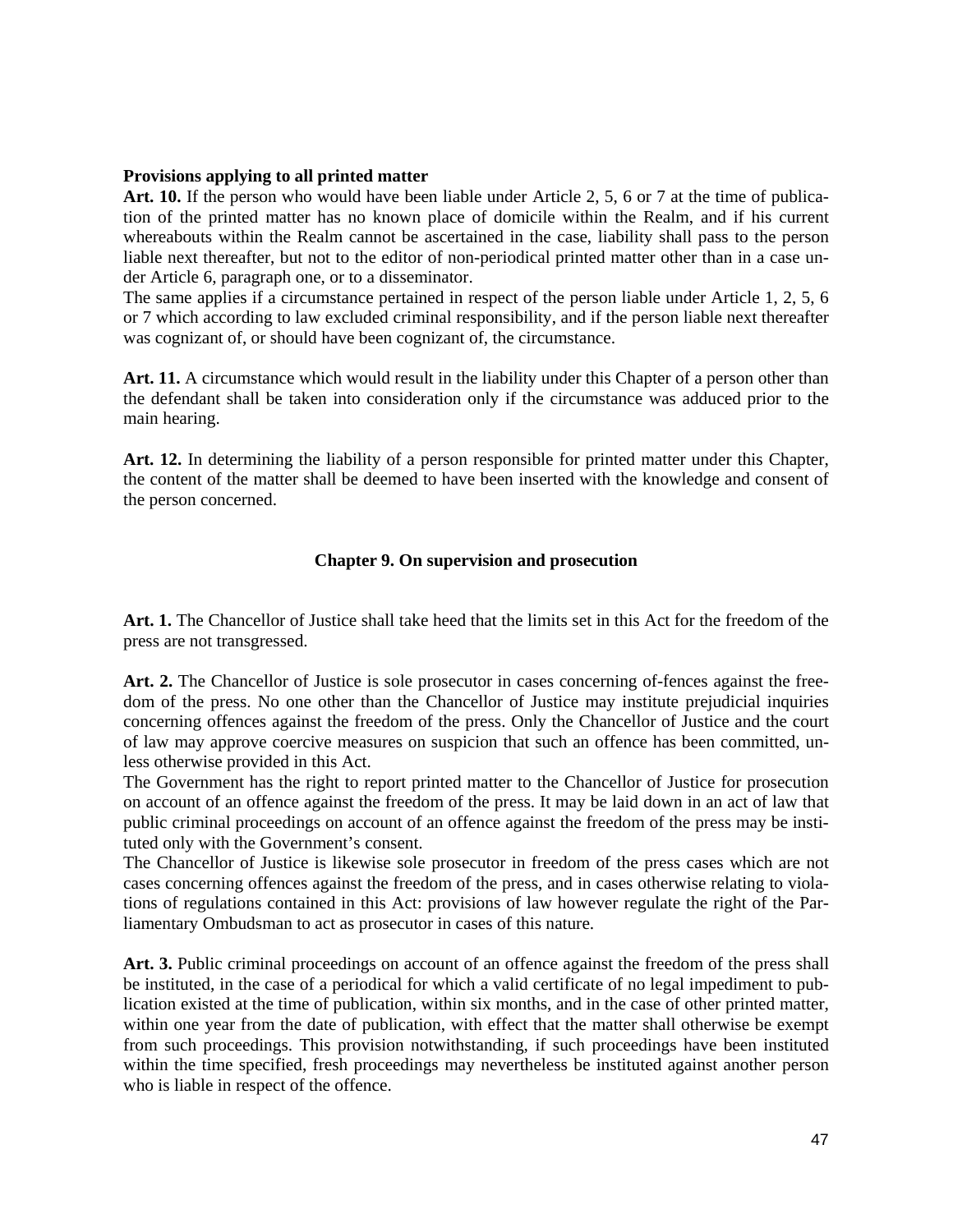Provisions of law governing the period within which an offence must be prosecuted if penal sanctions are not to lapse apply also with respect to offences against the freedom of the press.

**Art. 4.** Provisions of law govern the right of a private plaintiff to report an offence against the freedom of the press or bring charges on account of such an offence.

**Art. 5.** If no one is liable under Chapter 8 for the offence, or if no summons can be served within the Realm on the person liable, the prosecutor or the plaintiff may apply to have the printed matter confiscated instead of instituting criminal proceedings.

### **Chapter 10. On special coercive measures**

Art. 1. If there are grounds for the possible confiscation of printed matter on account of an offence against the freedom of the press, the printed matter may be impounded pending a decision. In a case under Chapter 7, Article 8, an order may also be issued prohibiting publication of a periodical pending a decision by the court.

**Art. 2.** If the offence falls within the scope of public criminal proceedings, the Chancellor of Justice may order the printed matter to be impounded, and publication prohibited under Article 1, before proceedings have been instituted on account of an offence against the freedom of the press, or application made to the court for confiscation of the printed matter. It may be laid down in law that a public prosecutor may be similarly empowered to order material to be impounded within his jurisdiction.

**Art. 3.** If impoundment has been effected without a court order, the person affected may demand to have the matter examined before a court of law.

When a public prosecutor has ordered material to be impounded, the Chancellor of Justice shall be notified promptly. The Chancellor of Justice shall determine forthwith whether the order shall be upheld.

**Art. 4.** When the Chancellor of Justice has ordered material to be impounded or has confirmed an order issued by a public prosecutor, criminal proceedings shall be instituted, or application made for confiscation of the printed matter, within two weeks from the date on which the Chancellor of Justice pronounced his decision. Failing such action, the impoundment order and any accompanying order prohibiting publication lapse.

**Art. 5.** Once criminal proceedings have been instituted for an offence against the freedom of the press or an application has been made to the court for printed matter to be confiscated, the court is entitled to order the matter to be impounded and publication prohibited, or to rescind an impoundment order or order prohibiting publication which has already been issued.

In reaching its decision in such a case, the court shall determine whether an order which has been issued shall continue in force. If the case is dismissed because the court is not competent, or if the court otherwise dismisses the case without determining whether the printed matter is of a criminal nature, and if there is reason to suppose that there will be an application for confiscation in another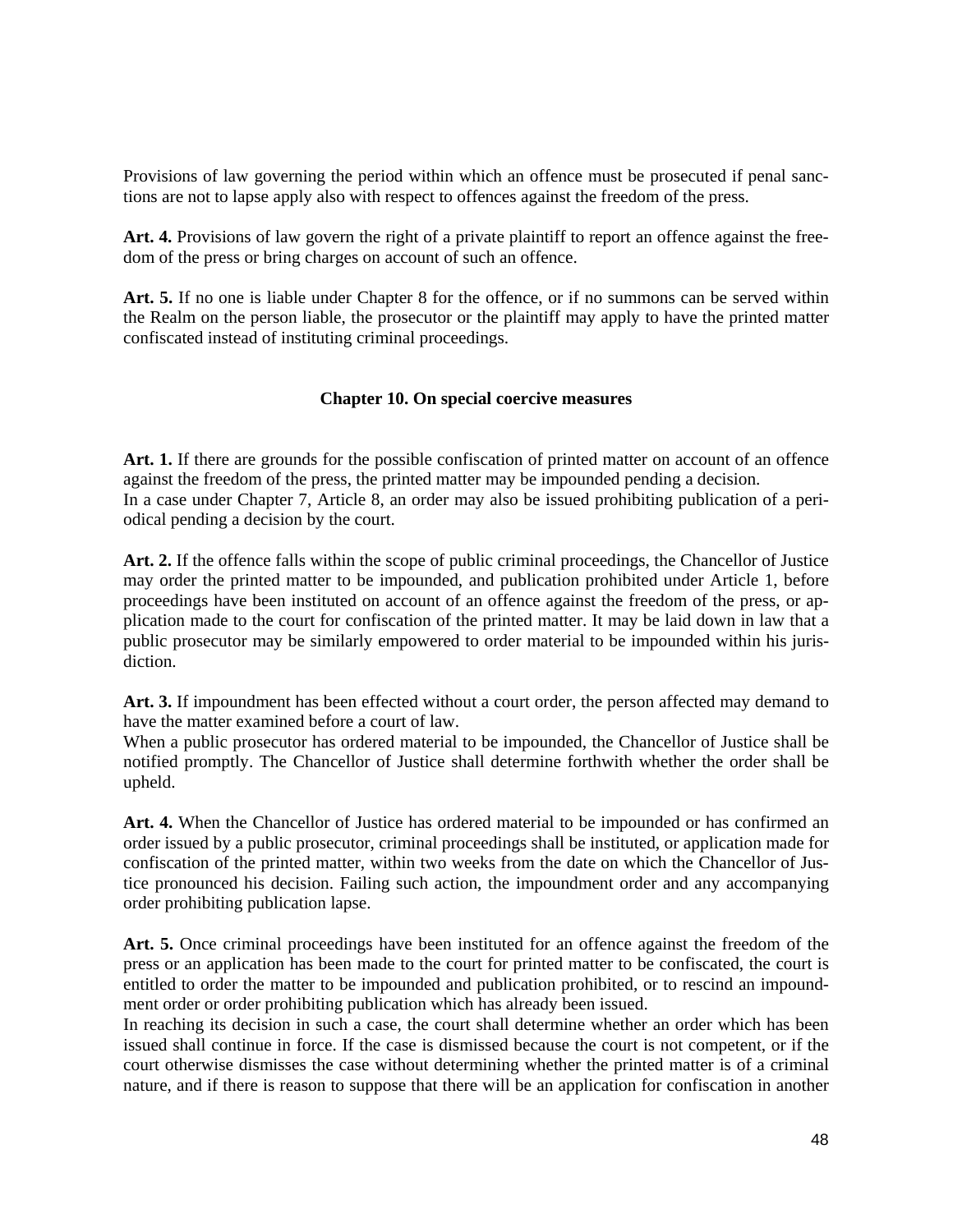case, the court may confirm the order for a particular period which the court determines. If no proceedings are instituted within this period, the order lapses.

**Art. 6.** An impoundment order shall contain a statement indicating the passage or passages in the printed matter which occasioned the order and applies only to the volume, part, issue or instalment in which these passages occur.

**Art. 7.** An impoundment order shall be executed by the police authority forthwith. Provisions of law concerning the prohibition of the dissemination of printed matter which is subject to an impoundment order are laid down in Chapter 6, Article 3.

**Art. 8.** Impoundment of printed matter shall relate only to copies intended for dissemination. Proof of impoundment of printed matter shall be furnished as soon as possible, and free of charge, both to the person against whom impoundment was effected and to the person who printed the material. Such proof shall indicate the passage or passages in the printed matter which occasioned the impoundment order.

**Art. 9.** When an impoundment order has been rescinded or has lapsed, execution of impoundment is reversed forthwith.

**Art. 10.** Repealed.

**Art. 11.** If the country is at war or exposed to the danger of war and printed matter is discovered at a unit of the armed forces which manifestly constitutes such criminal sedition under Chapter 7, Article 4, as may induce members of the armed forces to neglect their duties, the printed matter may be taken into safe keeping pending issue of an impoundment order, on a decision by the officer competent in law to decide matters of disciplinary responsibility in respect of the unit concerned. If there is danger in delay, action as aforesaid may be taken also by another officer under provisions laid down in law, in default of a decision under paragraph one. Such action shall however be reported promptly to the officer referred to in paragraph one. This officer shall consider forthwith whether the printed matter shall remain in safe keeping.

**Art. 12.** When a decision has been made to take printed matter into safe keeping under the provisions of Article 11, the Chancellor of Justice shall be notified as soon as possible. The Chancellor of Justice then considers forthwith whether the printed matter shall be impounded.

**Art. 13.** General provisions of law applying to the impoundment of objects which may be declared forfeit apply to the impoundment of a periodical disseminated in violation of an order prohibiting publication, or manifestly constituting a continuation of a periodical, the publication of which has thus been prohibited.

**Art. 14.** A copy of printed matter which can reasonably be presumed to have significance for the investigation of a freedom of the press case may be impounded. The provisions of Articles 2 and 3; 5, paragraph one; 6; 7, paragraph one; and 9 apply. General provisions of law relating to impoundment apply in relevant parts. Criminal proceedings shall however always be instituted within one month from the date on which the impoundment order was issued, if the court does not allow an extension in response to a submission from the Chancellor of Justice.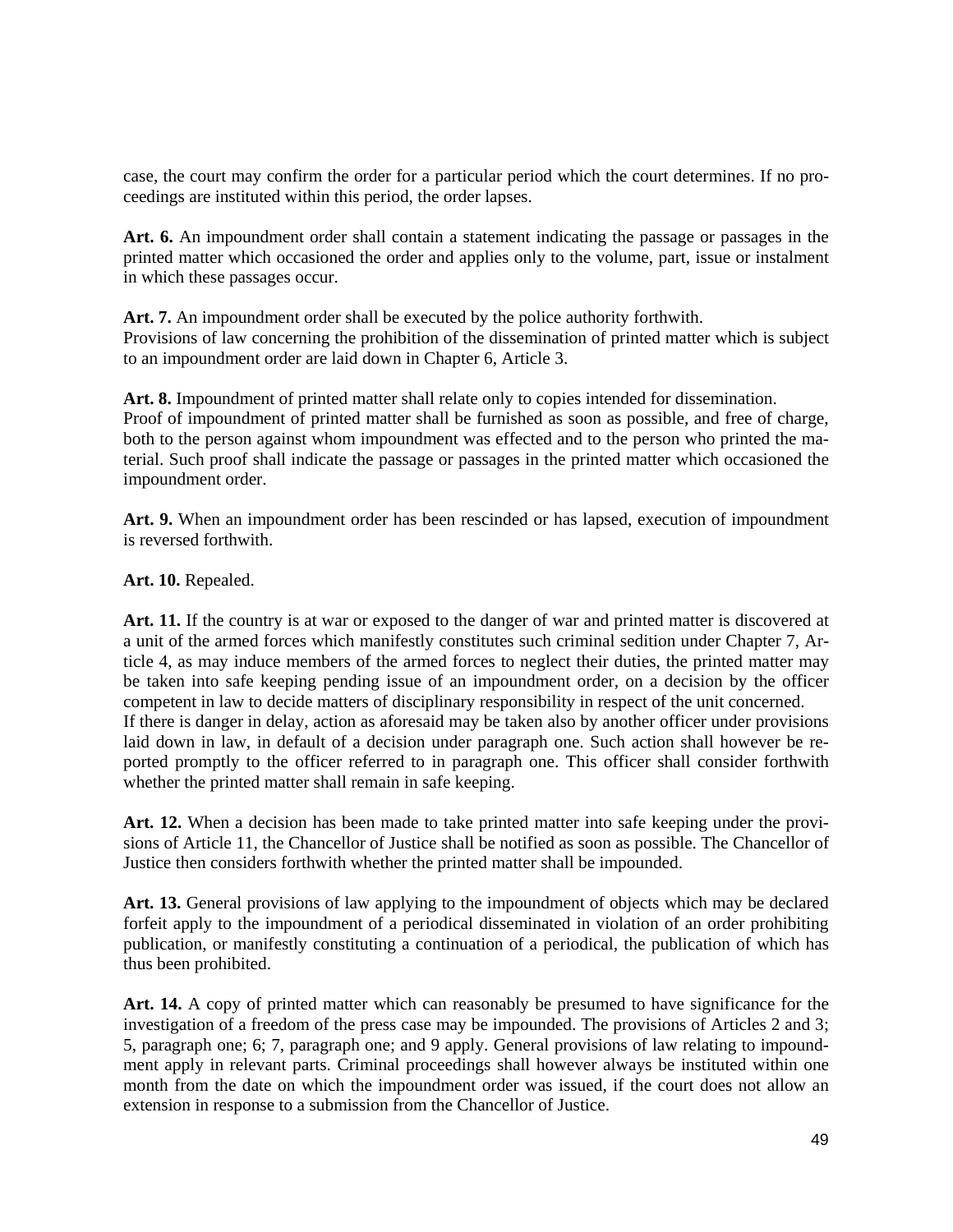### **Chapter 11. On private claims for damages**

**Art. 1.** A private claim for damages based on an abuse of the freedom of the press may be pursued only on grounds that the printed matter to which the claim relates contains an offence against the freedom of the press. Unless otherwise provided below, such a claim may be pursued only against the person liable under penal law for the offence under Chapter 8. If, by reason of circumstances under Chapter 8, Article 10, liability has passed to such a person, the claim may also be pursued against the person liable immediately before him, provided that, and to the extent that, grounds exist in law for the pursuit of such a claim.

The provisions of Chapter 8, Article 12, concerning liability under penal law apply also with regard to private claims for damages.

Relevant provisions of law apply with regard to private claims for damages in respect of offences under Chapter 7, Article 2 or 3.

**Art. 2.** A private claim for damages which may be pursued against the re-sponsible editor of a periodical or his deputy may be pursued also against the owner. In the case of other printed matter, a claim which may be pursued against the author or editor may be pursued also against the publisher.

**Art. 3.** If a person is liable for damages on account of an offence against the freedom of the press as legal representative of a legal person, or as a guardian, trustee or administrator, the claim for damages may also be pursued against the legal person, or the person for whom the guardian, trustee or administrator was appointed, provided that, and to the extent that, grounds exist in law for the pursuit of such a claim.

**Art. 4.** If a person is liable together with another person for damages under this Chapter, such persons are liable jointly and severally. The apportionment of liability between the parties is determined in accordance with relevant provisions of law.

**Art. 5.** A private claim for damages may be pursued on account of an offence against the freedom of the press even if liability under penal law has lapsed or an action under penal law is otherwise excluded.

### **Chapter 12. On court proceedings in freedom of the press cases**

**Art. 1.** Freedom of the press cases are heard by the district court within whose jurisdiction the county administration has its seat. Should any reason prompt the designation of another district court within the county administrative district to hear freedom of the press cases, the Government may adopt a statutory instrument to this effect.

Freedom of the press cases are cases concerning liability under penal law or private claims for damages on account of offences against the freedom of the press, and application cases under Chapter 9, Article 5. Freedom of the press cases also include cases concerning liability under penal law and private claims for damages in relation to offences under Chapter 7, Article 3. If the case concerns an offence under paragraph two of the last-named Article, and if the person who procured the information or intelligence has not published it in printed matter or communicated it to some other person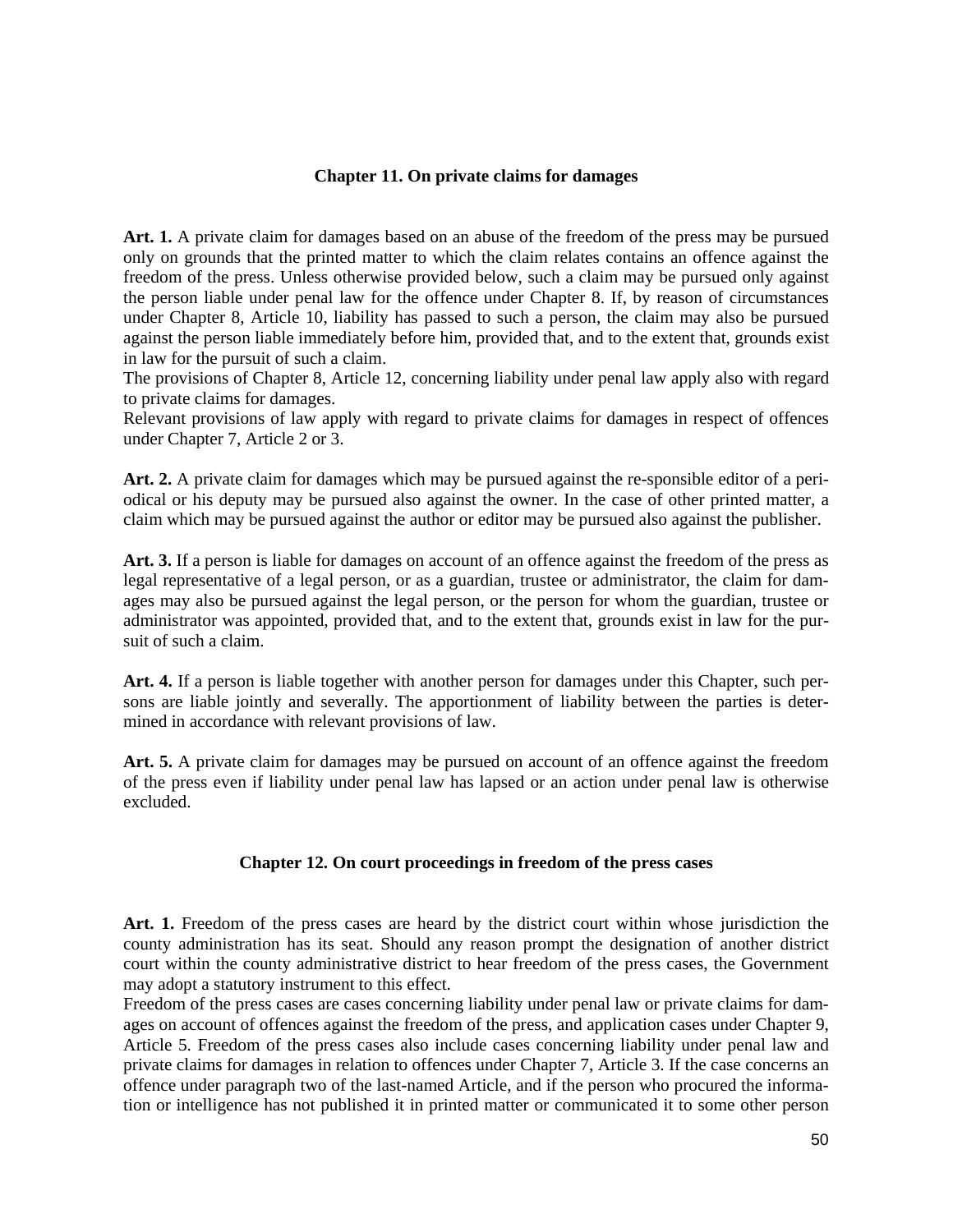for the purpose of such publication, the case shall however be tried as a freedom of the press case only provided it is manifest that the information was procured for the purpose of publication in printed matter.

**Art. 2.** In freedom of the press cases in which there is a question of liability under penal law, the question of whether an offence has been committed shall be tried by a jury of nine members, unless both parties have declared themselves willing to refer the case for decision by the court, without trial by jury. The question of whether the defendant is liable for the printed matter under Chapter 8 is however always tried by the court sitting alone. When the question of whether an offence has been committed is tried by a jury, the answer shall be deemed to be in the affirmative if at least six members of the jury concur in that opinion.

If the jury finds that no offence has been committed, the defendant shall be acquitted. If the jury has found that an offence has been committed, the question shall be examined also by the court. If the opinion of the court differs from that of the jury, the court is entitled to acquit the defendant or apply a penal provision carrying a milder sanction than that applied by the jury. A superior court to which the judgment of a district court has been referred on appeal is no more entitled than the district court to overturn the jury's verdict.

**Art. 3.** Jurors shall be appointed for each county administrative district, and are divided into two groups, with 16 jurors in the first group and 8 in the second. In the case of the Stockholm county administrative district, the first group shall however consist of 24 jurors and the second of 12. The jurors in the second group shall hold currently, or shall have held previously, appointments as lay assessors of a court of general jurisdiction or a public administrative court.

Art. 4. Jurors are appointed, by election, for a period of four calendar years.

Jurors shall be elected by the county council of the county administrative district or, where the county administrative district includes a municipality which does not come under the county council, by the county council and the council of the municipality concerned. Jurors in the Gotland county administrative district are elected by the Gotland municipal council. If, under the foregoing, jurors shall be elected by more than one electoral body, the county administrative board shall apportion the number of jurors in each group among the electoral bodies in proportion to population. When a juror is to be elected it is incumbent upon the district court to notify to this effect the authority responsible for arranging the election.

**Art. 5.** Jurors shall be appointed from among Swedish citizens domiciled in the county administrative district for which they are to be appointed. They should be known for their soundness of judgment, independence and fairmindedness. Different social groups and currents of opinion, and different parts of the county administrative district, should be represented among the jurors. No person who is a minor or for whom an administrator has been appointed under special provisions of law may be a juror.

**Art. 6.** A juror who has attained the age of sixty has the right to resign his appointment. If in any other circumstances a juror wishes to retire, the district court considers whether valid cause exists to prevent him from carrying out his duties. If a juror ceases to be eligible for election, the appointment lapses.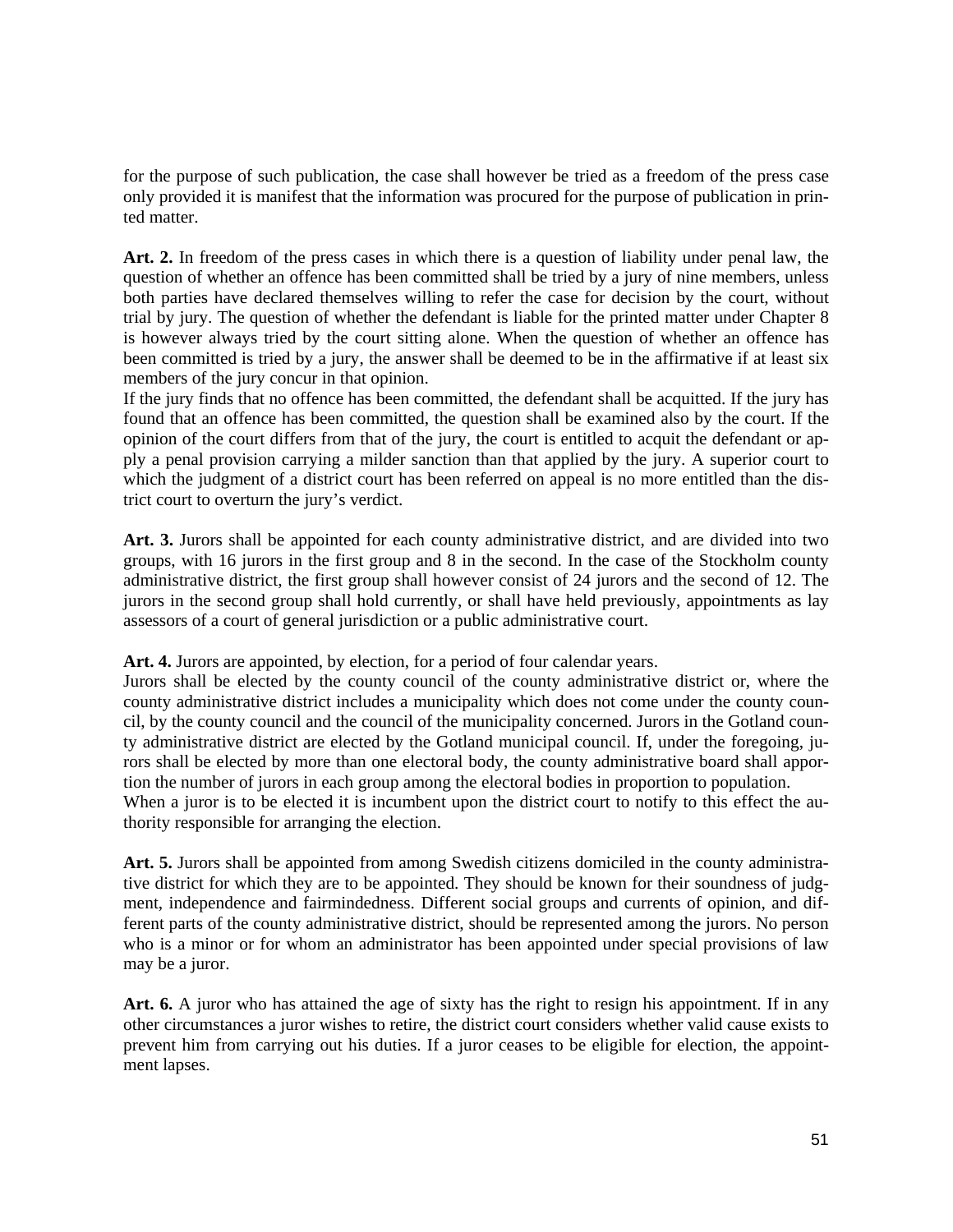Art. 7. If a juror retires or ceases to be eligible for election, the electoral body shall appoint another person from among the group of jurors to which he belonged to replace him for the remainder of the electoral period. Such a juror may be elected by the county council executive committee in place of the county council: such an election is however valid only until the county council next meets.

**Art. 8.** Appeals concerning the election of a juror shall be lodged with the district court. The court examines the qualifications of those elected even if no appeal is lodged.

Provisions of law relating to the prosecution of appeals against decisions of an inferior court apply to the prosecution of appeals against decisions of a district court on a matter under paragraph one. There is no right of appeal against the decision of the appeal court. If an appeal is lodged, the election nevertheless remains valid unless the court rules otherwise.

**Art. 9.** The names of persons appointed to serve as jurors shall be entered on a list of jurors. Each group shall be entered separately on this list.

**Art. 10.** In a case which is to be tried by a jury, the court shall present the list of jurors and consider whether there are grounds for disqualifying any person on the list. Provisions of law relating to the disqualification of judges apply to the disqualification of jurors.

The jury is empanelled thereafter from among the undisqualified jurors in such a way that each party is permitted to exclude three jurors in the first group and one in the second, and the court then selects by lot a sufficient number of deputies from among the remaining jurors to leave six in the first group and three in the second.

In the case of a jury in the Stockholm county administrative district, each party is permitted to exclude five jurors in the first group and two in the second.

Art. 11. If there are several parties on one side, only one of whom wishes to exercise his right to exclude jurors, an exclusion made by that party is deemed to be an exclusion made also by the other parties. If co-parties wish to exclude different jurors, and are unable to reach agreement, the court makes the exclusion by lot.

**Art. 12.** No person may avoid jury service without legal cause.

If the number of members required in a group cannot be made up because of disqualification or legal excuse, the court nominates three qualified group-members for each juror required. Each party is permitted to exclude one of the persons so nominated. No one may be nominated as a juror who has already been excluded in the same proceedings.

**Art. 13.** If several cases in which a jury is to act are being heard concurrently, the court may rule, after conferring with the parties, that the same jury shall act in all the cases. If a jury is to be empanelled jointly for two or more cases, the provisions of Article 11 concerning the exclusion of jurors in a case in which there is more than one party on one side apply in like manner.

Art. 14. If, in proceedings concerning liability under penal law, an action for damages is brought against a person other than the defendant, the measures which fall under Article 2, paragraph one, Article 10, paragraph two, and Article 12, paragraph two, to be taken by a respondent devolve upon the defendant.

If an action is brought which is not connected with criminal proceedings but concerns confiscation of printed matter or a private claim for damages, the provisions of Articles 2 and 10 to 13 apply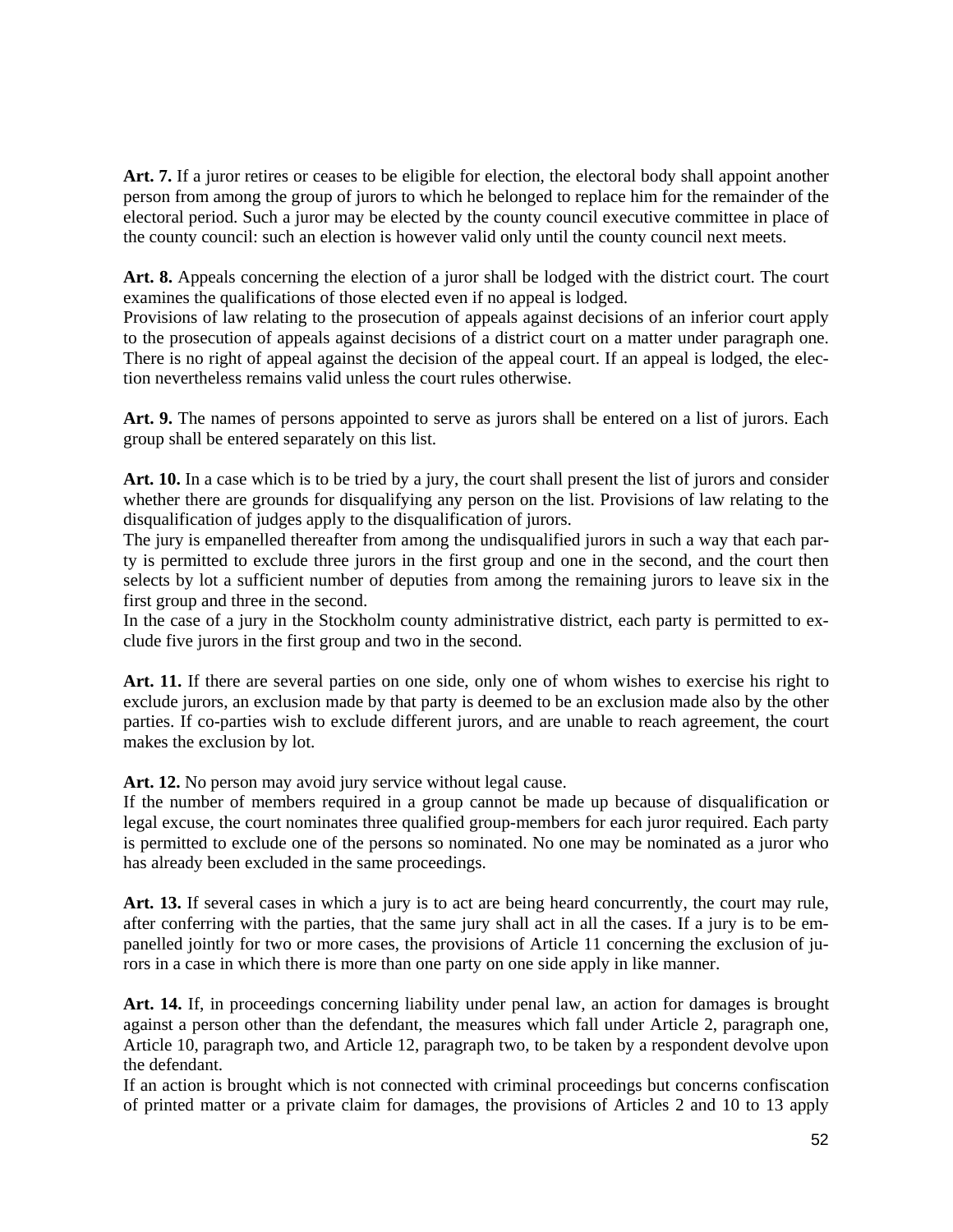concerning court proceedings in the case; if, however, the question of whether an offence has been committed has already been examined in a freedom of the press case concerning liability under penal law, the same question shall not be re-examined. In an application case, the exclusion of jurors, which otherwise falls to the parties in the case, is effected by the court by lot.

**Art. 15.** More detailed provisions regarding court proceedings in freedom of the press cases are laid down in law.

Where there are several district courts in one county administrative district which are competent to hear freedom of the press cases, the duties specified in Articles 4, 6, 8 and 9 shall be carried out by the district court designated by the Government.

Art. 16. For cases in which the country is at war or exposed to the danger of war, or such exceptional conditions prevail as result from the war or danger of war to which the country has been exposed, provisions may be laid down in an act of law or in a statutory instrument adopted by the Government, with authority in law, concerning the postponement of elections of jurors or exceptions from the right of a juror to resign his appointment.

### **Chapter 13. On matter printed abroad etc.**

**Art. 1.** The provisions of Chapters 1, 3, 6 and 7; Chapter 8, Articles 1, 2, 5 to 7, and 10 to 12; and Chapters 9 to 12, apply in relevant parts to matter printed abroad and published in the Realm, unless otherwise provided below.

**Art. 2.** Matter printed abroad shall be deemed to have been published within the Realm if it has been delivered for dissemination within the Realm as described in Chapter 1, Article 6.

**Art. 3.** If a periodical which is printed abroad is intended primarily for dissemination within the Realm, the provisions of Chapter 5 apply in relevant parts; the provisions relating to the qualifications of owners shall not apply.

Publication in the Realm of any other periodical printed abroad does not require a certificate of no legal impediment to publication. Should such a certificate exist, the provisions of paragraph one shall apply in respect of the periodical.

**Art. 4.** The provisions of this Act concerning the liability under penal law of a person who has produced printed matter shall refer in respect of matter printed abroad to the person who caused the matter to be delivered for dissemination within the Realm, or, if it is impossible to establish his identity, or if at the time of publication he was not domiciled within the Realm, to the person who is deemed to be the disseminator under Chapter 6.

**Art. 5.** Provisions are laid down in law concerning the obligation to retain for scrutiny copies of matter printed abroad and to furnish copies of such matter to libraries or archives.

**Art. 6.** In the case of matter which is printed abroad and published in the Realm, but not intended primarily for dissemination within the Realm, and for which no certificate of no legal impediment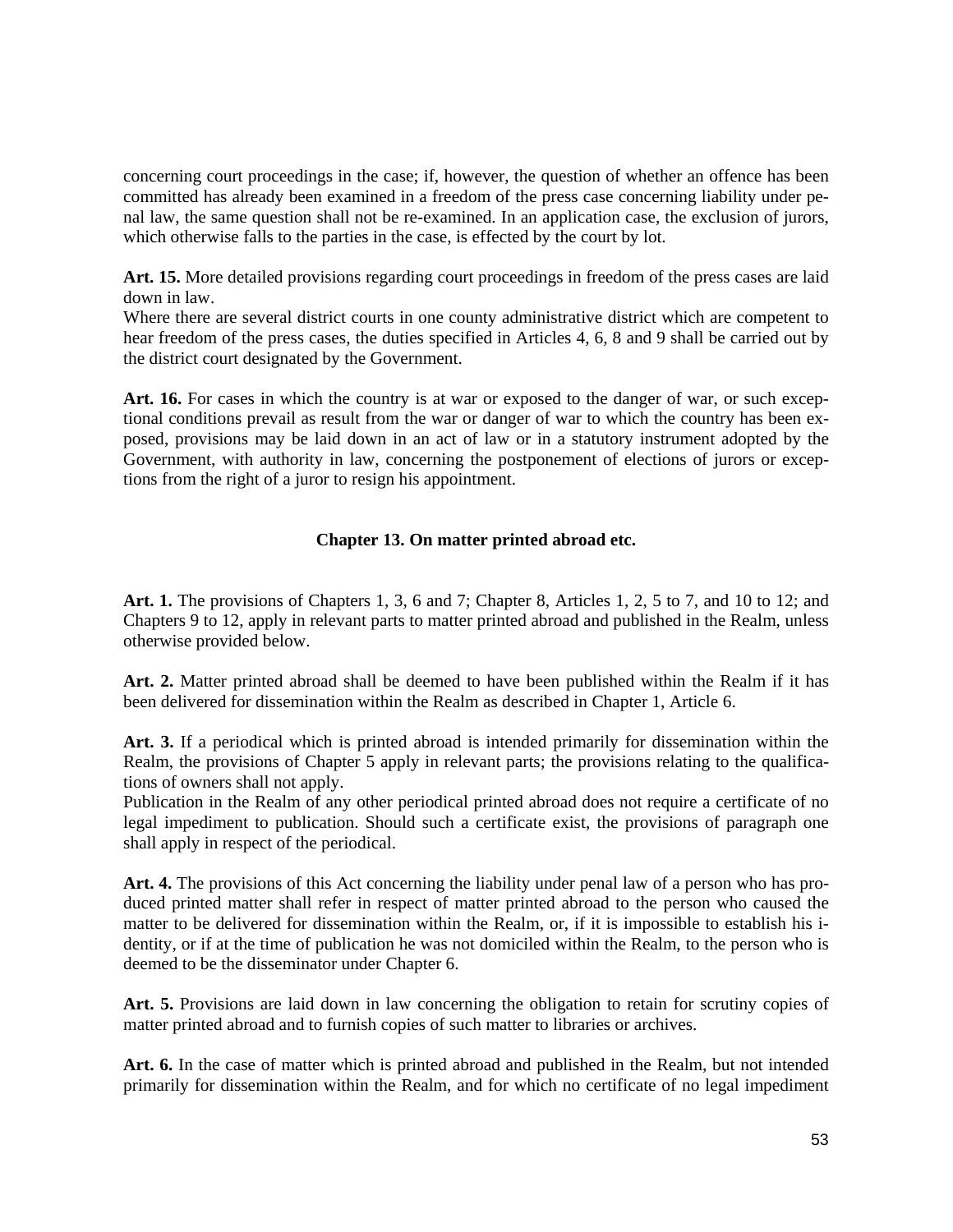to publication exists, the provisions of Chapter 1, Article 1, paragraphs three and four, concerning the communication and procurement of information and intelligence for publication apply, unless

1. communication or procurement constitutes an offence against the security of the Realm;

2. communication includes supply or release of documents under Chapter 7, Article 3, paragraph one, point 2;

3. communication constitutes deliberate disregard of a duty of confidentiality.

Paragraph one applies also in respect of matter not published in Sweden, regardless of whether it is printed here or abroad. In this connection a person who contributes to material in a periodical by other means, as author or other originator, is equated with a person communicating information for publication.

If communication or procurement is punishable under law pursuant to paragraphs one and two, relevant provisions of law apply. Cases concerning liability under penal law or private claims for damages on account of an offence now referred to shall be heard as freedom of the press cases, unless Chapter 12, Article 1, paragraph two, sentence three, applies in like manner. The provisions of Chapter 3 shall apply in respect of the source's right to anonymity: the rule laid down in Article 3, point 3, however extends also to offences against the security of the Realm other than those referred to therein.

### **Chapter 14. General provisions**

**Art. 1.** Provisions of law relating to the re-opening of closed cases in general apply also to rulings in freedom of the press cases, even if the question of whether an offence has been committed has been tried by a jury.

If a case in which a jury has tried the question of whether an offence has been committed is reopened and its re-opening is founded on circumstances which may be presumed to have influenced the jury's deliberations, it shall be determined at the same time to resubmit the case to a jury of the court which first pronounced judgment. If a retrial is granted in favour of the defendant and the matter is manifest, the court granting the retrial may instead revise the judgment forthwith.

**Art. 2.** When, as a result of a ruling by a higher instance, a freedom of the press case in which a jury participated shall be retried before a jury of the court which first pronounced judgment, the provisions of Chapter 12, Articles 10 to 14, apply with respect to the empanelling of the jury.

**Art. 3.** Freedom of the press cases and other cases concerning offences against the provisions of this Act shall always be dealt with promptly.

**Art. 4.** Repealed.

**Art. 5.** General provisions of law or statute apply in all matters not dealt with in provisions of this Act or special legislation enacted by virtue of this Act.

Except as otherwise laid down in this Act or elsewhere in law, foreign nationals are equated with Swedish citizens.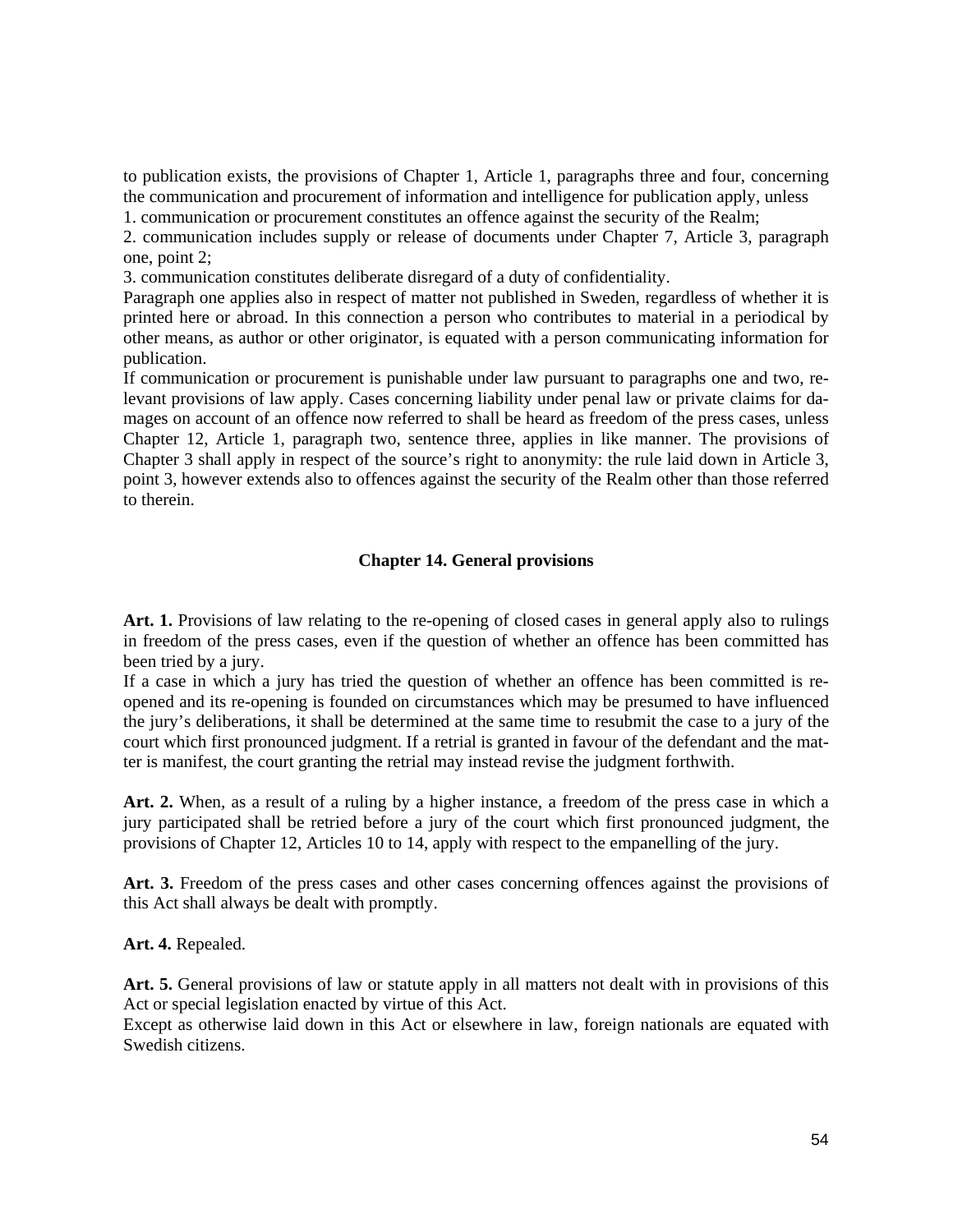### **Transitional provisions**

### **Transitional provisions relating to 1976 amendments**

1. This Act comes into force on 1 January 1978.

2. The new provisions do not apply to written matter duplicated by stencil, photocopying or other similar technical process and published before the Act comes into force.

## **Transitional provisions relating to 1998 amendments**

1. This Act comes into force on 1 January 1999.

2. Older provisions shall apply to technical recordings disseminated before the Act comes into force.

3. The newer provisions contained in Chapter 1, Article 7, and Chapter 5, Articles 5 and 7, shall apply also to certificates of no legal impediment to publication issued before the Act comes into force. Contrary to the provisions of Chapter 5, Article 5, paragraph four, sentence one, such certificates shall be valid for a period of ten years from the date on which the Act comes into force.

4. In cases affecting the portrayal of children in pornographic pictures, older provisions shall apply if criminal proceedings have been instituted before the Act comes into force.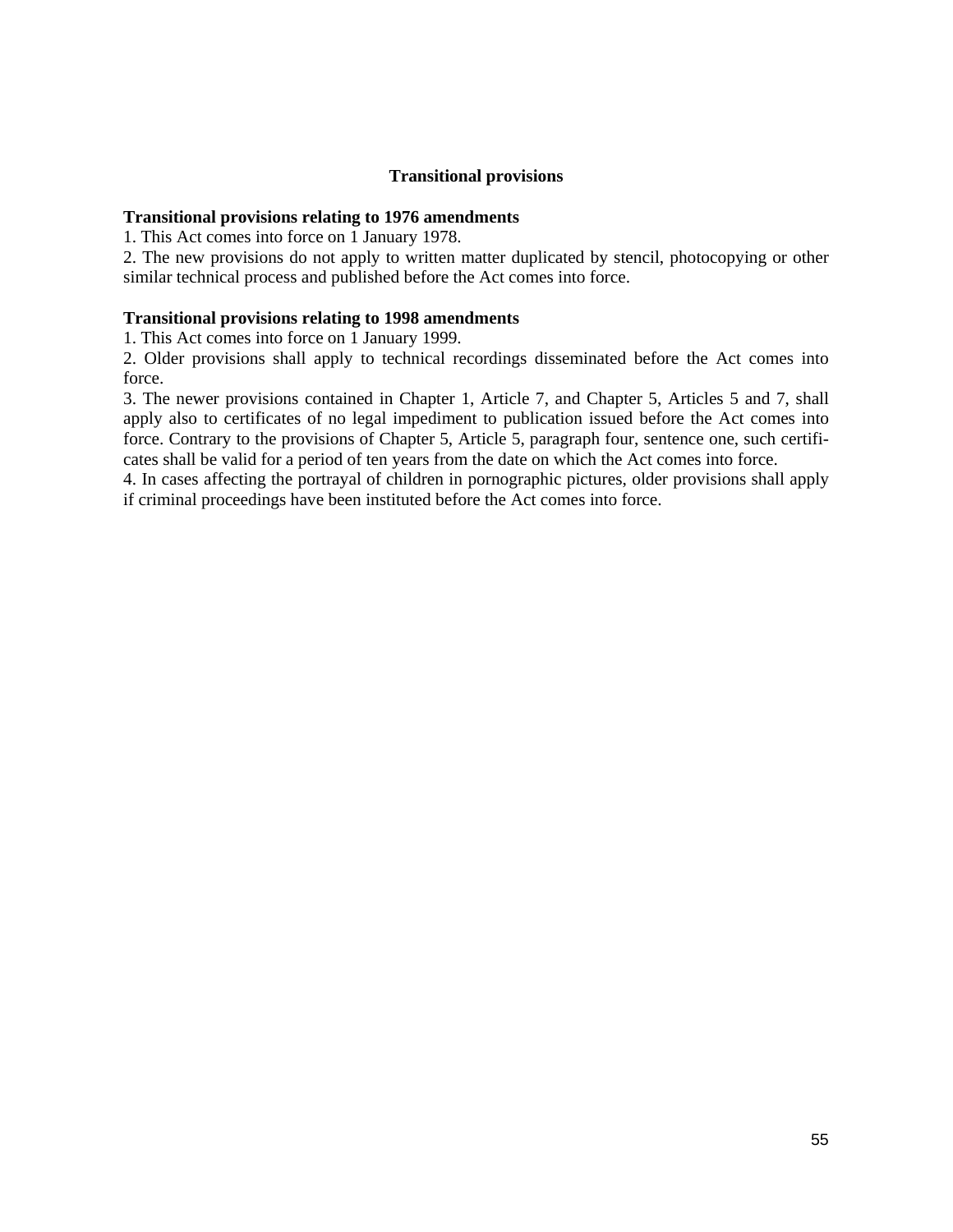# **The Fundamental Law on Freedom of Expression (SFS nr: 1991:1469)**

### **Chapter 1. Basic provisions**

**Art. 1.** Every Swedish citizen is guaranteed the right under this Fundamental Law, vis-à-vis the public institutions, publicly to express his thoughts, opinions and sentiments, and in general to communicate information on any subject whatsoever on sound radio, television and certain like transmissions, films, video recordings, sound recordings and other technical recordings.

The purpose of freedom of expression under this Fundamental Law is to secure the free exchange of opinion, free and comprehensive information, and freedom of artistic creation. No restriction of this freedom shall be permitted other than such as follows from this Fundamental Law.

References in this Fundamental Law to radio programmes shall apply also to television programmes and to the content of certain other transmissions of sound, pictures or text made using electromagnetic waves, as well as to sound radio programmes.

Technical recordings are understood in this Fundamental Law to mean recordings containing text, pictures or sound which may be read, listened to or otherwise comprehended only using technical aids.

Database is understood in this Fundamental Law to mean a corpus of information stored for the purpose of automatic data processing.

Art. 2. Every Swedish citizen is guaranteed the right to communicate information on any subject whatsoever to authors and other originators, as well as to editors, editorial offices, news agencies and enterprises for the production of technical recordings for publication in radio programmes or such recordings. He also has the right to procure information on any subject whatsoever for such communication or publication. No restriction of these rights shall be permitted other than such as follows from this Fundamental Law.

Art. 3. There shall be no compulsory prior scrutiny by a public authority or other public body of matter which is intended for publication in a radio programme or technical recording. Nor is it permitted for public authorities or other public bodies to prohibit or prevent the publication or dissemination to the general public of a radio programme or technical recording on grounds of its known or expected content, except by virtue of this Fundamental Law.

The provisions of paragraph one notwithstanding, provisions may be laid down in law concerning the scrutiny and approval of moving pictures in films, video recordings or other technical recordings intended for public showing.

It is not permitted for public authorities or other public bodies to prohibit or prevent the possession or employment of such technical aids as are necessary to receive radio programmes or comprehend the content of technical recordings on grounds of the content of a radio programme or technical recording, except by virtue of this Fundamental Law. The same applies to any ban on the construction of landline networks for the transmission of radio programmes.

Art. 4. Public authorities and other public bodies may not intervene against any person on grounds that he has abused the freedom of expression or contributed to such abuse in a radio programme or technical recording, except by virtue of this Fundamental Law. Nor may they intervene against the programme or recording on such grounds, except by virtue of this Fundamental Law.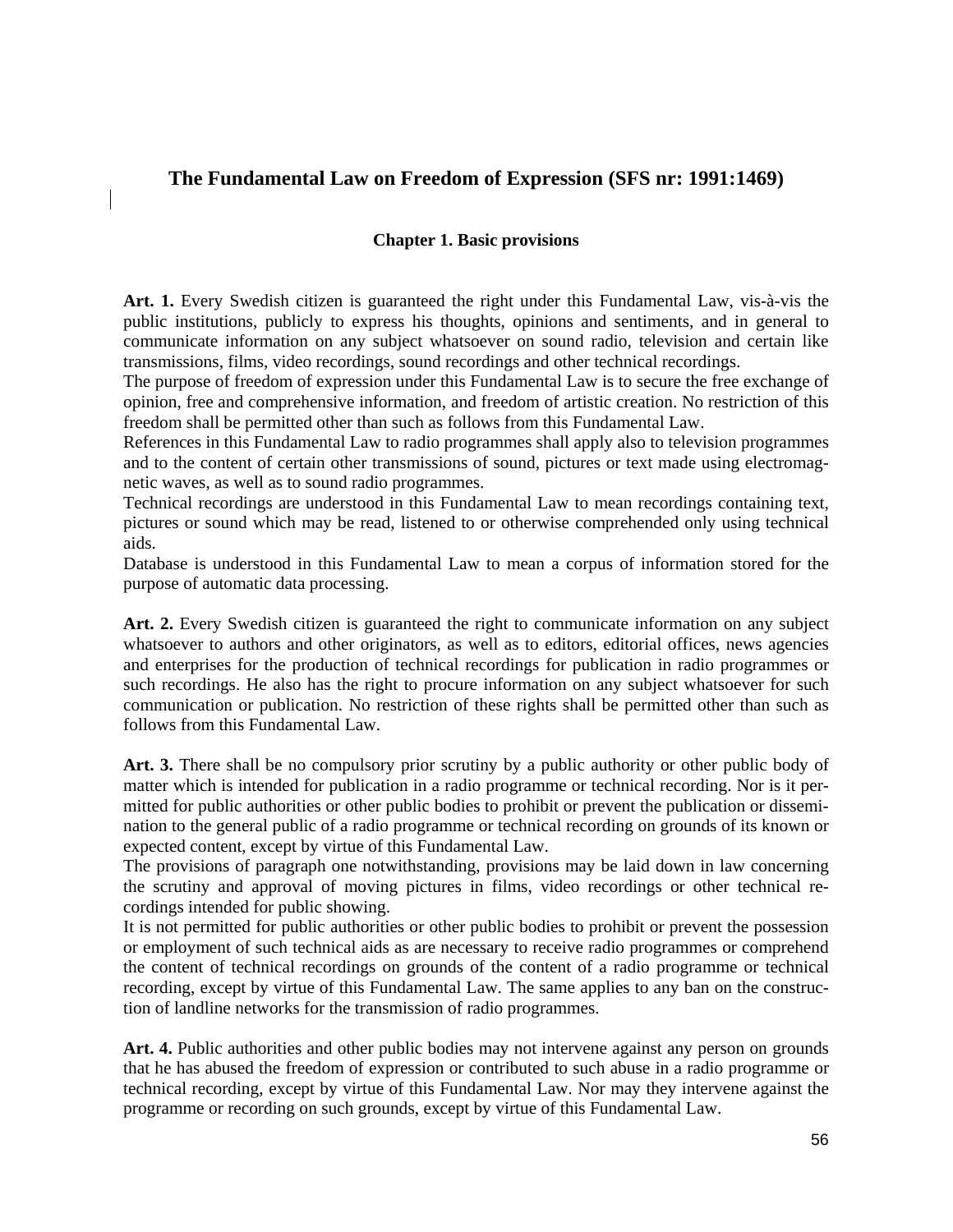**Art. 5.** A person appointed to pass judgment concerning abuses of the free-dom of expression or otherwise oversee compliance with this Fundamental Law should bear in mind that the freedom of expression is fundamental to a free society. He should direct his attention always to the aim rather than the manner of presentation. In case of doubt, he should acquit rather than convict.

**Art. 6.** This Fundamental Law applies to transmissions of radio programmes which are directed to the general public and intended for reception using technical aids. Such transmissions of radio programmes are understood to include also the provision of direct broadcasts and recorded programmes taken from a database.

In the case of radio programmes transmitted by satellite and emanating from Sweden, the provisions of this Fundamental Law concerning radio programmes in general apply.

Exceptions from this Fundamental Law in respect of radio programmes intended primarily for reception abroad and radio programmes transmitted by landline but not intended for reception by a wider public may be laid down in law. Such exceptions may not however relate to the provisions of Articles 2 and 3.

**Art. 7.** In the case of simultaneous and unmodified onward transmission in this country of radio programmes under Article 6 emanating from abroad or transmitted to Sweden by satellite but not emanating from Sweden, only the following provisions apply:

Article 3, paragraph one, prohibiting prior scrutiny and other restrictions;

Article 3, paragraph three, on the possession of technical aids and the construction of landline networks;

Article 4, prohibiting interventions except by virtue of this Fundamental Law;

Article 5, on the attitude to be adopted in applying this Fundamental Law;

Chapter 3, Article 1, on the right to transmit radio programmes by land-line; and

Chapter 3, Articles 3 and 5, on special legislative procedures and exam¬ination before a court of law.

If the Riksdag has approved an international agreement concerning radio programmes, provisions under Article 12, paragraph two, may not constitute a barrier to onward transmission of radio programmes in breach of the agreement.

Chapter 10, Article 2, contains provisions concerning the right to communicate and procure information and intelligence for publication in radio programmes emanating from abroad.

**Art. 8.** In the case of radio programmes or part-programmes consisting of direct broadcasts of current events, or of religious services or public performances arranged by some person other than the person operating the programme service, the following provisions are not applied:

Article 2, on the right to communicate and procure information for publication;

Article 4, prohibiting interventions;

Article 5, on the attitude to be adopted in applying this Fundamental Law;

Chapter 2, on the right to anonymity;

Chapters 5 to 7, on freedom of expression offences, liability rules and supervision, prosecution and special coercive measures;

Chapter 9, on court proceedings in freedom of expression cases; and

Chapter 10, Article 2, on the right to communicate and procure information for publication in radio programmes emanating from abroad.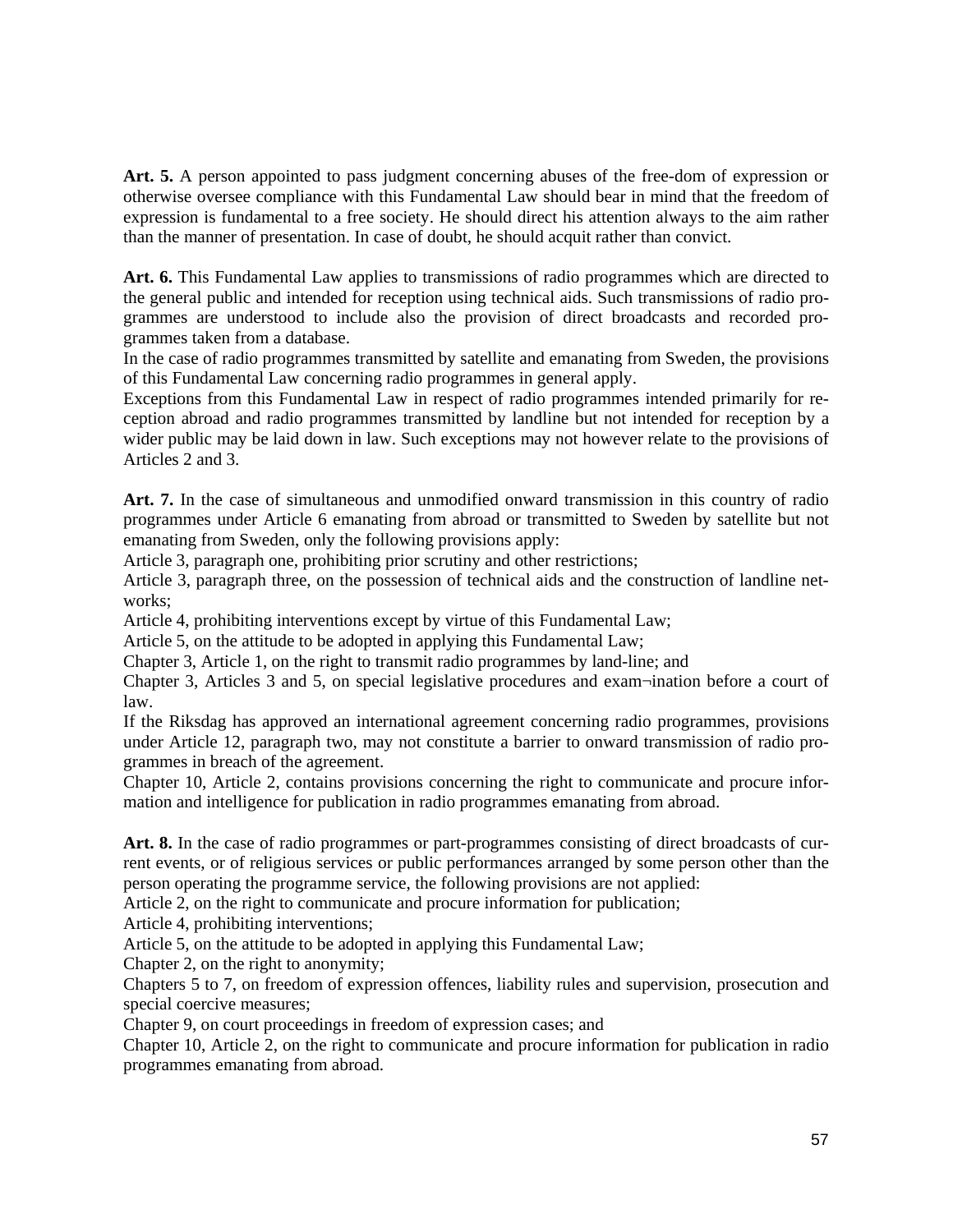**Art. 9.** The provisions of this Fundamental Law concerning radio programmes apply also in cases in which the editorial office of a printed periodical or a radio programme, an enterprise for the professional production of printed matter or matter equated with printed matter under the Freedom of the Press Act, or of technical recordings, or a news agency, with the aid of electromagnetic waves

1. supplies to the general public, in response to a special request, information taken from a database the content of which can be modified only by the person carrying on the activitiy, either by direct transfer, or indirectly by the production of a technical recording, written document or picture; or

2. otherwise, in accordance with a prior agreement, supplies information to the public by direct transfer from a database under 1.

The provisions set out in paragraph one apply also to any other person holding a valid certificate of no legal impediment to publication in respect of such activity. The issue of such a certificate requires that

– the activity is organised in the manner referred to in paragraph one and transmissions emanate from Sweden;

– a qualified responsible editor has been appointed and has accepted the appointment;

– the activity has a name such that there is no risk of its being easily confused with the name of another activity under this Article.

A certificate of no legal impediment to publication is valid for ten years from the date of issue. The certificate lapses thereafter. The certificate may be renewed for ten years at a time, with effect from the expiry of the preceding ten-year period, always provided the preconditions exist for issue of such a certificate. A certificate of no legal impediment to publication may be rescinded if the preconditions for the issue of such a certificate no longer pertain, if the activity has not commenced within six months from the date of issue of the certificate, or if the person carrying on the activity has given notice that it has been discontinued. If the certificate lapses or is rescinded, provisions laid down in law or other statute apply.

More detailed rules concerning the issue, lapse, renewal and rescinding of a certificate of no legal impediment to publication are laid down in law.

Every database shall have a name. More detailed provisions concerning such names are laid down in law.

Provisions concerning penalties for persons offending against a provision under paragraph four or five are laid down in law.

**Art. 10.** This Fundamental Law applies to technical recordings which have been published. A technical recording is deemed to have been published when it has been delivered for dissemination to the general public in Sweden by being played, sold or otherwise made available.

The question whether or not this Fundamental Law is applicable is examined in individual cases on the basis of what can be presumed concerning dissemination. Unless otherwise indicated by the circumstances, this Fundamental Law shall be regarded as applying to a recording containing information under Chapter 3, Article 13, and Chapter 4, Article 4.

**Art. 11.** Chapter 1, Article 7, paragraph two of the Freedom of the Press Act establishes that certain radio programmes and technical recordings shall be equated with periodicals.

**Art. 12.** The provisions of Chapter 1, Articles 8 and 9 of the Freedom of the Press Act to the effect that provisions may, without hindrance of fundamental law, be laid down in law concerning originators' rights, certain commercial advertising, the provision of credit information and the manner in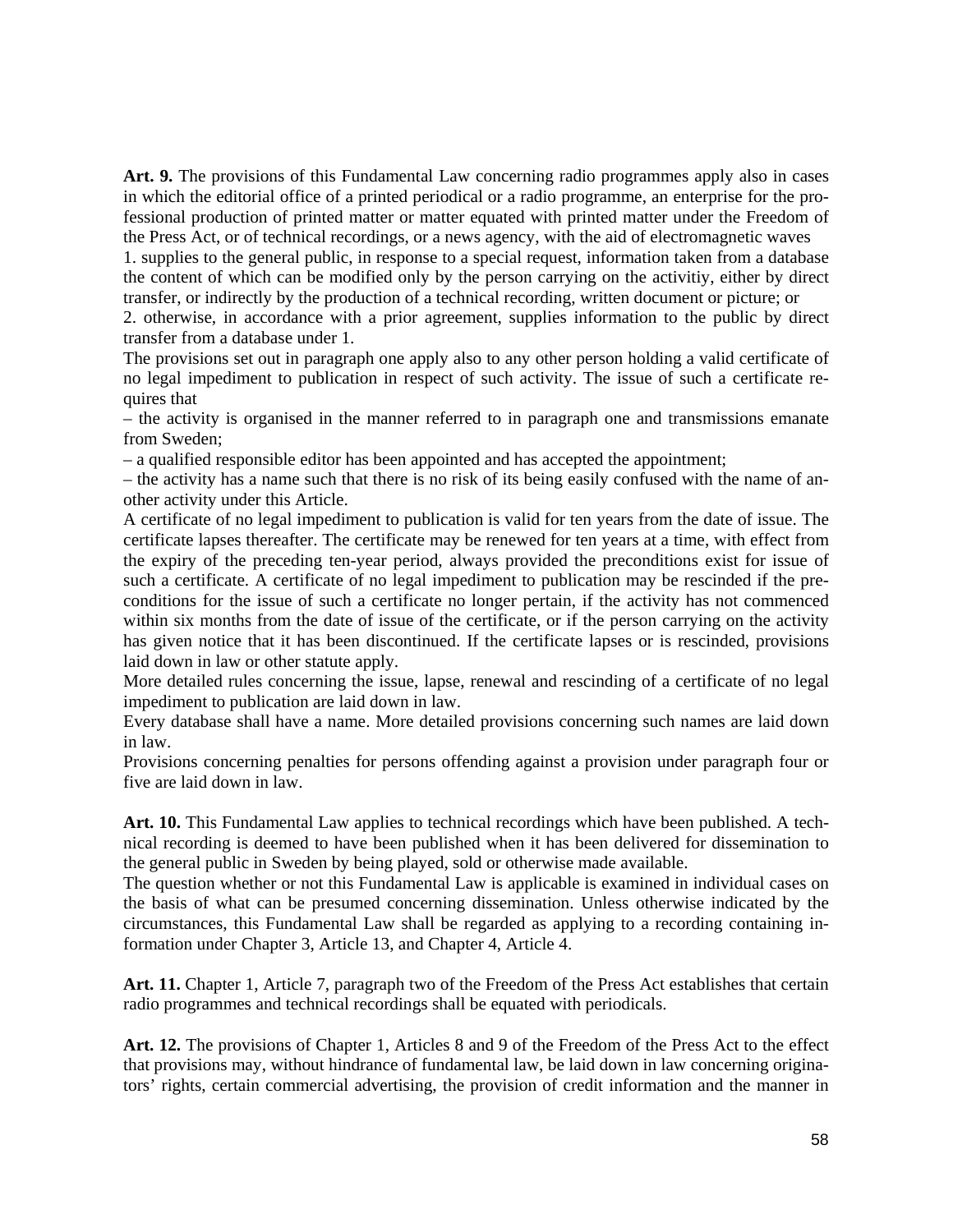which information is procured shall apply also to radio programmes and technical recordings without hindrance of fundamental law.

The rules contained in this Fundamental Law do not preclude the laying down in law of other provisions concerning bans on commercial advertising in radio programmes or the conditions applying to such advertising. The same applies to provisions concerning bans on and conditions applying to other advertising and the transmission of programmes financed wholly or in part by some person other than the person operating the programme service.

**Art. 13.** This Fundamental Law does not apply to the portrayal of children in pornographic pictures.

### **Chapter 2. On the right to anonymity**

**Art. 1.** The originator of a radio programme or technical recording is not obliged to disclose his identity. The same applies to a person taking part in such an item and to a person who has communicated information under Chapter 1, Article 2.

**Art. 2.** In cases concerning liability under penal law, damages or special legal effects on account of freedom of expression offences occurring in a radio programme or technical recording, no person may inquire into the identity of the originator of the item, or of a person who took part in it, made it available for publication or communicated information under Chapter 1, Article 2.

If a person has been declared to be the originator of an item or to have taken part in it, the court may however examine whether he is liable. The same applies should any person in the case acknowledge himself to be the originator or person who took part.

Paragraph one does not preclude consideration in the same court proceedings both of cases which concern freedom of expression offences and of cases which concern offences under Chapter 5, Article 3.

**Art. 3.** A person who has been concerned in the production or dissemination of an item comprising or intended to form part of a radio programme or technical recording and a person who has been active in a news agency may not disclose what has come to his knowledge in this connection concerning the identity of the person who originated the item or made it available for publication, took part in it or communicated information under Chapter 1, Article 2.

The duty of confidentiality under paragraph one does not apply

1. if the person in whose favour the duty of confidentiality operates has given his consent to the disclosure of his identity;

2. if the question of identity may be raised under Article 2, paragraph two;

3. if the matter concerns an offence specified in Chapter 5, Article 3, paragraph one, point 1;

4. unless, where the matter concerns an offence under Chapter 5, Article 2 or 3, paragraph one, point 2 or 3, a court of law deems it necessary for information to be produced during the proceedings as to whether the defendant, or the person suspected on reasonable grounds of the offence, is the person in whose favour the duty of confidentiality operates under paragraph one; or

5. unless, in any other case, a court of law deems it to be of exceptional importance, having regard to a public or private interest, for information as to identity to be produced in testimony under oath or testimony by a party in the proceedings under an affirmation made in lieu of oath.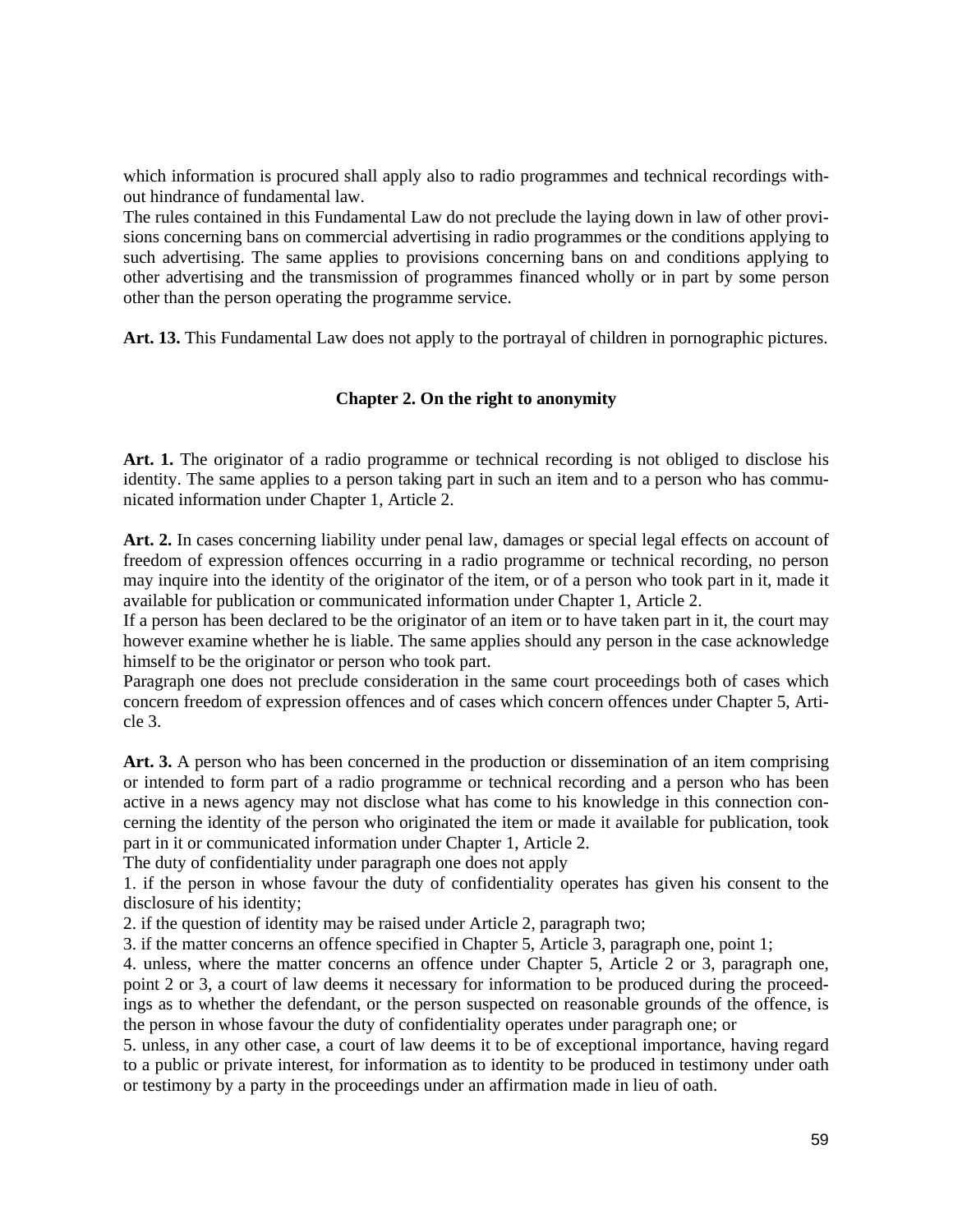In examination under paragraph two, point 4 or 5, the court shall scrupulously ensure that no questions are put which might encroach upon a duty of confidentiality in excess of what is permissible in each particular case.

**Art. 4.** No public authority or other public body may inquire into the identity of

1. the originator of an item published or intended for publication in a radio programme or technical recording or a person who has taken part in such an item;

2. the person who made available or purposed to make available for publication an item in a radio programme or technical recording; or

3. the person who communicated information under Chapter 1, Article 2.

This prohibition does not preclude inquiry in a case in which this Fundamental Law permits prosecution or other intervention. In such cases a duty of confidentiality under Article 3 shall however be respected.

**Art. 5.** A person who, whether through negligence or by deliberate intent, offends against a duty of confidentiality under Article 3 shall be sentenced to pay a fine or to imprisonment for up to one year. The same applies to a person who, whether through negligence or by deliberate intent, communicates false information in a radio programme or technical recording concerning the identity of the person who originated the item or made it available for publication, took part in it or communicated information therein.

Inquiries made in breach of Article 4 are punishable by a fine or imprisonment for up to one year, if made deliberately.

Public criminal proceedings may be instituted on account of an offence under paragraph one only provided the injured party has reported the offence for prosecution.

# **Chapter 3. On transmission, production and dissemination**

#### **Radio programmes**

**Art. 1.** Every Swedish citizen and every Swedish legal person has the right to transmit radio programmes by landline.

The freedom which follows from paragraph one does not preclude the publication in law of provisions concerning

1. the obligation of network owners to make space available for certain programmes, to the extent necessary having regard to the public interest in access to comprehensive information;

2. the obligation of network owners to make space available for transmissions, to the extent necessary having regard to the interest of network competition in respect of such transmissions, or the public interest in having access to such transmissions;

3. the obligation of network owners to take steps to assure listeners of influence over programme choice; or

4. interventions against continued transmission of a programme range directed towards the portrayal of violence, pornographic pictures or agitation against a population group.

**Art. 2.** The right to transmit radio programmes other than by landline may be regulated in an act of law containing provisions on licensing and conditions of transmission.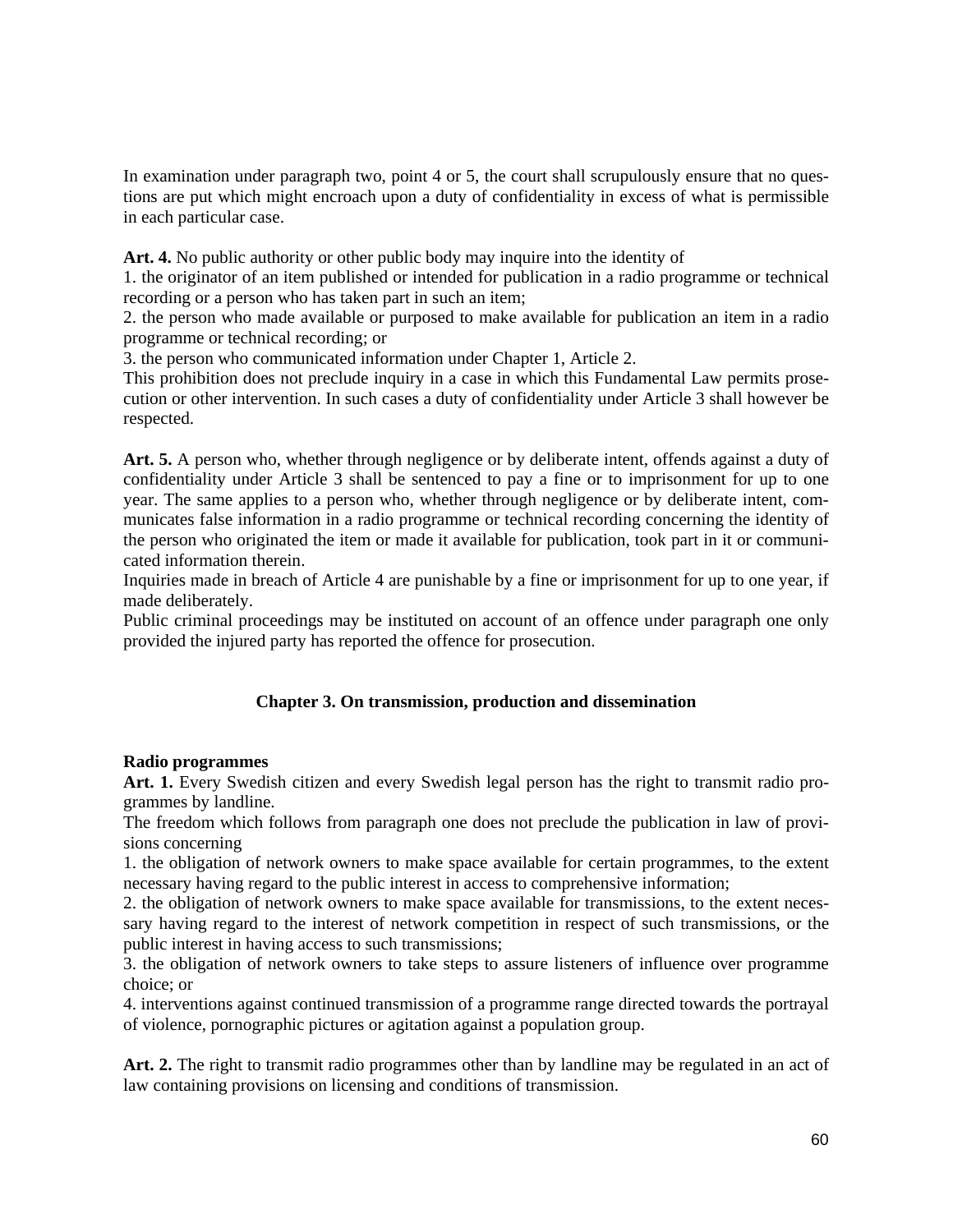The public institutions shall seek to ensure that radio frequencies are utilised in such a way as to result in the widest possible freedom of expression and freedom of information.

The opportunity shall exist for organised groups of persons to obtain a licence to broadcast sound radio programmes on local radio transmissions, insofar as available frequencies permit. More detailed provisions in this connection are laid down in law.

**Art. 3.** In the case of restrictions of the right to broadcast of the nature envisaged in Articles 1 and 2, the provisions of Chapter 2, Article 12, paragraphs two to five, and Article 13 of the Instrument of Government concerning restrictions of fundamental rights and freedoms apply.

**Art. 4.** A person broadcasting radio programmes is free to determine independently the content of programmes.

**Art. 5.** Questions concerning the right to broadcast radio programmes are examined before a court of law or a commission, the composition of which is laid down in law and whose chairman shall hold currently, or shall have held previously, an appointment as a permanent salaried judge. Examination of a Government decision shall take place before a court of law and need relate only to the legality of the decision.

If the matter relates to a question of intervention on account of an abuse of the freedom of expression, the case shall be examined by a court of law sitting with a jury, in accordance with detailed rules laid down in law. This does not however apply if the matter relates to a violation of provisions or conditions regarding commercial advertising, other advertising or transmission of radio programmes under Chapter 1, Article 12, paragraph two.

**Art. 6.** Provisions may be laid down in law concerning an obligation to retain recordings of radio programmes and make them available for subsequent scrutiny, and to furnish them to archives.

**Art. 7.** Provisions aimed at preventing the dissemination through radio programmes of maps, drawings or pictures which represent Sweden, either in whole or in part, and which contain information of significance for the defence of the Realm, may be laid down in law.

### **Technical recordings**

**Art. 8.** Every Swedish citizen and every Swedish legal person has the right to produce and disseminate technical recordings. Scrutiny and approval under Chapter 1, Article 3, paragraph two, may however be required for the right to show in public a film, video recording or other technical recording containing moving pictures.

Art. 9. Provisions concerning an obligation to retain copies of technical recordings and make them available for scrutiny may be laid down in law. Provisions may also be laid down in law concerning an obligation to furnish copies of such recordings to a public authority and provide information in connection with such obligation.

**Art. 10.** No postal service or other common carrier may refuse to forward technical recordings on grounds of their content other than in cases where forward-ing would constitute a violation under Article 13, paragraph three or four.

A common carrier who accepts a technical recording for forwarding shall not be regarded as the disseminator of the recording under Chapter 6.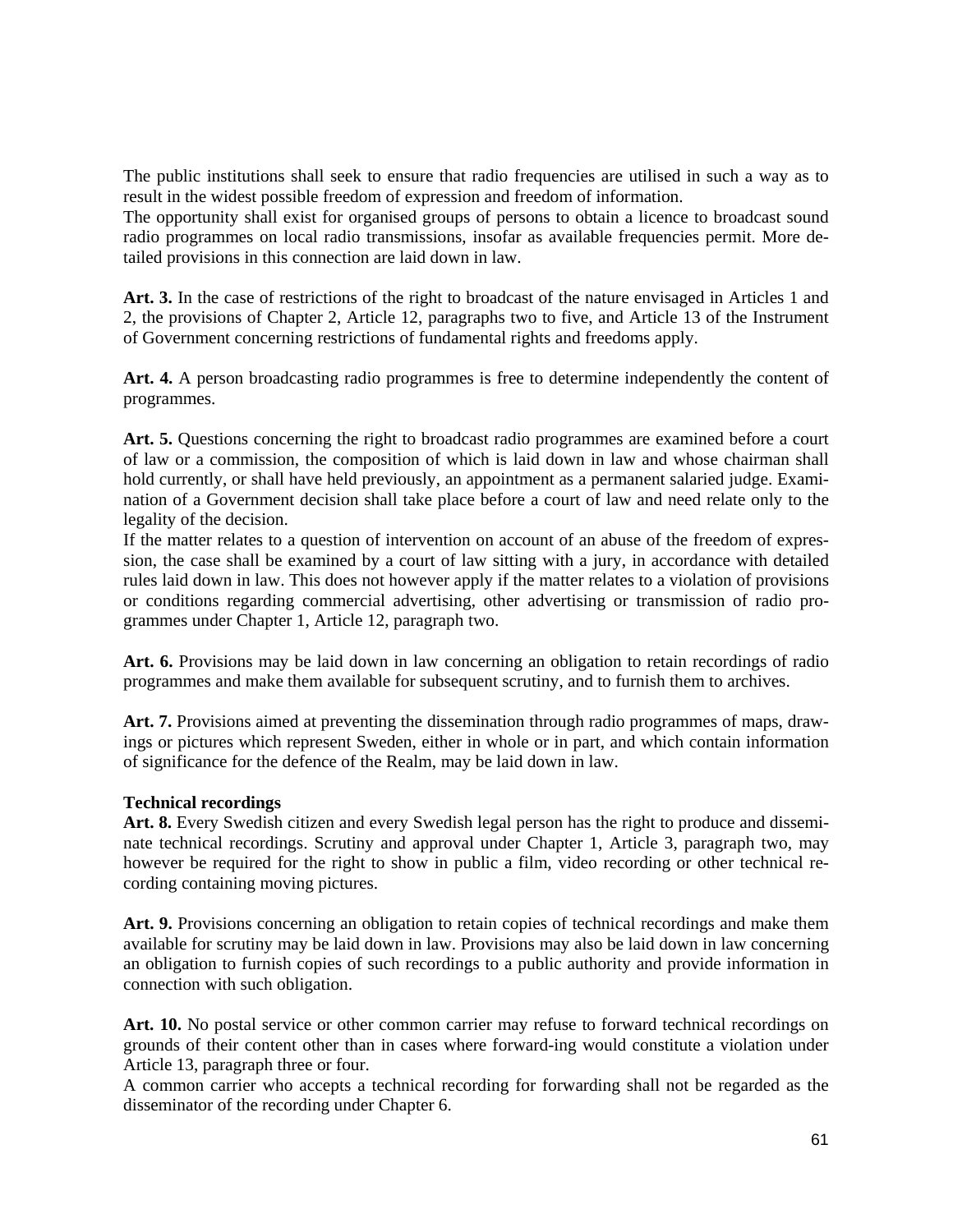**Art. 11.** The provisions laid down in law concerning a case in which, for gainful purposes, a person supplies to a person under the age of fifteen a film, video recording or other technical recording containing moving pictures with detailed representations of a realistic nature which include acts of violence or threats of violence against persons or animals apply without hindrance of this Fundamental Law.

**Art. 12.** The rules set out in this Fundamental Law do not preclude the laying down in law of provisions concerning penalties and special legal effects in respect of a person who

1. exhibits pornographic pictures on or at a public place by displaying them or the like in a manner liable to cause offence to the general public;

2. supplies pornographic pictures by post or other means to a person who has not ordered them in advance; or

3. disseminates among children and young persons technical recordings which by reason of their content might have a brutalising effect or result in other serious danger to the young.

The same applies in respect of penalties and special legal effects for a person who offends against provisions concerning the scrutiny and approval of films, video recordings or other technical recordings containing moving pictures which are intended for public showing.

Provisions aimed at preventing the dissemination through technical recordings of maps, drawings or pictures which represent Sweden, either in whole or in part, and which contain information of significance for the defence of the Realm, may be laid down in law.

Art. 13. Copies of technical recordings produced in Sweden and intended for dissemination in this country shall be provided with clear information indicating who caused the recording to be made and where, when and by whom the copies were made. More detailed rules in this connection may be laid down in law.

A person who produces a technical recording and thereby offends, through negligence or by deliberate intent, against paragraph one, or against rules referred to therein, shall be sentenced to pay a fine or to imprisonment for up to one year.

A person who disseminates a technical recording which lacks, through negligence or by deliberate intent, any of the information prescribed in paragraph one shall be sentenced to pay a money fine. The same shall apply if such information is incorrect and this fact is known to the disseminator.

A person who knowingly disseminates a technical recording after it has been impounded or confiscated under this Fundamental Law shall be sentenced to pay a fine or to imprisonment for up to one year.

**Art. 14.** Provisions concerning an obligation for a person who professionally purveys or hires out films, video recordings or other technical recordings containing moving pictures to notify this circumstance to a public authority for registration may be laid down in law or, where the content of such notification or the detailed procedure for lodging such notification is concerned, by virtue of law.

### **Preordered copies of recordings, written documents and pictures**

**Art. 15.** The name of the database and information about when, where and how the recording, written document or picture was produced shall be apparent from such a technical recording, written document or picture under Chapter 1, Article 9, paragraph one, point 1. The person carrying on the activity shall ensure that the recording, written document or picture carries such information. More detailed rules concerning this matter may be laid down in law.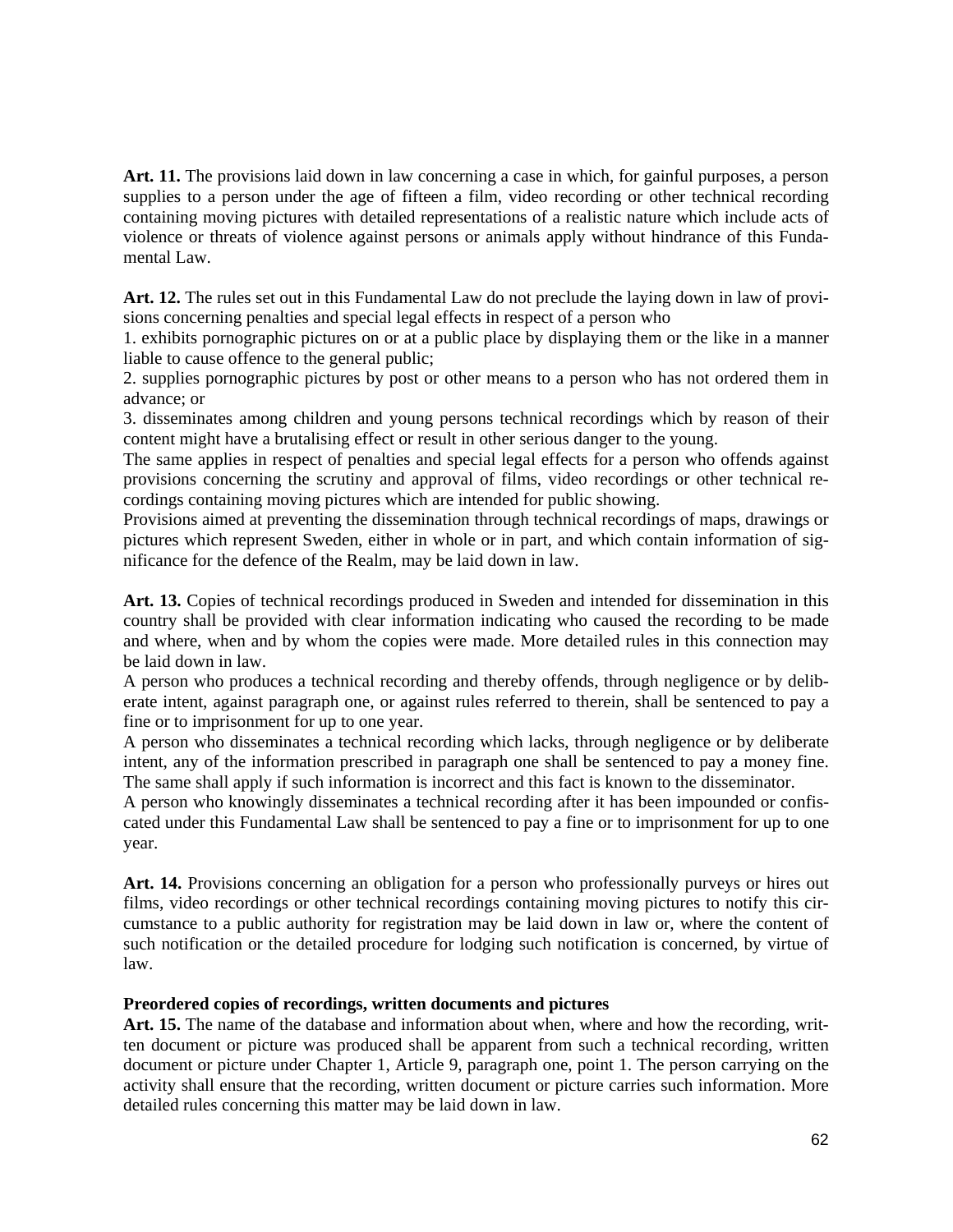A person who, through negligence or by deliberate intent, offends against paragraph one, or against rules referred to therein, shall be sentenced to pay a fine or to imprisonment for up to one year. A person who, through negligence or by deliberate intent, supplies a technical recording, written document or picture under Chapter 1, Article 9, paragraph one, point 1, which lacks any of the information prescribed in paragraph one, shall be sentenced to pay a money fine. The same applies if such information is incorrect and this is known to the person supplying the recording, written document or picture.

### **Chapter 4. On responsible editors**

**Art. 1.** Radio programmes and technical recordings shall have a responsible editor. A programme editor shall be appointed for each radio programme or programme service, or part thereof, in accordance with more detailed provisions laid down in law.

The responsible editor is appointed by the person operating the broadcasting service or causing the technical recording to be made.

**Art. 2.** The responsible editor shall be a Swedish citizen. It may be prescribed in law that also a foreign national may be a responsible editor.

A person who is a responsible editor shall be domiciled within the Realm. No person who is a minor or an undischarged bankrupt, or for whom an administrator has been appointed under special provisions of law, may be a responsible editor. Information shall be available to the general public concerning the identity of the responsible editor.

**Art. 3.** The responsible editor shall be empowered to supervise the publication of the item and so to determine its content that nothing may be included in it against his wishes. Any restriction of such powers shall be null and void.

**Art. 4.** The identity of the responsible editor shall be apparent from a technical recording. The responsible editor shall ensure that every copy of the recording carries such information. The identity of the responsible editor of the database shall be apparent from a technical recording, written document or picture under Chapter 1, Article 9, paragraph one, point 1. The responsible editor shall ensure that every copy carries such information.

Information concerning the responsible editor of a radio programme shall be kept available to the general public in accordance with more detailed provisions laid down in law.

**Art. 5.** A responsible editor appointed for a sound radio programme service may appoint one or more deputies. The provisions of Articles 2 to 4 concerning responsible editors shall apply also to deputies. If the appointment of the responsible editor is terminated, appointments as deputies are also terminated.

**Art. 6.** A person who, through negligence or by deliberate intent, offends against Article 1 shall be sentenced to pay a fine or, if the circumstances are exceptionally aggravating, to imprisonment for up to one year. A person who, through negligence or by deliberate intent, offends against Article 4, paragraph one, shall be sentenced to pay a money fine.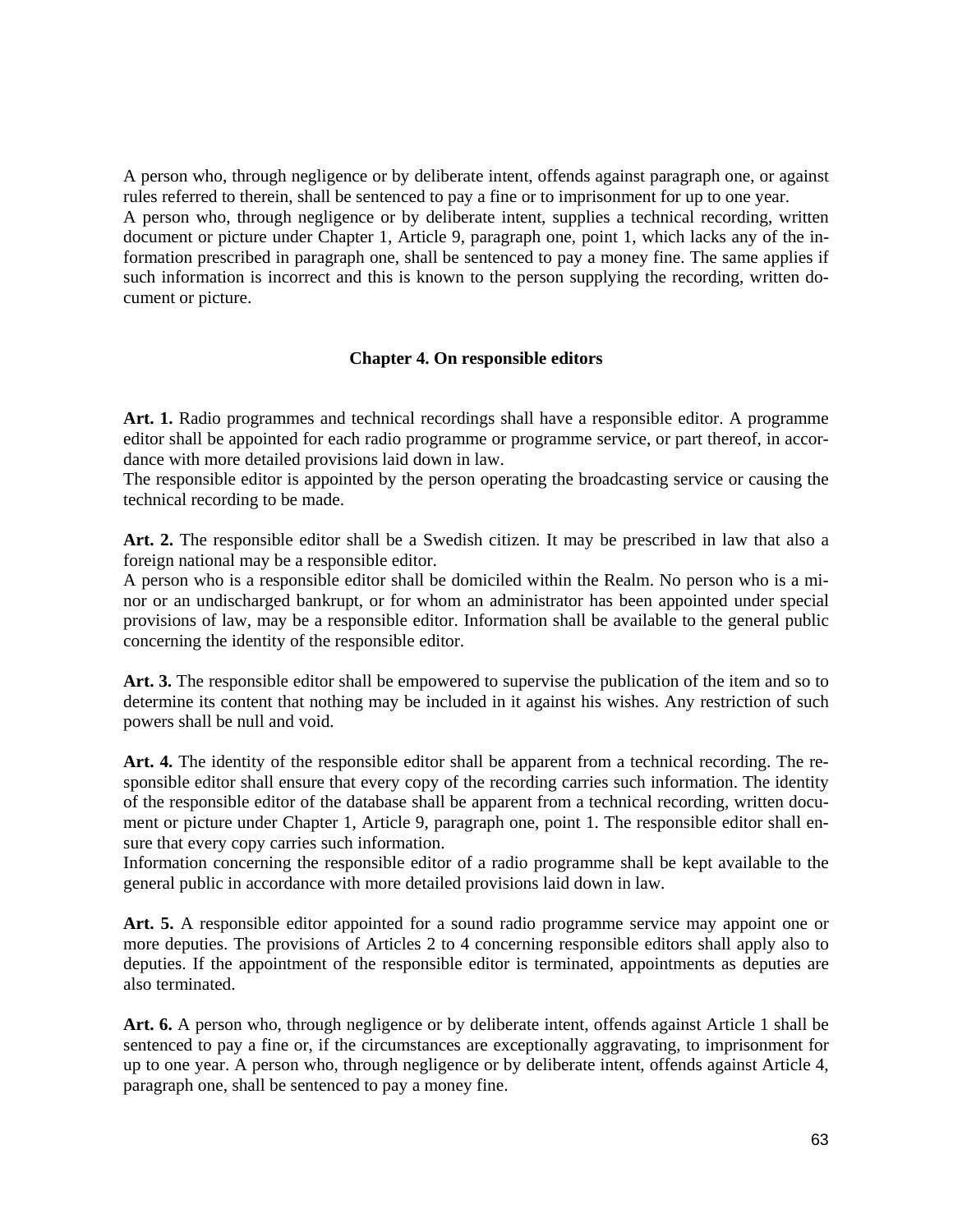Penalties may be laid down in law for persons who offend against provisions of law laid down by virtue of Article 4 or 5.

### **Chapter 5. On freedom of expression offences**

**Art. 1.** The acts listed as freedom of the press offences in Chapter 7, Articles 4 and 5 of the Freedom of the Press Act shall be regarded as freedom of expression offences if they are committed in a radio programme or technical recording and are punishable under law.

Under the same conditions, unlawful portrayal of violence whereby a person intrusively or protractedly portrays in moving pictures gross acts of violence against persons or animals, with intent to disseminate the item, shall also be regarded as a freedom of expression offence unless the act is justifiable having regard to the circumstances.

**Art. 2.** Acts which under Chapter 7, Article 2 of the Freedom of the Press Act shall not be regarded as freedom of the press offences because they are com-mitted by means of communications in which the offence is concealed, shall not be regarded as freedom of expression offences either.

**Art. 3.** If a person communicates information under Chapter 1, Article 2, or, without being liable under Chapter 6, contributes to an item intended for publication in a radio programme or technical recording, either as an author or other originator, or by taking part in the radio programme, and thereby renders himself guilty of

1. high treason, espionage, gross espionage, gross unauthorised trafficking in secret information, insurrection, treason or betrayal of country, or any attempt, preparation or conspiracy to commit such an offence;

2. wrongful release of an official document to which the public does not have access, or release of such a document in contravention of a restriction imposed by a public authority at the time of its release, where the act is deliberate; or

3. deliberate disregard of a duty of confidentiality in the cases specified in a special act of law; provisions of law concerning liability for such an offence apply.

If a person procures information or intelligence for a purpose referred to in Chapter 1, Article 2, and thereby renders himself guilty of an offence under paragraph one, point 1, provisions of law concerning liability for such an offence apply.

The provisions of Chapter 2, Article 12, paragraph three of the Instrument of Government concerning special legislative procedures shall apply also to proposals for provisions under paragraph one, point 3.

**Art. 4.** Provisions of law concerning penal sanctions on account of offences under Article 1 shall apply also when the offence is to be regarded as a freedom of expression offence.

Rules are set out in Chapter 8 concerning damages on account of freedom of expression offences.

When a person is convicted of defamation or using insulting language or behaviour under Article 1, paragraph one, the court may rule, on a petition by the other party, that, if the offence was committed in a radio programme, the verdict of the court shall be reproduced in full or in part in a radio programme transmitted by the same broadcasting service. The court may decide that the obligation to reproduce the verdict shall relate to a summary prepared by the court.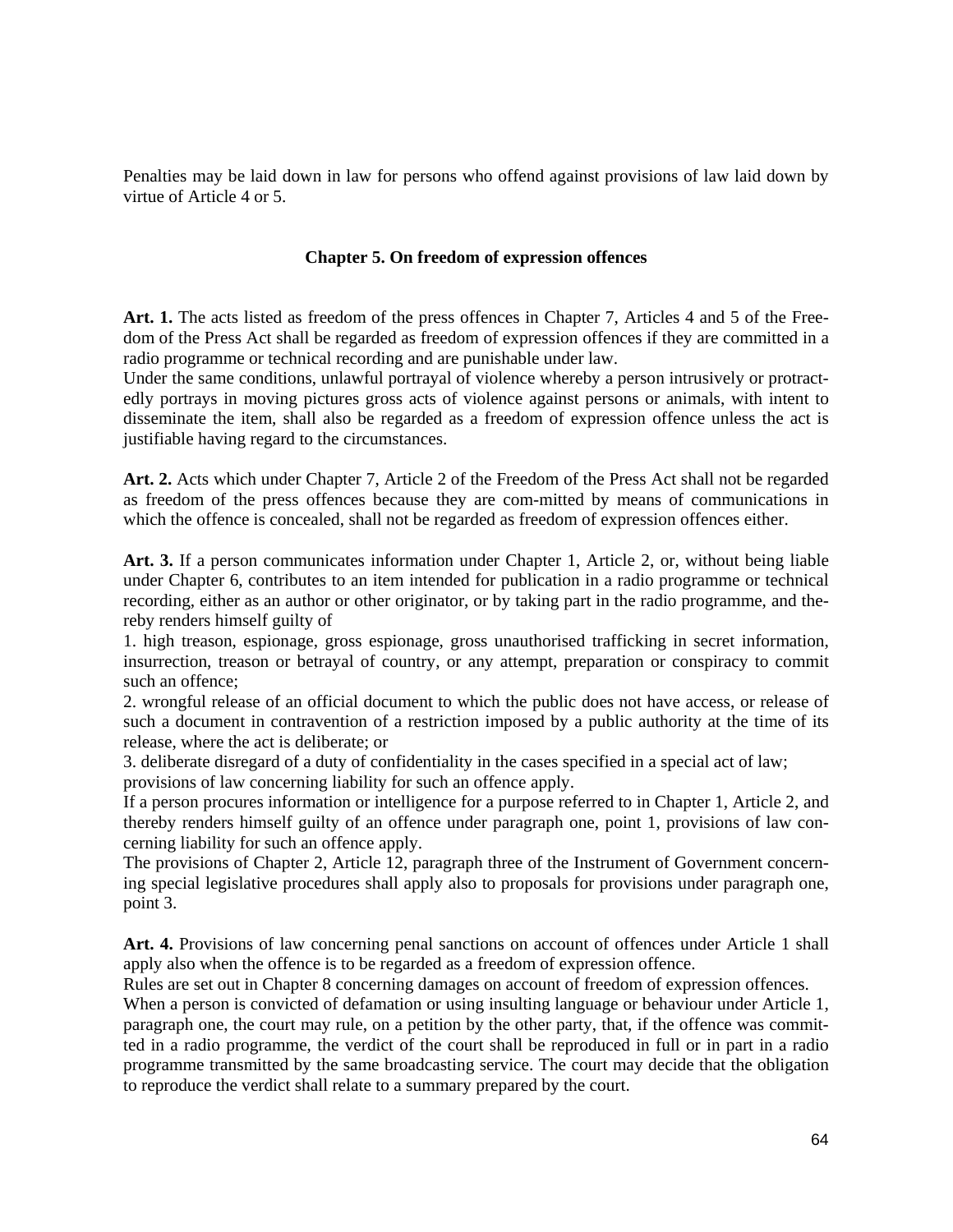**Art. 5.** In determining penal sanctions on account of a freedom of expression offence, the court shall pay particular attention to whether a correction has been published.

**Art. 6.** A technical recording which contains a freedom of expression offence may be confiscated. If the offence is unlawful portrayal of violence, provisions of law concerning special legal effects in other respects shall apply.

In the event of confiscation, all copies intended for dissemination shall be destroyed. It shall further be ensured that material capable of being used specifically to duplicate the technical recording concerned cannot be used to make further copies.

### **Chapter 6. Liability rules**

**Art. 1.** Liability under penal law for freedom of expression offences committed in a radio programme or technical recording rests with the responsible editor. If a deputy is acting in place of the responsible editor, liability rests with the deputy.

In the case of direct broadcasts of radio programmes other than programmes under Chapter 1, Article 8, it may be laid down in law that a person taking part in a programme shall himself be liable for his own utterances.

**Art. 2.** Liability under penal law for freedom of expression offences which would otherwise rest with the responsible editor rests with the person responsible for appointing the responsible editor if 1. there was no qualified responsible editor at the time when the offence was committed;

2. the responsible editor was appointed for appearance's sake or was manifestly incapable of exercising the powers set out in Chapter 4, Article 3; or

3. information concerning the responsible editor has not been kept available to the general public in the prescribed manner.

If a deputy was acting in place of the responsible editor but was no longer qualified at the time when the offence was committed, or if his appointment had been terminated or some circumstance pertained concerning him of a nature set out in paragraph one, point 2 or 3, liability for freedom of expression offences rests with the responsible editor.

If a technical recording lacks the information prescribed in Chapter 3, Article 13, paragraph one, concerning who caused it to be made, and clarity cannot be reached concerning his identity, or he has no known domicile in Sweden and cannot be reached in Sweden during the court proceedings, liability for freedom of expression offences committed in the technical recording rests with the disseminator instead of with the person stipulated in paragraph one.

The provisions laid down in paragraph three concerning a case in which information is lacking apply also if the information provided implies that the person who caused the technical recording to be made is domiciled abroad, or if the information is incorrect and this fact is known to the disseminator.

Art. 3. If criminal proceedings are instituted in respect of a freedom of expression offence and the defendant considers some circumstance pertains as a result of which he shall not be liable, he shall adduce this circumstance prior to the main hearing. If he fails to do so, he will be regarded as liable.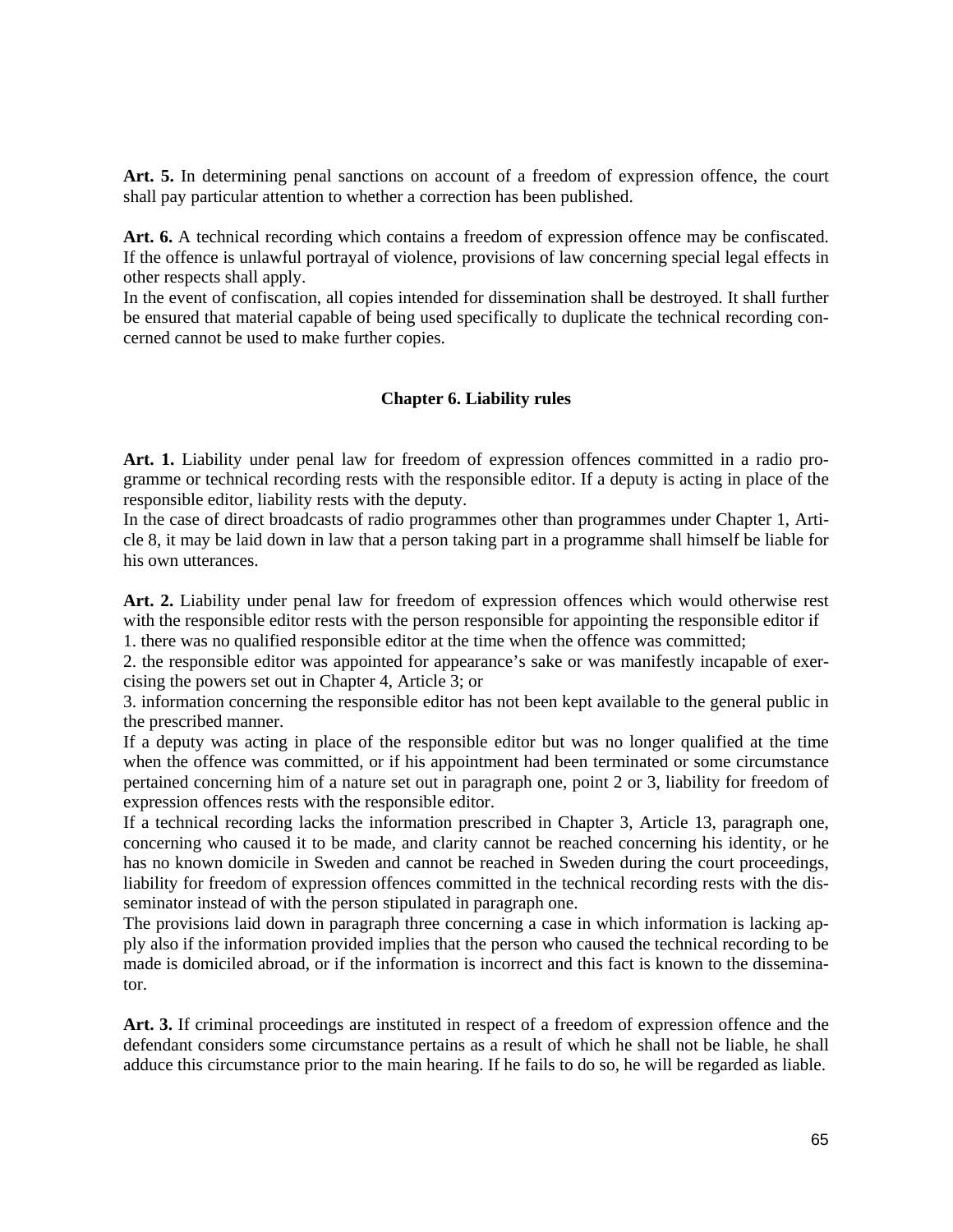**Art. 4.** The person liable under this Chapter for a freedom of expression offence in an item shall be regarded as having been cognizant of the content of the item. He shall also be regarded as having consented to its publication.

#### **Chapter 7. On supervision, prosecution and special coercive measures**

**Art. 1.** The rules laid down in Chapter 9, Articles 1 to 4 of the Freedom of the Press Act concerning supervision and prosecution shall apply also with regard to radio programmes and technical recordings, and freedom of expression cases. The Chancellor of Justice may delegate a public prosecutor to act as prosecutor in a freedom of expression case which concerns liability or confiscation on account of unlawful portrayal of violence, agitation against a population group, offences against civil liberty, unlawful threats, threats made against a public servant or perversion of the course of justice committed in a technical recording. The right to institute public criminal proceedings may not however be delegated where the matter concerns the freedom of expression offences agitation against a population group or offences against civil liberty.

In the case of radio programmes, the period within which public criminal proceedings may be instituted for a freedom of expression offence is six months from the date on which the programme was broadcast, or, where the matter concerns the making available of information under Chapter 1, Article 9, from the date on which the information was no longer kept available. In the case of technical recordings, the period is one year from the date on which the recording was published. In the case of recordings which lack any of the information prescribed under Chapter 3, Article 13, however, the rules laid down in law concerning the period during which an action may be brought apply, with the limitation that public criminal proceedings may not be instituted more than two years from the date on which the recording was brought to the attention of the Chancellor of Justice.

**Art. 2.** If a freedom of expression offence has been committed in a technical recording and no one is liable under Chapter 6 for the offence, the public prosecutor or the plaintiff may apply to have the recording confiscated instead of instituting criminal proceedings. The same applies if no summons can be served in Sweden on the person liable for the offence.

**Art. 3.** The provisions laid down in Chapter 10 of the Freedom of the Press Act concerning the impoundment of printed matter shall apply also concerning the impoundment of technical recordings. In the case of recordings, written documents or pictures under Chapter 1, Article 9, paragraph one, point 1, where the matter concerns impoundment for the purpose of investigation on account of a freedom of expression offence, the provisions of Chapter 10, Article 14 of the Freedom of the Press Act apply. In the case of technical recordings, the provisions laid down in paragraphs two and three of this Article however apply in place of Chapter 10, Articles 6 and 8, paragraph two of the Freedom of the Press Act. If the time referred to in Chapter 10, Article 4 of the Freedom of the Press Act is insufficient having regard to the scope of the impoundment or for any other reason, the court may allow an extension following a submission from the Chancellor of Justice. Such extension shall not relate to a period in excess of what is unavoidably necessary and may not amount to more than two weeks in all. The provisions of Chapter 10, Article 3, paragraph two of the Freedom of the Press Act do not apply if the Chancellor of Justice has delegated a public prosecutor to act as prosecutor in a freedom of expression case under Article 1, paragraph one of this Chapter. The provisions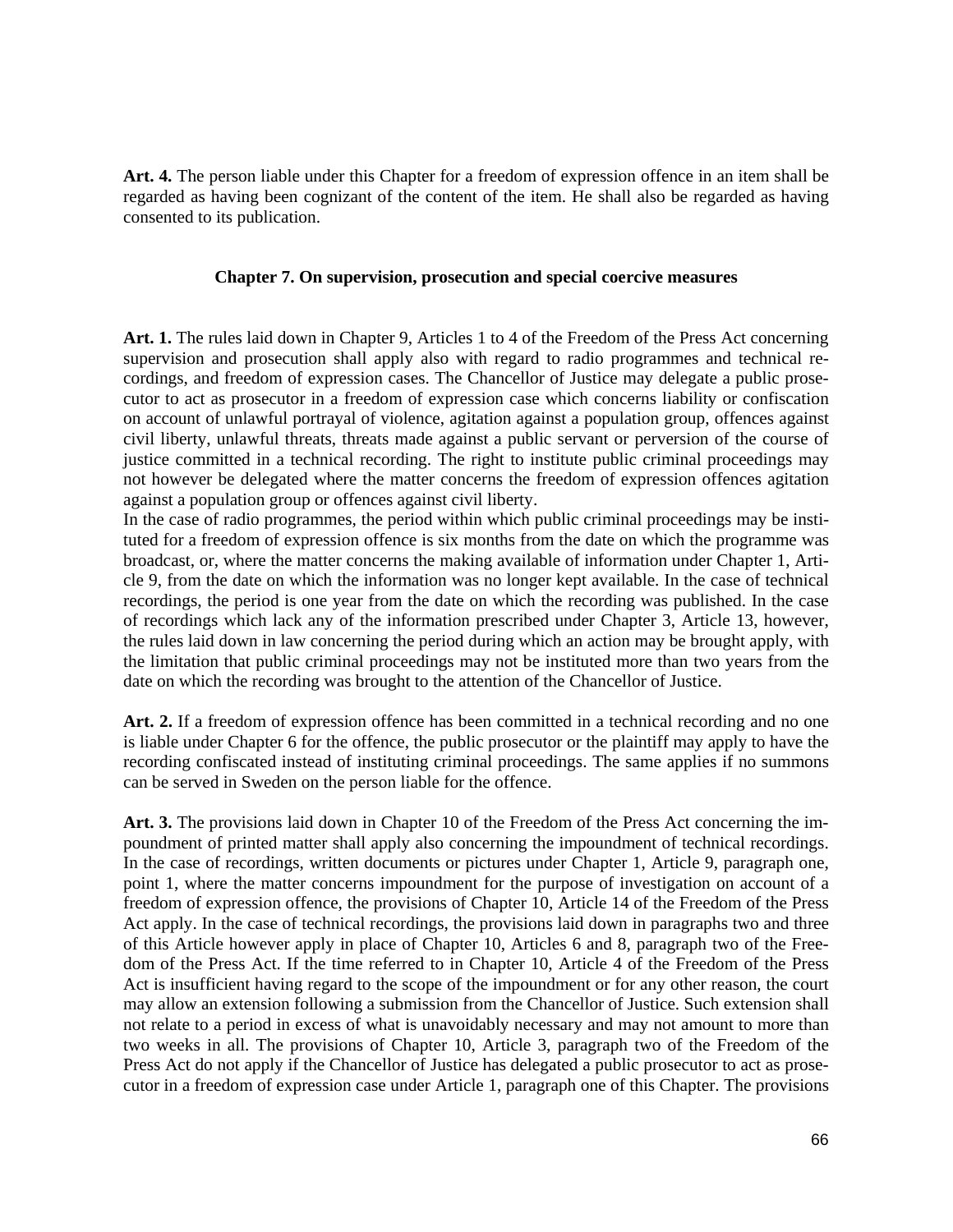of Chapter 10, Articles 2, 4 and 14 of the Freedom of the Press Act and of this Article regarding the duties of the Chancellor of Justice apply in such a case also to the public prosecutor.

All impoundment decisions shall indicate which passage or passages in the item caused the material to be impounded. If it is not possible when effecting an impoundment under Chapter 10, Article 14 of the Freedom of the Press Act to indicate in the decision every such passage in detail, the passages which are being adduced as criminal shall be set out in a separate decision as soon as possible after the event. Impoundment relates only to the specific discs, reels or other such parts of the recording in which the passages occur.

Proof of a decision to impound material shall be furnished as soon as possible, and free of charge, to the person against whom impoundment has been effected and to the person who caused the technical recording to be made. Such proof shall indicate the passage or passages in the recording which occasioned the order.

**Art. 4.** It may be laid down in an act of law that a commission, the composition of which is laid down in law and whose chairman shall hold currently, or shall have held previously, an appointment as a permanent salaried judge, shall examine whether a radio programme which has been transmitted by some means other than landline complies with the provisions or other conditions applying to such transmissions. Such a commission may only express an opinion and enjoin the transmitter to observe the provisions or conditions. The act of law may prescribe that an injunction of the commission may be associated with penalties. Questions concerning liability for freedom of expression offences and the imposition of penalties are always examined by a court of law under Chapter 3, Article 5.

Art. 5. It may be laid down in an act of law that there shall be special supervision to ensure that there is no abuse of the freedom of expression in films, video recordings or other technical recordings containing moving pictures by means of unlawful portrayal of violence, and to ensure that recordings of this nature which contain violence or threats of violence are not disseminated for gainful purposes to persons under the age of fifteen. It may be prescribed in this connection that a supervising authority shall be empowered to take temporarily into safe keeping a copy of a film, video recording or technical recording containing moving pictures which it can be presumed includes unlawful portrayal of violence.

**Art. 6.** The provisions concerning restrictions of fundamental rights and freedoms contained in Chapter 2, Article 12, paragraphs two to five, and Article 13 of the Instrument of Government apply in respect of provisions under Articles 4 and 5.

# **Chapter 8. On damages**

**Art. 1.** Damages may not be awarded on grounds of the content of a radio programme or technical recording other than in cases in which the item contains a freedom of expression offence. Provisions of law apply in respect of damages on account of offences under Chapter 5, Articles 2 and 3.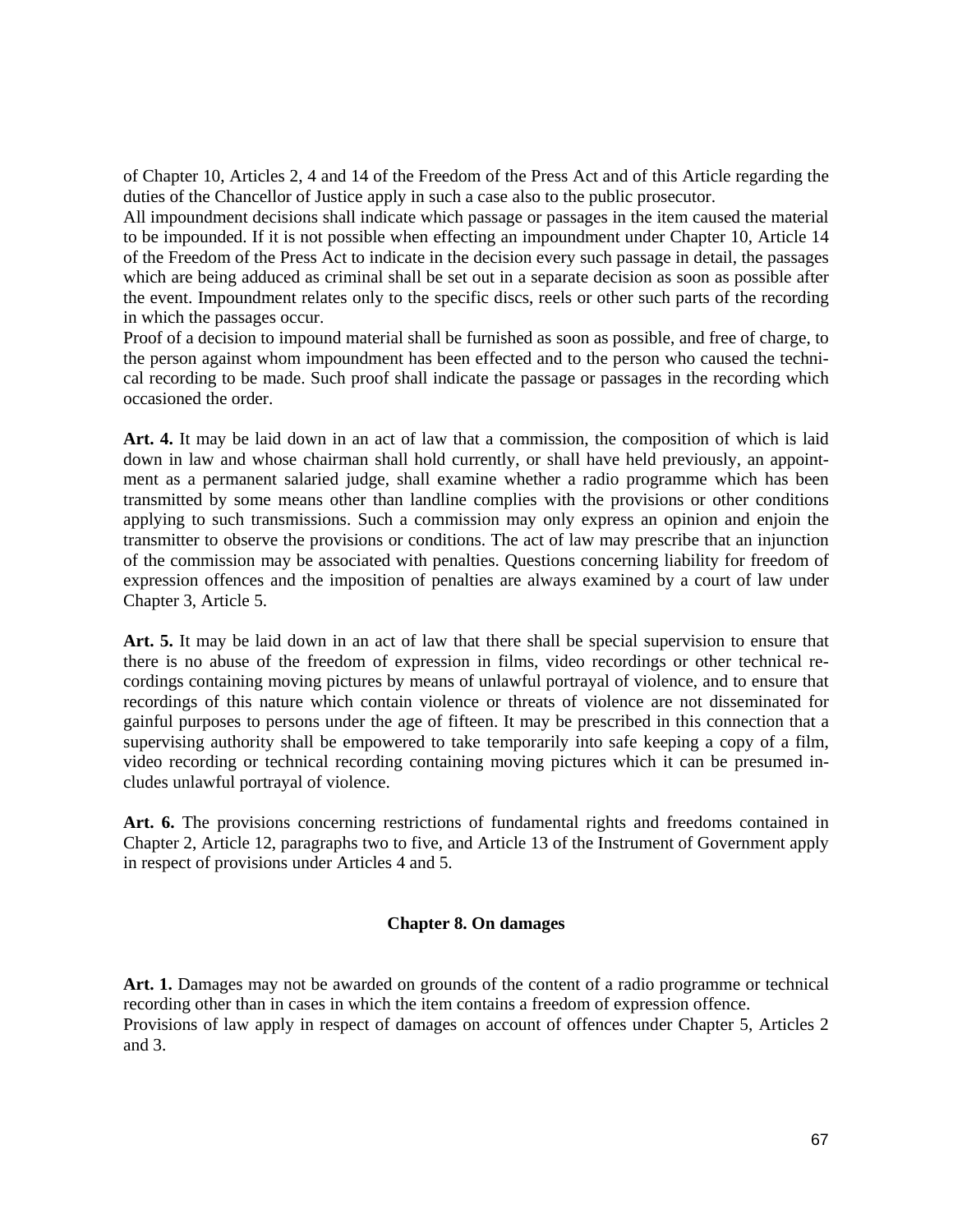**Art. 2.** The person who is liable under penal law according to Chapter 6 is liable also for damages. Damages may also be claimed from the person who operates the programme service or caused the technical recording to be made.

In cases under Chapter 1, Article 8, the perpetrator is liable for damages on account of offences committed by him during the transmission. Damages may also be claimed from the person who operates the programme service.

**Art. 3.** If the person liable under penal law has no known domicile in Sweden at the time of the offence and cannot be reached here during the court proceedings, with the result that liability passes under Chapter 6, Article 2, paragraph three, to some other person, damages may still be claimed also from the firstnamed, insofar as this is permitted in law.

**Art. 4.** The provisions of Chapter 6, Article 4 of this Fundamental Law shall apply also in respect of damages on account of freedom of expression offences committed in a radio programme or technical recording. The provisions of Chapter 11, Articles 3 to 5 of the Freedom of the Press Act on private claims for damages in certain cases shall apply also in respect of such damages.

### **Chapter 9. On court proceedings in freedom of expression cases**

**Art. 1.** The provisions laid down in Chapter 12 of the Freedom of the Press Act concerning court proceedings in freedom of the press cases shall apply also in respect of the corresponding cases relating to radio programmes and technical recordings (freedom of expression cases). The reference in Chapter 12, Article 2 of the Freedom of the Press Act to Chapter 8 of the Freedom of the Press Act shall relate in this connection to Chapter 6 of this Fundamental Law.

Persons appointed jurors for freedom of the press cases shall be jurors also for freedom of expression cases.

### **Chapter 10. On radio programmes and technical recordings emanating from abroad etc.**

**Art. 1.** The provisions laid down in Chapters 1 to 9 and Chapter 11 apply also to technical recordings produced abroad and delivered for dissemination in Sweden. The provisions otherwise laid down concerning the person who caused the recording to be made shall apply instead in this connection to the person who delivered it for dissemination in Sweden.

The provisions of Chapter 13, Article 6 of the Freedom of the Press Act shall however apply in relevant parts in respect of the right to communicate and procure information and intelligence for publication and the right to anonymity. In this connection,

the reference to Chapter 1, Article 1, paragraphs three and four of the Freedom of the Press Act shall relate to Chapter 1, Article 2 of this Fundamental Law;

the reference to Chapter 3 of the Freedom of the Press Act shall relate to Chapter 2 of this Fundamental Law;

the reference to Chapter 3, Article 3 of the Freedom of the Press Act shall relate to Chapter 2, Article 3 of this Fundamental Law; and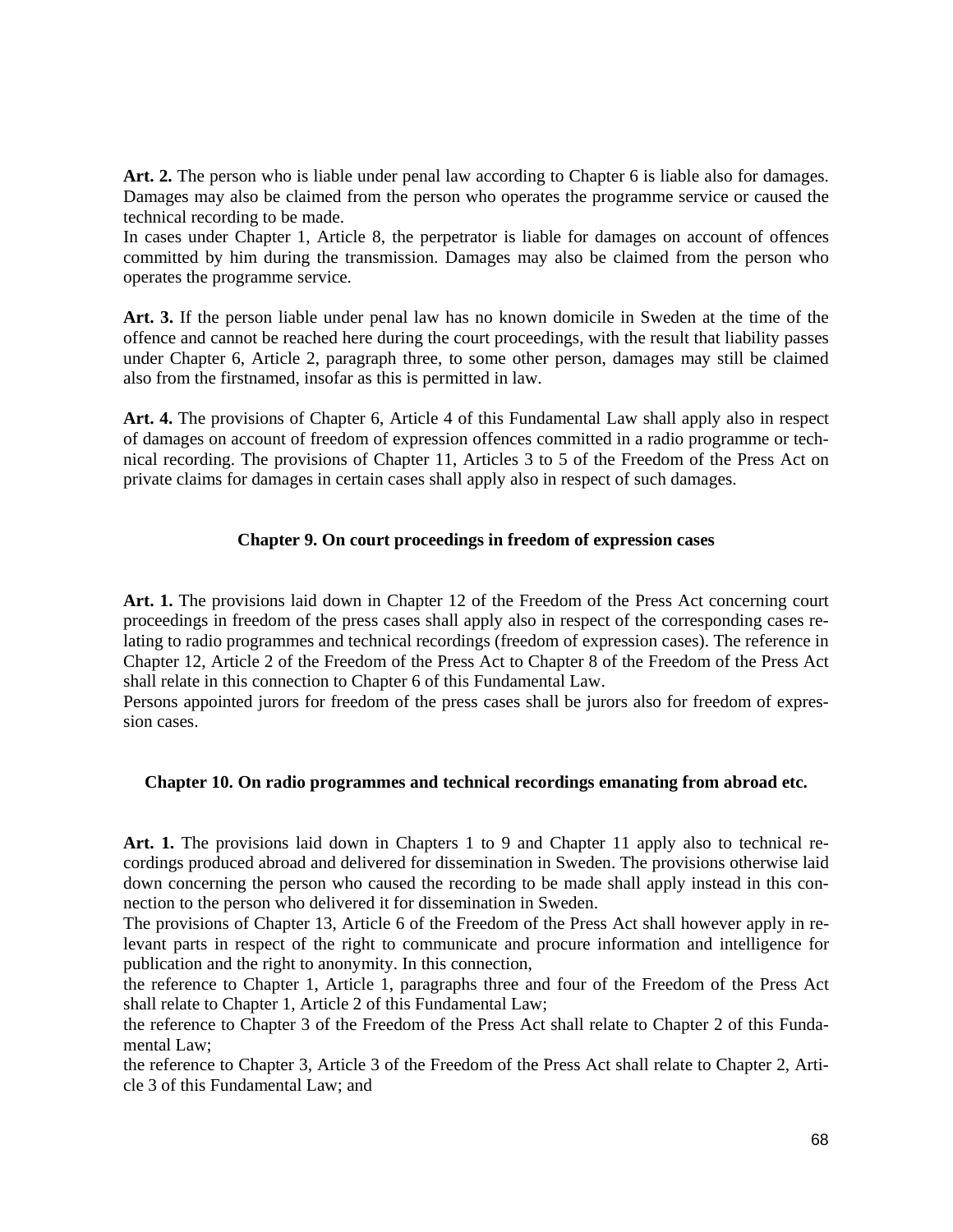the reference to Chapter 7, Article 3, paragraph one, point 2 of the Freedom of the Press Act shall relate to Chapter 5, Article 3, paragraph one, point 2 of this Fundamental Law.

**Art. 2.** Whatever applies under Article 1 in respect of the right to communicate and procure information and intelligence and the right to anonymity applies also to radio programmes broadcast from transmitters outside Sweden and to technical recordings not delivered for dissemination in Sweden, regardless of whether the recording was made in Sweden or abroad. Exceptions from the right to communicate and procure information in respect of radio programmes transmitted from the high seas or the airspace over the high seas may however be laid down in law.

### **Chapter 11. General provisions**

**Art. 1.** The provisions laid down in Chapter 14, Articles 1 to 3 of the Free-dom of the Press Act concerning the re-opening of closed cases, examination of freedom of the press cases before a higher instance and prompt handling of such cases shall apply also in respect of corresponding cases under this Fundamental Law.

Provisions laid down in an act of law or other statute apply in all respects not specially regulated in this Fundamental Law or in an act of law adopted by virtue of this Fundamental Law.

Foreign nationals are equated with Swedish citizens in respect of freedom of expression under this Fundamental Law unless otherwise provided in law.

### **Transitional provisions**

#### **Transitional provisions 1991**

1. This Fundamental Law comes into force on 1 January 1992.

2. The new provisions shall not apply to radio programmes transmitted before the Law comes into force.

3. In the case of films and sound recordings delivered for dissemination before the Law comes into force, the new provisions shall apply with the following exceptions:

a) a film or sound recording shall be regarded as having been delivered for dissemination on the date on which this Fundamental Law comes into force;

b) the provisions of Chapter 2, Chapter 3, Article 13, paragraphs one to three, Chapter 4, Chapter 6, Articles 1 to 5, and Chapter 10, Article 1, paragraph one, sentence two, shall not apply;

c) the disseminator of a film shall be liable under law for a freedom of expression offence committed in the film, if dissemination would have been punishable also under older provisions;

d) liability for freedom of expression offences in a sound recording rests with the originator and the person who has taken part in the recording, if they are to be regarded as the perpetrators, and with the person who caused the recording to be made and the disseminator, always provided that their actions would have been punishable also under older provisions;

e) contrary to the provisions of Chapter 8, Article 2, paragraph one, damages may be claimed for the content of a film or sound recording, from the person liable in penal law under points (c) and (d);